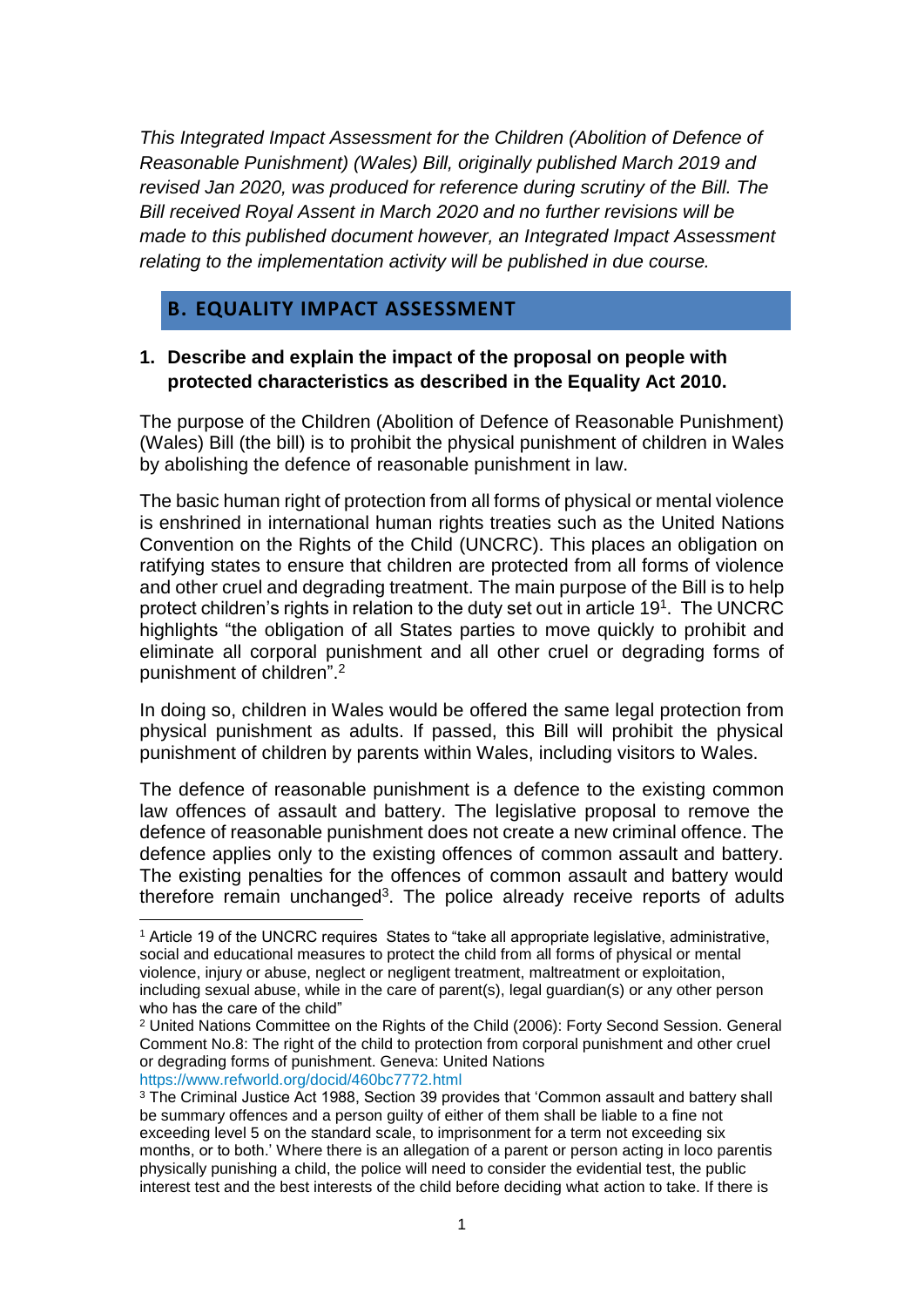physically punishing children and respond and record such incidents, in line with agreed processes and procedures.

Removing the defence will not interfere with other principles of the common law, which acknowledge that a parent can intervene physically, for example, to keep a child safe from harm, or help with day to day activities such as dressing or hygiene and cleanliness.

The Welsh Government have considered the impact of the Bill on people in protected groups and those living in low income households, and how these could be mitigated is set out in detail in the table below. Research suggests that physical punishment is associated with certain groups of parents (e.g. younger parents and those with poor maternal, physical and mental health). There is also some evidence that physical punishment is associated with certain groups of children (e.g. younger children, boys).

The legislation will provide legal protection from physical punishment to all children in Wales regardless of any protected or other characteristic. The defence of reasonable punishment, which can apply to the actions of parents, carers, guardians or those acting in loco parentis in any unregulated settings including places of learning, worship, play, leisure, in the home or any other location, will no longer be available.

Those parents who do continue to physically punish their children after the legislation is enacted may face criminal charges. However this potential impact cannot be used to defend the use of physical punishment, which conflicts with a child's human dignity and right to protection from all forms of violence. When looking at assault between two adults we do not use the potential for one adult to face criminal charges as a justification to legalise common assault. The UN Committee on the Rights of the Child has rejected justifications for physical punishment based on the best interests of the child, family authority or religious belief<sup>4</sup>. We take the view that any potential negative impact on parents is outweighed by the enhanced protection of children with different protected characteristics.

Although research has identified certain characteristics of parents or children as a risk factor in the use of physical punishment, a parent's decision to use physical punishment is complex. It may depend on a number of factors including personal choice and experience; family structure; the individual child and adult; stress and society/cultural norms. It is also important to recognise the limitations of some of the research around parental physical punishment which is a sensitive and complex area. Many studies rely on retrospective selfreporting from parents making it harder to accurately measure the use of

sufficient evidence for the police to charge, they have a range of options they can consider including an out of court disposal (e.g. caution, community resolution) or prosecution (CPS will take this forward). If an individual was prosecuted the sentence applied would depend on the circumstances of the case, those of the individual and whether the person has any previous criminal convictions.

<sup>&</sup>lt;sup>4</sup> Committee on the Rights of the Child, General Comment No.8: The right of the child to protection from corporal punishment and other cruel or degrading forms of punishment (2006) CRC/C/GC/8 [https://www.refworld.org/docid/460bc7772.html.](https://www.refworld.org/docid/460bc7772.html)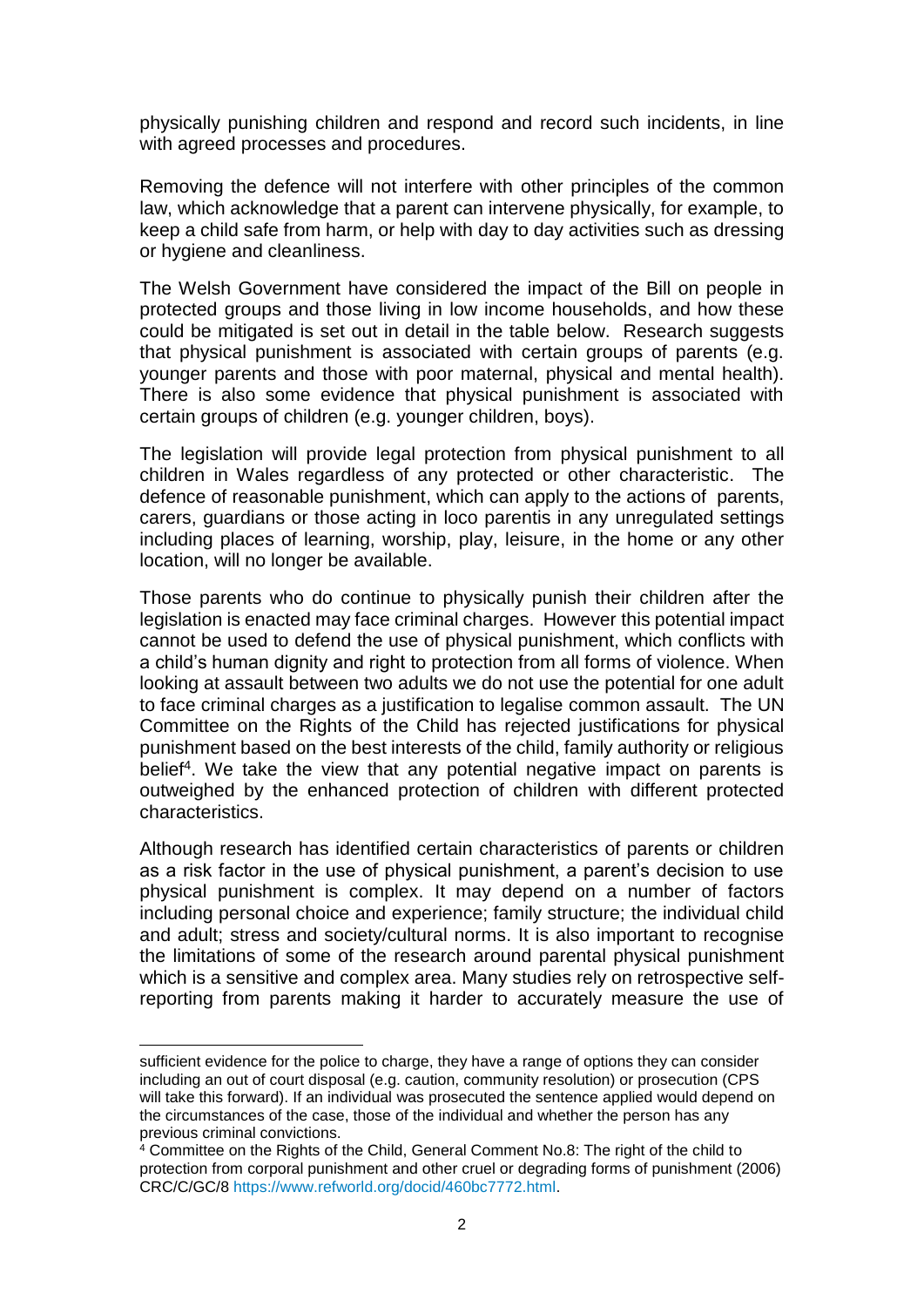physical punishment. Also most studies have not taken place in Wales and the findings may not necessarily transfer to the Welsh context.

The Welsh Government intends to conduct awareness-raising in relation to the change in the law and how that might affect adults and children. Awarenessraising will take place prior to and after commencement if the legislation is passed. The aim is to ensure the general public in Wales will be aware of the change in the law and what that will mean for them. The Welsh Government will work with specific groups, communities and organisations to inform them of the change in the law and consider whether extra support advice and information may be needed.

By changing the law, the ambiguities and confusion around what physical punishment is considered reasonable would be resolved for all parents. Removing the defence would provide a clearer and more consistent basis for professionals providing information, advice and support to parents to adopt positive forms of discipline – something professionals have asked for.

This Equality Impact Assessment explores the positive impacts and how potential negative impacts could be mitigated including ensuring parents in protected groups are aware of the legislation and are signposted to advice, support and information.

The Bill is intended to help change and modify behaviour with regard to the physical punishment of children in Wales in favour of using positive nonphysical ways of disciplining children. The legislation if enacted will set out in law that parents and those acting in loco parentis who use physical punishment towards children will no longer be able to rely on the defence of reasonable punishment.

In this Equality Impact Assessment, the following terms have the meaning described below:

**Physical punishment**: any battery of a child / children carried out as a punishment, and referred to in the Bill as "corporal punishment".

**Parent**: any parent and any other adult who is (at the relevant time) acting in loco parentis, caring for a child / children in a parental capacity.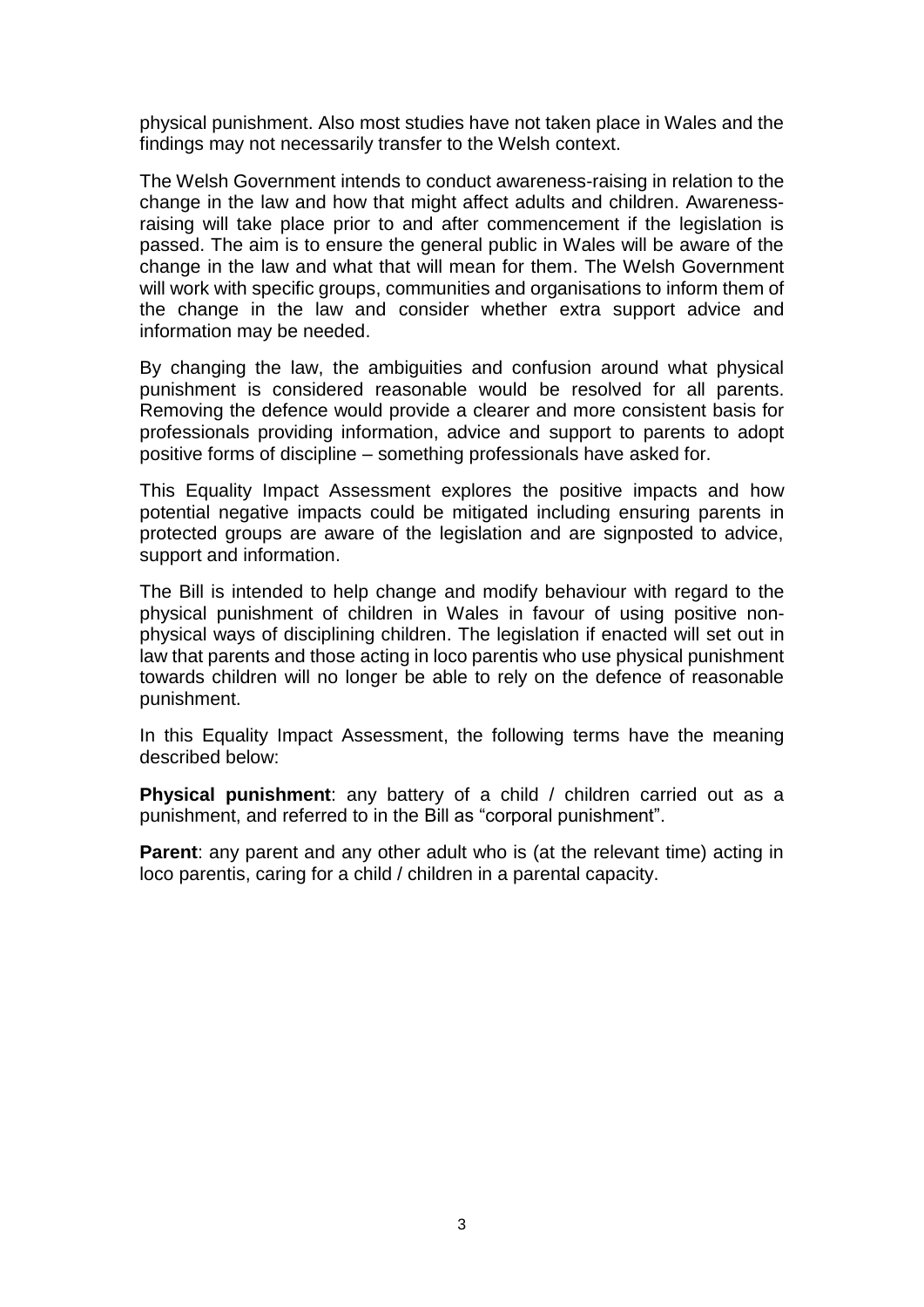# **Record of Impacts by protected characteristic:**

| <b>Protected</b><br>characteristic<br>or group | What are the positive or<br>negative impacts of the<br>proposal?                                                                                                                                                                                                                                                                                                   | <b>Reasons for your</b><br>decision (including<br>evidence)                                                                                                                                                                                                                                                                                                                                                        | How will you mitigate<br>Impacts?                                                                                                                                                                                                                                                                                                                                                                                               |
|------------------------------------------------|--------------------------------------------------------------------------------------------------------------------------------------------------------------------------------------------------------------------------------------------------------------------------------------------------------------------------------------------------------------------|--------------------------------------------------------------------------------------------------------------------------------------------------------------------------------------------------------------------------------------------------------------------------------------------------------------------------------------------------------------------------------------------------------------------|---------------------------------------------------------------------------------------------------------------------------------------------------------------------------------------------------------------------------------------------------------------------------------------------------------------------------------------------------------------------------------------------------------------------------------|
| Age (think<br>about different<br>age groups)   | The positive impact of the<br>proposed Bill will be that all<br>children, irrespective of<br>their age or the age of their<br>parent will have protection<br>under the law from being<br>physically punished.<br>Age of child                                                                                                                                      | The proposed legislation<br>abolishes the defence of<br>reasonable punishment in<br>relation to corporal<br>punishment of any child of<br>any age taking place in<br>Wales.<br>Age of child                                                                                                                                                                                                                        | The Welsh Government<br>intends to raise awareness<br>about the change in the law<br>and how it might affect<br>adults and children. This<br>will take place prior to and<br>after commencement of the<br>new law, if passed.                                                                                                                                                                                                   |
|                                                | Younger children are more<br>likely to be physically<br>punished.<br>The intended positive<br>impact of the Bill is that<br>younger children will be<br>less likely to be physically<br>punished and will therefore<br>have their rights respected<br>and be protected from the<br>negative outcomes<br>associated with physical<br>punishment.                    | Research suggests that<br>children aged between two<br>to nine experience physical<br>punishment more frequently<br>than children of other ages.<br>The use of physical<br>punishment peaks for<br>children between the ages<br>of three and five (Smith et<br>al., 2005 <sup>ii</sup> Halpenny et al<br>2010 <sup>iv</sup> Heilmann et al<br>2015 <sup>v</sup> ; Robertson, 2017 <sup>vi</sup> )<br>Age of parent | The Welsh Government<br>already provides<br>information, advice and<br>support for parents that<br>include alternatives to<br>physical punishment which<br>are considered more<br>conducive to improving<br>children's health, wellbeing<br>and long term outcomes. As<br>part of awareness raising<br>existing parenting support<br>will be promoted to parents<br>through the 'Parenting. Give<br>it' Time campaign and other |
|                                                | The possible negative<br>impact is that those<br>parents of young children<br>who do continue to<br>physically punish after the<br>legislation is enacted may<br>face criminal charges. As<br>is the case now having a<br>criminal record may impact<br>on the parent's employment<br>and increase stress on the<br>household. This may<br>therefore have negative | Research suggests that<br>physical punishment is<br>used more frequently by<br>younger parents aged<br>under 35 (Halpenny et al.<br>2010 <sup>vii</sup> ; Heilmann et al<br>2015 <sup>viii</sup> ). Young parents<br>may face additional<br>challenges such as being a<br>lone parent, living in poor<br>housing and managing on a<br>low income.                                                                  | initiatives. The Welsh<br>Government will be<br>expanding the age range of<br>the Parenting. Give it Time<br>campaign from 0-7 years of<br>age to 0-18 years of age in<br>order to provide information<br>for parents with older<br>children. In the financial<br>year 2019-20 a budget of<br>around £30,000 has been<br>identified to develop new<br>resources.                                                                |
|                                                | consequences for the<br>children.<br><b>Age of parent</b><br>The evidence around the<br>age of parents as a factor<br>in the use of physical                                                                                                                                                                                                                       | However a survey<br>conducted by the UK<br>Government in 2007 <sup>ix</sup><br>suggested there is a<br>correlation between<br>parents' opinions on<br>smacking and their age<br>(with younger parents                                                                                                                                                                                                              | The Healthy Child Wales<br>programme delivers key<br>public health messages<br>covering the period from<br>conception to 7 years of<br>age. It supports families to<br>make long term health<br>enhancing choices in order                                                                                                                                                                                                      |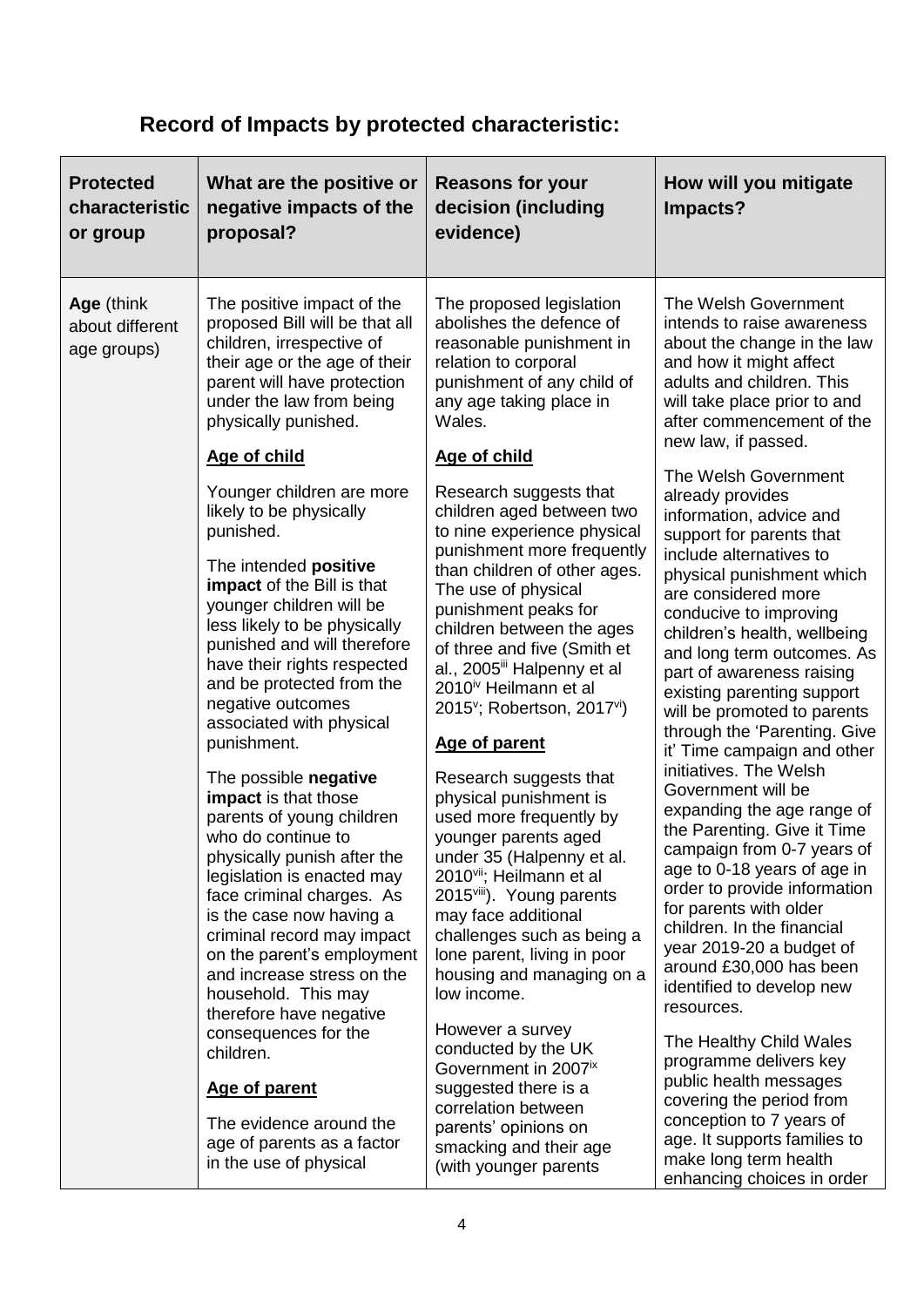| <b>Protected</b><br>characteristic<br>or group | What are the positive or<br>negative impacts of the<br>proposal?                                                                                                                                                                                                                                                                                                                                                                                                                                                                                                                                                                                                                                                                                                                                                                                                                                                                                                                                                                                                                                                                                                                                                                                                                 | <b>Reasons for your</b><br>decision (including<br>evidence)                                                                                                                                                                                                                                                                                                                                                                                                                                                                                                                                                                                                                                                                                                                                                                                                                                                                                                                                                                                                                                                                                                                                                                                                                                                                   | How will you mitigate<br>Impacts?                                                                                                                                                                                                                                                                                                                                                                                                                                                                                                                                                                                                                                                                                                                                                                                                                                                                                                                                                                                                                                                                                                                                                                                                                                                                                                |
|------------------------------------------------|----------------------------------------------------------------------------------------------------------------------------------------------------------------------------------------------------------------------------------------------------------------------------------------------------------------------------------------------------------------------------------------------------------------------------------------------------------------------------------------------------------------------------------------------------------------------------------------------------------------------------------------------------------------------------------------------------------------------------------------------------------------------------------------------------------------------------------------------------------------------------------------------------------------------------------------------------------------------------------------------------------------------------------------------------------------------------------------------------------------------------------------------------------------------------------------------------------------------------------------------------------------------------------|-------------------------------------------------------------------------------------------------------------------------------------------------------------------------------------------------------------------------------------------------------------------------------------------------------------------------------------------------------------------------------------------------------------------------------------------------------------------------------------------------------------------------------------------------------------------------------------------------------------------------------------------------------------------------------------------------------------------------------------------------------------------------------------------------------------------------------------------------------------------------------------------------------------------------------------------------------------------------------------------------------------------------------------------------------------------------------------------------------------------------------------------------------------------------------------------------------------------------------------------------------------------------------------------------------------------------------|----------------------------------------------------------------------------------------------------------------------------------------------------------------------------------------------------------------------------------------------------------------------------------------------------------------------------------------------------------------------------------------------------------------------------------------------------------------------------------------------------------------------------------------------------------------------------------------------------------------------------------------------------------------------------------------------------------------------------------------------------------------------------------------------------------------------------------------------------------------------------------------------------------------------------------------------------------------------------------------------------------------------------------------------------------------------------------------------------------------------------------------------------------------------------------------------------------------------------------------------------------------------------------------------------------------------------------|
|                                                | punishment appears to be<br>rather contradictory.<br>A potential positive<br>impact of the Bill is that<br>parents may be less likely<br>to physically punish their<br>child. Research suggests<br>that parents are not<br>comfortable with the idea of<br>physical punishment and<br>feel guilty when they use it.<br>Parents would therefore<br>benefit from not using<br>physical punishment. In<br>addition it may prompt<br>parents to take up the<br>parenting support offered to<br>them which may improve<br>their confidence, well-being<br>and satisfaction in their<br>parenting role.<br>There appears to be a<br>decline in the use of, and<br>support for physical<br>punishment. The Welsh<br>Government commissioned<br>survey published in 2018<br>found a significant<br>reduction in the number of<br>parents of young children in<br>Wales who said they smack<br>their children compared<br>with parents asked in 2015.<br>The growth in the<br>availability of parenting<br>support (e.g. through Flying<br>Start, Families First and<br>universal health visiting),<br>information (e.g. through<br>the internet and increasing<br>availability of books and TV<br>programmes) has<br>increased parents'<br>awareness of different<br>methods of positive | tending to hold more<br>negative opinions about<br>physical punishment than<br>older parents).<br>The intergenerational<br>transmission of physical<br>punishment use is not<br>inevitable; however, adults'<br>support for physical<br>punishment is significantly<br>related to whether adults<br>believe their own parents<br>were supportive of the<br>practice and whether they<br>themselves were physically<br>punished as children. <sup>x xi xii</sup><br>Parents may also view their<br>parents as a source of<br>advice on managing their<br>children's behaviour. In a<br>survey commissioned by<br>the Welsh Government<br>$(2018)^{xiii}$ 14% of parents of<br>young children said they<br>sought advice from a friend<br>or relative. The internet was<br>reported as the most<br>popular source of advice<br>and information (52%) of<br>those who had ever looked<br>for information and advice.<br>This was followed by health<br>professional (35%) and<br>school (20%).<br>Research in New Zealand<br>(Stokes et al 2005 <sup>xiv</sup> ),<br>commissioned to support<br>positive parenting initiatives<br>found that parents often<br>have "a lack of<br>consciousness" in<br>parenting, tending to<br>behave instinctively, often<br>based on their own<br>experiences as a child.<br>They may not have | to provide a safe, nurturing<br>environment. At every<br>contact, opportunities are<br>taken to ensure that key<br>public health priorities are<br>identified and evidence-<br>based messages delivered<br>in order to improve the<br>health and well-being of<br>children and their families.<br>Welsh Government will<br>ensure that any key<br>messages about the<br>removal of the defence of<br>reasonable punishment and<br>positive parenting<br>techniques are cascaded<br>through the Health Visitor<br>and Specialist Community<br><b>Public Health Nurse Forum</b><br>to inform the workforce as<br>necessary.<br>Practitioners in settings<br>such as schools, nurseries<br>and other places where<br>childcare is provided are<br>already expected to have<br>sufficient awareness of a<br>child's verbal and non-<br>verbal communication for<br>example through changes<br>in behaviour or other signs<br>of distress which may<br>indicate there is<br>safeguarding concern for<br>that child or a family needs<br>extra support. As is the<br>case now, such<br>practitioners follow<br>established procedures to<br>report any safeguarding<br>concern about a young<br>child. Where there is an<br>allegation of a parent or<br>person acting in loco<br>parentis physically<br>punishing a child, the police |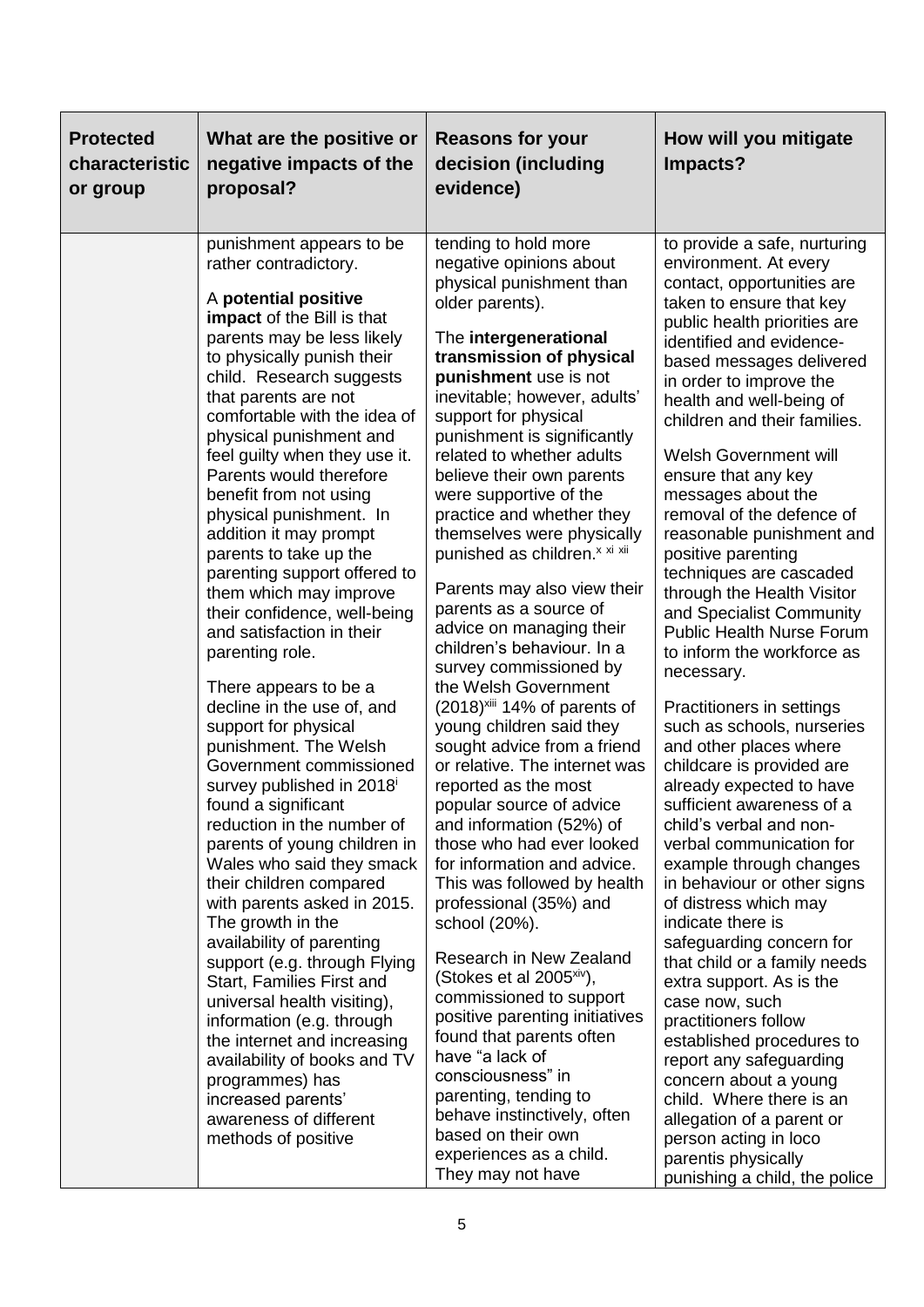| <b>Protected</b><br>characteristic<br>or group | What are the positive or<br>negative impacts of the<br>proposal?                                                                                                                                                                                                                                                                                                                                                                                                                                                                                                                                                                                                                                                                                                                                                                                                                                                                                                                                                                                                                                                                                                                                                                                                       | <b>Reasons for your</b><br>decision (including<br>evidence)                                                                                                                                                                                                                                                                                                                                                                                                                                                                                                                                                                                                                                                                                                                                                                                                                                                                                                                                                                                                                                                                                                                                                                              | How will you mitigate<br>Impacts?                                                                                                                                                                                                                                                                                                                                                                                                                                                                                                                                                                                                                                                                                                                                                                                                                                                                                                                                                                                                                                                                                                                                                                                                                                                                                                                         |
|------------------------------------------------|------------------------------------------------------------------------------------------------------------------------------------------------------------------------------------------------------------------------------------------------------------------------------------------------------------------------------------------------------------------------------------------------------------------------------------------------------------------------------------------------------------------------------------------------------------------------------------------------------------------------------------------------------------------------------------------------------------------------------------------------------------------------------------------------------------------------------------------------------------------------------------------------------------------------------------------------------------------------------------------------------------------------------------------------------------------------------------------------------------------------------------------------------------------------------------------------------------------------------------------------------------------------|------------------------------------------------------------------------------------------------------------------------------------------------------------------------------------------------------------------------------------------------------------------------------------------------------------------------------------------------------------------------------------------------------------------------------------------------------------------------------------------------------------------------------------------------------------------------------------------------------------------------------------------------------------------------------------------------------------------------------------------------------------------------------------------------------------------------------------------------------------------------------------------------------------------------------------------------------------------------------------------------------------------------------------------------------------------------------------------------------------------------------------------------------------------------------------------------------------------------------------------|-----------------------------------------------------------------------------------------------------------------------------------------------------------------------------------------------------------------------------------------------------------------------------------------------------------------------------------------------------------------------------------------------------------------------------------------------------------------------------------------------------------------------------------------------------------------------------------------------------------------------------------------------------------------------------------------------------------------------------------------------------------------------------------------------------------------------------------------------------------------------------------------------------------------------------------------------------------------------------------------------------------------------------------------------------------------------------------------------------------------------------------------------------------------------------------------------------------------------------------------------------------------------------------------------------------------------------------------------------------|
|                                                | discipline and their<br>subsequent use.<br>The potential negative<br><b>impact</b> of the proposed Bill<br>is that parents of any age<br>who smack their children<br>will be at risk of being<br>charged and/or prosecuted<br>if they continue to<br>physically punish their child<br>if the law changes. As is<br>the case now having a<br>criminal record might<br>impact on employment,<br>study or travel.<br><b>Grandparents</b><br>Grandparents often provide<br>part time or fulltime<br>childcare, or act as<br>babysitters. Research<br>suggests that grandparents<br>provide around 40% of<br>childcare for parents who<br>are either at work or<br>studying. <sup>ii</sup> There is no<br>specific evidence around<br>the use of physical<br>punishment by<br>grandparents however a<br>positive impact of the<br>proposed legislation is that<br>children looked after by<br>their grandparents will be<br>protected by law from<br>physical punishment.<br>Grandparents may also be<br>a source of advice for some<br>parents. A positive impact<br>of the legislation will be to<br>further encourage parents<br>to use positive approaches<br>to discipline their child<br>rather than physical<br>punishment. In addition<br>grandparents will be more | reflected on their parenting<br>style. The researchers<br>identified five stages to<br>becoming conscious about<br>parenting practice:<br>unaware; becoming aware;<br>ready to change; taking<br>action and maintaining<br>change. These are similar<br>to the Stages of Change<br>Model (Howarth, 2013 <sup>xv</sup> ).<br>This research suggests<br>parents can and do change<br>their view on, and use of,<br>physical punishment. It also<br>suggests that this change in<br>attitudes and behaviour can<br>be facilitated by providing<br>parents with information<br>and support. A survey<br>commissioned by the<br><b>Welsh Government</b><br>(2014 <sup>xvi</sup> ) found the most<br>frequent reasons given for<br>changing their view on<br>physical punishment were:<br>o 'Changing times\ changed<br>with the times'<br>o 'Better or other ways to<br>manage behaviour'<br>o 'Now have children\ am a<br>parent'<br>This suggests that the<br>intergenerational<br>transmission of physical<br>punishment is not<br>inevitable. Parents do seek<br>advice on parenting from<br>other sources and would be<br>receptive to messages<br>about positive parenting.<br>The Bill will help promote<br>culture change in reducing | will need to consider the<br>evidential test, the public<br>interest test and the best<br>interests of the child before<br>deciding what action to<br>take. Should the police<br>decide to charge, they have<br>a range of options they can<br>consider including an out of<br>court disposal (e.g. caution,<br>community resolution) or<br>prosecution (CPS will take<br>this forward). We are<br>exploring with the police the<br>possibility of their using<br>community resolutions<br>and/or diversion schemes<br>as an alternative to<br>prosecution. Further<br>discussions are needed to<br>clarify and agree the<br>options available. For the<br>purposes of criminal<br>records disclosure, a<br>community resolution<br>constitutes non conviction<br>data which is not generally<br>disclosed. For more<br>information see Annex 6 of<br>the Explanatory<br>Memorandum.<br>The research in New<br>Zealand (see left) suggests<br>that parents may be open to<br>change if they are informed<br>about the negative impact<br>of physical punishment or<br>are made aware it is no<br>longer socially acceptable.<br>They may also become<br>more open to change<br>through talking to<br>professionals. The<br>proposed legislation<br>alongside parenting support<br>and awareness raising will<br>contribute to reducing and<br>eradicating |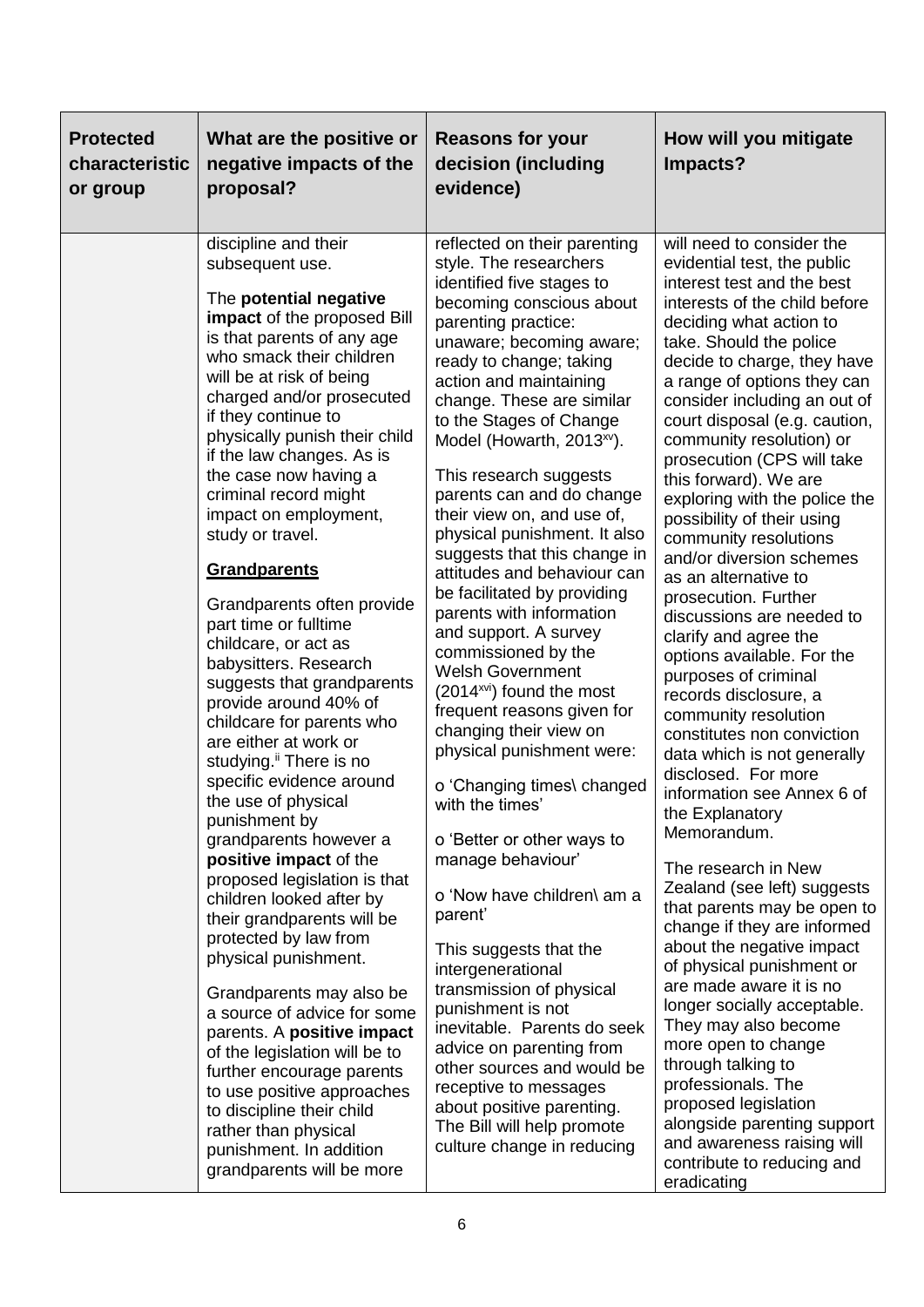| <b>Protected</b><br>characteristic<br>or group | What are the positive or<br>negative impacts of the<br>proposal?                                                                                                                                                                                                                                                                                                                                                                                                                                                                                                                                                                                                                                                                                                                                                                                                                                                                                                                                                                                                                                                                                                                                                                                                                        | <b>Reasons for your</b><br>decision (including<br>evidence)                                                                                                                                                                                                                                                                                                                                                                                                                                                                                                                                                                                                                                                                                                                                                                                                                                                                                                                                                                                                                                                                                                                                                                                                                                                       | How will you mitigate<br>Impacts?                                                                                                                                                                                                                                                                                                                                                                                                                                                                                                                                                                                                                                                                                                                                                                                                                                                                                                                                                                                                                                                                                                                                                                                                                         |
|------------------------------------------------|-----------------------------------------------------------------------------------------------------------------------------------------------------------------------------------------------------------------------------------------------------------------------------------------------------------------------------------------------------------------------------------------------------------------------------------------------------------------------------------------------------------------------------------------------------------------------------------------------------------------------------------------------------------------------------------------------------------------------------------------------------------------------------------------------------------------------------------------------------------------------------------------------------------------------------------------------------------------------------------------------------------------------------------------------------------------------------------------------------------------------------------------------------------------------------------------------------------------------------------------------------------------------------------------|-------------------------------------------------------------------------------------------------------------------------------------------------------------------------------------------------------------------------------------------------------------------------------------------------------------------------------------------------------------------------------------------------------------------------------------------------------------------------------------------------------------------------------------------------------------------------------------------------------------------------------------------------------------------------------------------------------------------------------------------------------------------------------------------------------------------------------------------------------------------------------------------------------------------------------------------------------------------------------------------------------------------------------------------------------------------------------------------------------------------------------------------------------------------------------------------------------------------------------------------------------------------------------------------------------------------|-----------------------------------------------------------------------------------------------------------------------------------------------------------------------------------------------------------------------------------------------------------------------------------------------------------------------------------------------------------------------------------------------------------------------------------------------------------------------------------------------------------------------------------------------------------------------------------------------------------------------------------------------------------------------------------------------------------------------------------------------------------------------------------------------------------------------------------------------------------------------------------------------------------------------------------------------------------------------------------------------------------------------------------------------------------------------------------------------------------------------------------------------------------------------------------------------------------------------------------------------------------|
|                                                | likely to encourage their<br>children to parent in a way<br>which is consistent with the<br>law thus reducing the use<br>of physical punishment.<br>The proposed Bill should<br>help with reducing the<br>intergenerational<br>transmission of physical<br>punishment.<br><b>Kinship Care</b><br>Grandparents or other<br>family members may also<br>provide full time care as a<br>kinship carer. Most<br>children are in kinship care<br>because their parents aren't<br>able to care for them.<br>These arrangements may<br>last anything from a few<br>days through to a long term<br>or permanent arrangement.<br>Kinship care includes<br>informal arrangements<br>within the family, or may be<br>more formal arrangements<br>such as Special<br>Guardianship Orders or<br>(where the child is looked<br>after) kinship foster care.<br>Kinship foster carers are<br>already prohibited from<br>using any form of corporal<br>punishment under the<br>fostering regulations.<br>The possible negative<br><b>impact</b> of the Bill is that<br>informal kinship carers or<br>Special Guardians who<br>physically punish their<br>grandchildren after the<br>legislation is enacted may<br>potentially face criminal<br>charges. In addition if the<br>kinship carer is prosecuted | the acceptability of physical<br>punishment.<br>In a survey of parents of<br>young children<br>commissioned by the<br>Welsh Government in<br>2017 <sup>xvii</sup> only 5% reported<br>they are comfortable with<br>the idea of physical<br>punishment and will do it<br>when necessary. Research<br>in Northern Ireland <sup>xviii</sup> found<br>that 57% of parents who<br>had used physical discipline<br>in the past year also<br>thought that it frequently or<br>always led to parental guilt<br>or regret.<br>Research suggests<br>parenting support<br>(delivered by appropriately<br>trained practitioners) can<br>increase parents'<br>confidence, satisfaction and<br>improve well-being (Barrett,<br>2003 <sup>xix</sup> , Bywater et al,<br>2009 <sup>xx</sup> , Barrett, 2010 <sup>xxi</sup> ).<br><b>Kinship care</b><br>The 2011 census showed<br>that Wales had 9,560<br>children living in kinship<br>care - around, 60% of<br>whom were living in<br>households headed by a<br>grandparent. The highest<br>prevalence of kinship care<br>was seen within the black<br>ethnic group. The highest<br>prevalence of kinship care<br>was in the poorest 20% of<br>areas in Wales and in<br>households deprived on all<br>four dimensions of<br>employment; education;<br>health and disability and | intergenerational patterns of<br>physical punishment use.<br>Grandparents in a kinship<br>care role will be able to<br>access parenting support<br>through health visitors,<br><b>Flying Start and Families</b><br>First in the same way other<br>parents access it, if they are<br>eligible (e.g. live in a Flying<br>Start area). We will work<br>with specific organisations<br>which provide advice and<br>support to kinship carers<br>and grandparents more<br>generally.<br>Grandparents will be<br>included as a specific group<br>of people to raise<br>awareness about the<br>change in the law.<br>Those kinship carers who<br>are an official foster carer<br>for their grandchild should<br>also receive support from<br>the Local Authority.<br>If parents are charged they<br>would have the right to free<br>legal advice if they're<br>questioned at a police<br>station.<br>An individual automatically<br>gets legal aid for legal<br>representation in court if<br>they're under 16 (or under<br>18 and in full-time<br>education) or on certain<br>benefits.<br>Individuals on a low<br>income, or on certain<br>benefits and who don't have<br>much in savings, might be<br>able to get money off their<br>court fee. Please see UK |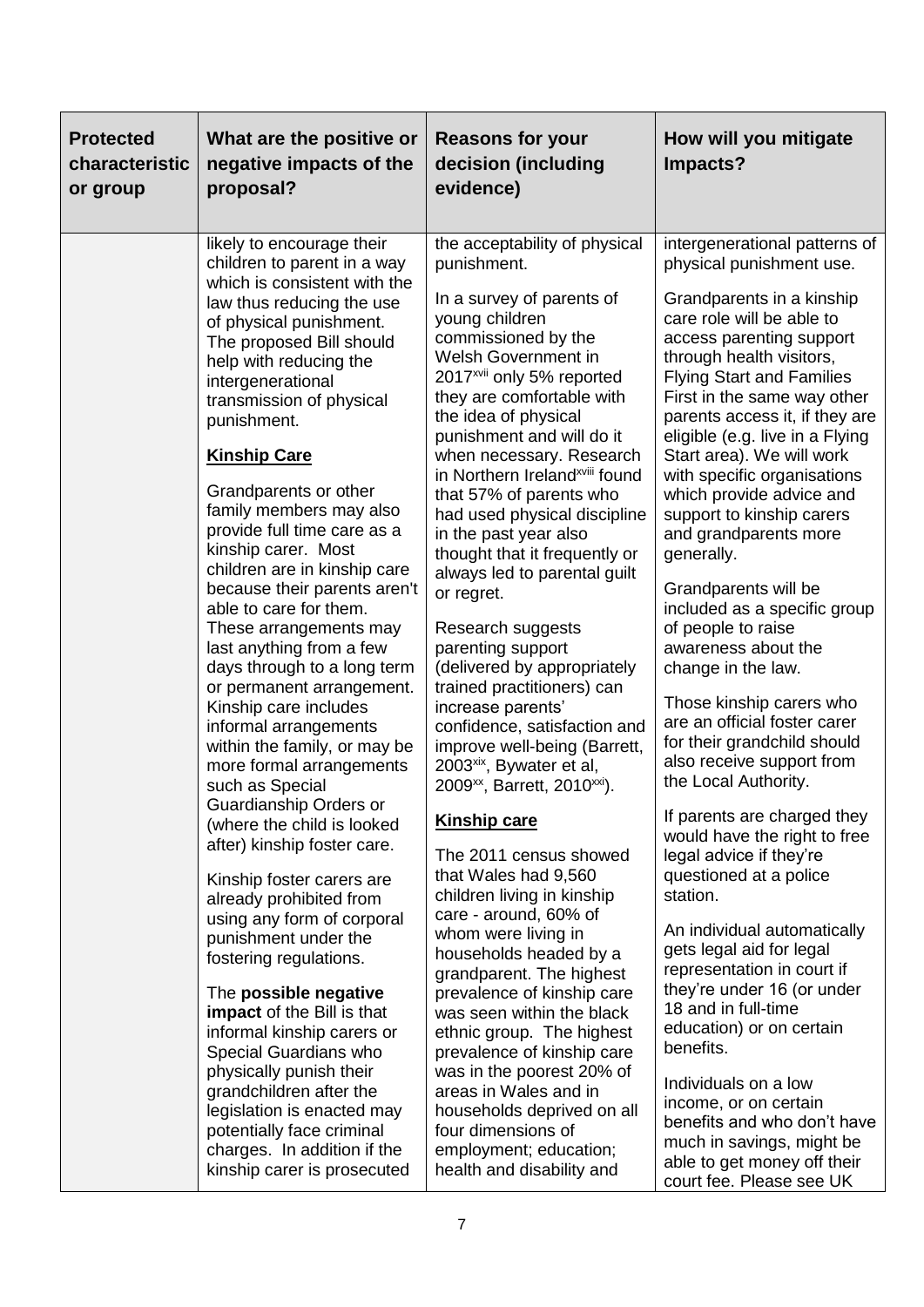| <b>Protected</b><br>characteristic<br>or group                         | What are the positive or<br>negative impacts of the<br>proposal?                                                                                                                                                                                                                                                                                                                                                                                                                                                                                                                                                                                                                                                                                                                                                                                                          | <b>Reasons for your</b><br>decision (including<br>evidence)                                                                                                                                                                                                                                                                                                                                                                                                                                                                                                                                                                                                                                                                                                                                                                                                                                                                                                                                      | How will you mitigate<br>Impacts?                                                                                                                                                                                                                                                                                                                                                                                                                                                                                                                                                                                                                                                                                                                                                                                                                                                                                                                                                  |
|------------------------------------------------------------------------|---------------------------------------------------------------------------------------------------------------------------------------------------------------------------------------------------------------------------------------------------------------------------------------------------------------------------------------------------------------------------------------------------------------------------------------------------------------------------------------------------------------------------------------------------------------------------------------------------------------------------------------------------------------------------------------------------------------------------------------------------------------------------------------------------------------------------------------------------------------------------|--------------------------------------------------------------------------------------------------------------------------------------------------------------------------------------------------------------------------------------------------------------------------------------------------------------------------------------------------------------------------------------------------------------------------------------------------------------------------------------------------------------------------------------------------------------------------------------------------------------------------------------------------------------------------------------------------------------------------------------------------------------------------------------------------------------------------------------------------------------------------------------------------------------------------------------------------------------------------------------------------|------------------------------------------------------------------------------------------------------------------------------------------------------------------------------------------------------------------------------------------------------------------------------------------------------------------------------------------------------------------------------------------------------------------------------------------------------------------------------------------------------------------------------------------------------------------------------------------------------------------------------------------------------------------------------------------------------------------------------------------------------------------------------------------------------------------------------------------------------------------------------------------------------------------------------------------------------------------------------------|
|                                                                        | and fined this may have an<br>impact on their resources.<br>We do not anticipate many<br>such cases <sup>5</sup> .                                                                                                                                                                                                                                                                                                                                                                                                                                                                                                                                                                                                                                                                                                                                                        | housing in Wales. Children<br>in kinship care in Wales<br>were twice as likely to have<br>a long term health problem<br>or disability that limited their<br>day-to-day activities <sup>xxii</sup> .                                                                                                                                                                                                                                                                                                                                                                                                                                                                                                                                                                                                                                                                                                                                                                                              | Government website<br>https://www.gov.uk/legal-aid                                                                                                                                                                                                                                                                                                                                                                                                                                                                                                                                                                                                                                                                                                                                                                                                                                                                                                                                 |
| <b>Disability</b><br>(think about<br>different types<br>of disability) | <b>Disabled children</b><br>The intended positive<br>impact on all disabled<br>children is that they will be<br>protected by law from all<br>forms of physical<br>punishment.<br>A potential negative<br>impact of the Bill is the<br>perception from some<br>professionals and parents<br>that they will no longer be<br>able to restrain children,<br>where necessary, to keep<br>them safe or to prevent<br>harm to others.<br><b>Disabled Parents</b><br>The use of physical<br>punishment is associated<br>with parents with poor<br>maternal, physical and<br>mental health (although this<br>does not necessarily mean<br>they are disabled). Parents<br>with learning difficulties<br>may need support to fulfil<br>their role and adapt to the<br>change in the legislation.<br>The possible negative<br>impact of the Bill is that<br>those parents of disabled | The legislation abolishes<br>the defence of reasonable<br>punishment in relation to<br>corporal punishment of any<br>child taking place in Wales.<br><b>Disabled children</b><br>Research suggests that<br>having children with poor<br>health or developmental<br>delay, disability, or<br>behavioural problems may<br>be factors which increase<br>the risk of using physical<br>punishment (Bunting,<br>2008 <sup>xxiii</sup> ). Prematurity, ill<br>health, physical and<br>learning disabilities have all<br>been shown to affect<br>parental behaviour and<br>choice of discipline<br>(Henricson, and Grey<br>2001 <sup>xxiv</sup> ). According to the<br><b>Family Fund (Third Sector</b><br>organisation) behaviour<br>management is one of the<br>top concerns for families<br>raising disabled children.<br>Children with a disability<br>may require on-going<br>physical care while others<br>may display challenging<br>behaviour (Utting, 2006xxv;<br>Contact a Family, 2013axxvi; | As outlined above we will<br>be raising awareness of the<br>legislation and will continue<br>to provide parenting<br>support. Some parenting<br>programmes delivered<br>through Flying Start and<br><b>Families First have been</b><br>tailored to the specific<br>needs of parents with a<br>disabled child. Some<br>generic parenting<br>programmes may also be<br>suitable, if delivered by staff<br>with a knowledge and<br>understanding of the child's<br>additional needs.<br>We will work with Third<br>Sector organisations to<br>understand the particular<br>needs of disabled parents<br>and parents of disabled<br>children and ensure that<br>families are aware of the<br>change in the law and<br>where they can access<br>support. We will also make<br>it clear to all parents,<br>including those with<br>disabled children that they<br>will continue to be able to<br>intervene physically, for<br>example, to keep their child<br>safe from harm, or to help |

<sup>&</sup>lt;sup>5</sup> We are unable to predict the impact of parent's involvement with the justice system with absolute certainty because there is no precedent in the UK for removing the defence and because of current reporting and recording practices. This assessment has been made using the best data, currently available, including using the experience in New Zealand as a proxy. Please see the Justice Impact Assessment for further information.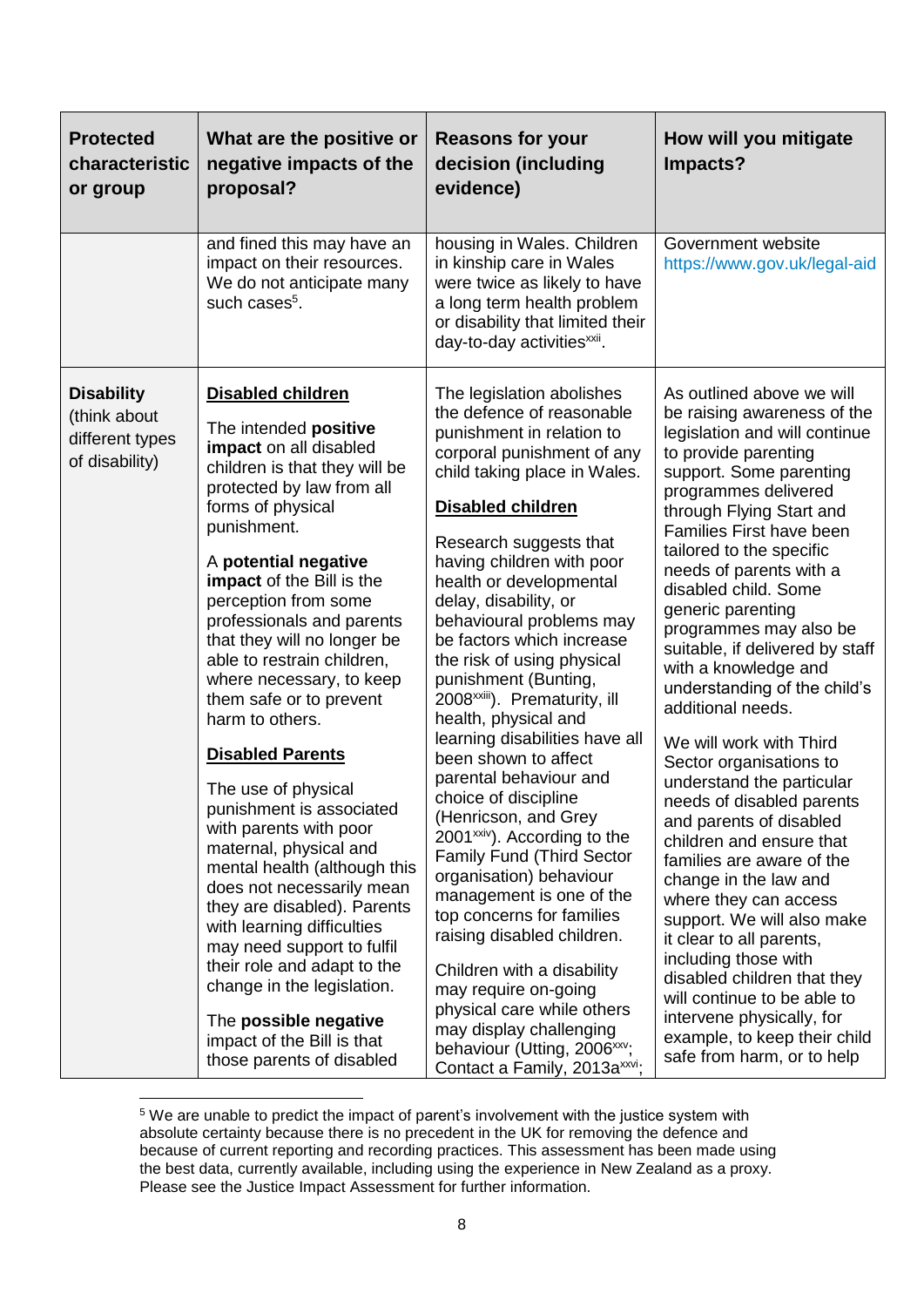| <b>Protected</b><br>characteristic<br>or group | What are the positive or<br>negative impacts of the<br>proposal?                                                                                                                                                                                                                                                                                                                                                                                                                                                                                                                                                                                                                                                                                                  | <b>Reasons for your</b><br>decision (including<br>evidence)                                                                                                                                                                                                                                                                                                                                                                                                                                                                                                                                                                                                                                                                                                                                                                                                                                                                                                                                                                                                                                                           | How will you mitigate<br>Impacts?                                                                                                                                                                                                                                                                                                                                                                                                                                                                                                                                                                                                                                                                                                                                                                                                                                                                                                                                                                                                                                 |
|------------------------------------------------|-------------------------------------------------------------------------------------------------------------------------------------------------------------------------------------------------------------------------------------------------------------------------------------------------------------------------------------------------------------------------------------------------------------------------------------------------------------------------------------------------------------------------------------------------------------------------------------------------------------------------------------------------------------------------------------------------------------------------------------------------------------------|-----------------------------------------------------------------------------------------------------------------------------------------------------------------------------------------------------------------------------------------------------------------------------------------------------------------------------------------------------------------------------------------------------------------------------------------------------------------------------------------------------------------------------------------------------------------------------------------------------------------------------------------------------------------------------------------------------------------------------------------------------------------------------------------------------------------------------------------------------------------------------------------------------------------------------------------------------------------------------------------------------------------------------------------------------------------------------------------------------------------------|-------------------------------------------------------------------------------------------------------------------------------------------------------------------------------------------------------------------------------------------------------------------------------------------------------------------------------------------------------------------------------------------------------------------------------------------------------------------------------------------------------------------------------------------------------------------------------------------------------------------------------------------------------------------------------------------------------------------------------------------------------------------------------------------------------------------------------------------------------------------------------------------------------------------------------------------------------------------------------------------------------------------------------------------------------------------|
|                                                | children or disabled parents<br>who do continue to<br>physically punish after the<br>Bill is enacted may face<br>criminal charges. As is the<br>case now, having a criminal<br>record may impact on the<br>parent's employment and<br>increase stress on the<br>household. This may<br>therefore have negative<br>consequences for the<br>children.<br>If charged these parents<br>may have less resources to<br>pay for legal advice. In<br>addition if the parent is<br>prosecuted and fined this<br>may have an impact on<br>their resources, particularly<br>if they are the primary or<br>only carer for the child. We<br>anticipate that very few<br>parents might be<br>prosecuted so a very small<br>number of parents could be<br>affected. <sup>6</sup> | 2013b <sup>xxvii</sup> ). Challenging<br>behaviour can also be a<br>sign that something is<br>wrong, like pain or<br>discomfort that the child<br>cannot express in another<br>way.<br>Disabled people and<br>families with disabled<br>children are more likely to<br>be living in low income<br>households (Welsh<br>Government 2015) <sup>xxviii</sup> .<br><b>Disabled Parents</b><br>Research suggests there is<br>an association between<br>physical punishment and<br>poor maternal, physical and<br>mental health. (Heilmann et<br>al 2015 <sup>xxix</sup> ). Mental health<br>problems do not<br>necessarily affect the<br>parent-child relationship but<br>they may be associated<br>with a reduced capacity to<br>parent consistently and<br>positively (Utting, 2006 <sup>xxx</sup> ).<br><b>Research in Wales</b><br>(Learning Disability Wales,<br>2008) <sup>xxxi</sup> found that parents<br>with learning difficulties are<br>up to fifty times more likely<br>to have their children<br>removed than other<br>parents, which is usually<br>due to concerns about the<br>risk of harm due to neglect | with activities such as<br>dressing.<br>We will ensure information<br>is accessible, in appropriate<br>formats, and communicated<br>clearly to meet the needs of<br>disabled parents with<br>additional needs.<br>As highlighted above those<br>on a low income may be<br>entitled to legal aid if they<br>are charged and money off<br>their court fee if they are<br>prosecuted.<br>The Welsh Government's,<br>'Framework for Restrictive<br><b>Physical Intervention Policy</b><br>and Practice' was<br>developed so that guidance<br>on restrictive physical<br>intervention <sup>7</sup> for<br>professionals who work with<br>children and young people,<br>in health, education and<br>social care settings should<br>share a common framework<br>of principles and<br>expectations. The<br>Framework seeks to<br>support practice in line with<br>fundamental human and<br>legal rights. Work is being<br>undertaken across health,<br>social care and education<br>sectors to reduce the use of<br>restrictive practice when<br>dealing with challenging |

**<sup>.</sup>** <sup>6</sup> We are unable to predict the impact of parent's involvement with the justice system with absolute certainty because there is no precedent in the UK for removing the defence and because of current reporting and recording practices. This assessment has been made using the best data, currently available, including using the experience in New Zealand as a proxy. Please see the Justice Impact Assessment for further information.

<sup>7</sup> "Restrictive physical interventions" is defined by the Welsh Government as: "direct physical contact between persons where reasonable force is positively applied against resistance, either to restrict movement or mobility or to disengage from harmful behaviour displayed by an individual."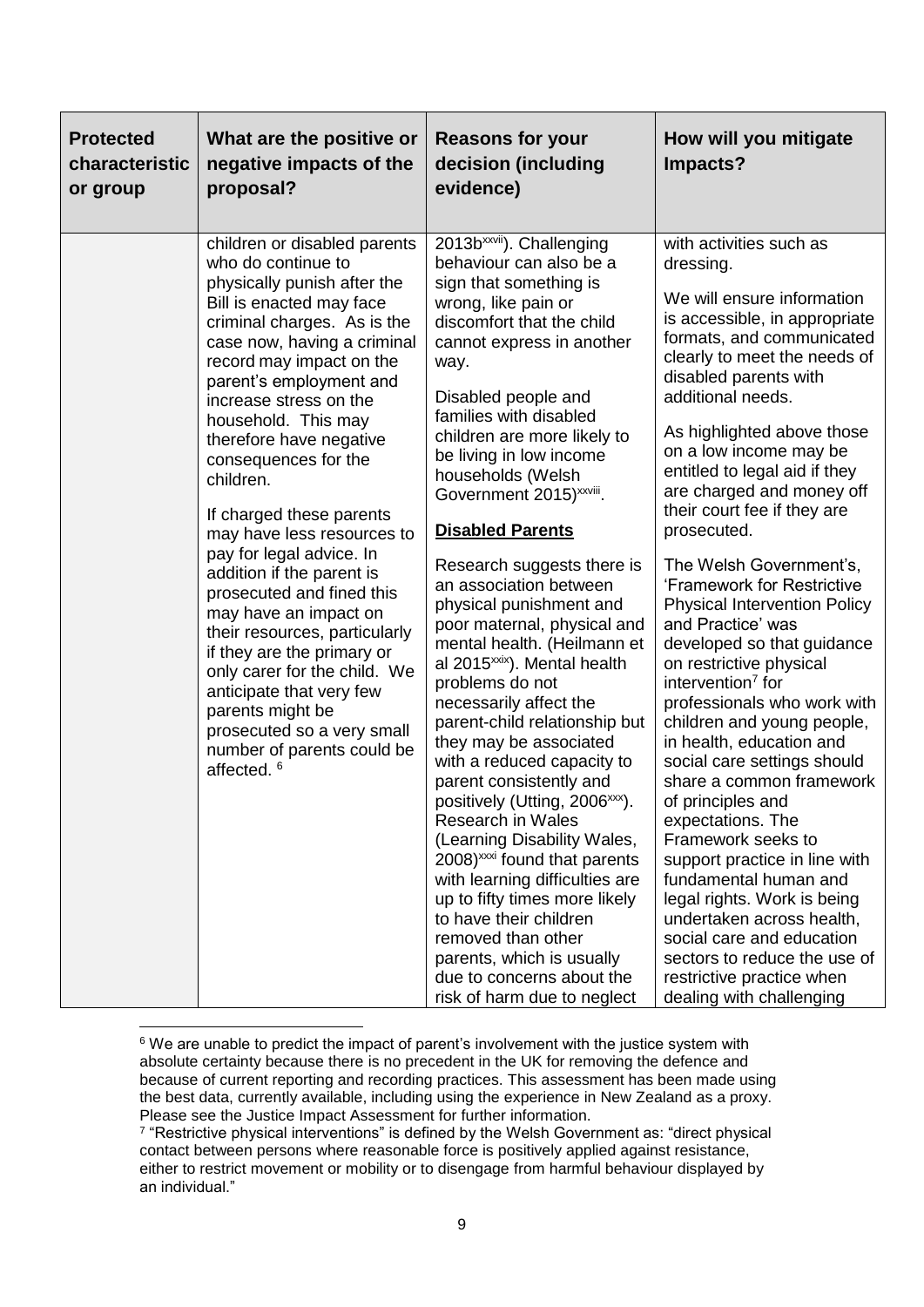| <b>Protected</b><br>characteristic<br>or group                                                 | What are the positive or<br>negative impacts of the<br>proposal?                                                                                                                                                                                                                                                                                                                                                                                                                                                                                             | <b>Reasons for your</b><br>decision (including<br>evidence)                                                                                                                                                                                                                                                                                             | How will you mitigate<br>Impacts?                                                                                                                                                                                                                                                                                                                        |
|------------------------------------------------------------------------------------------------|--------------------------------------------------------------------------------------------------------------------------------------------------------------------------------------------------------------------------------------------------------------------------------------------------------------------------------------------------------------------------------------------------------------------------------------------------------------------------------------------------------------------------------------------------------------|---------------------------------------------------------------------------------------------------------------------------------------------------------------------------------------------------------------------------------------------------------------------------------------------------------------------------------------------------------|----------------------------------------------------------------------------------------------------------------------------------------------------------------------------------------------------------------------------------------------------------------------------------------------------------------------------------------------------------|
|                                                                                                |                                                                                                                                                                                                                                                                                                                                                                                                                                                                                                                                                              | rather than abuse. Lack of<br>support services are a key<br>factor in influencing court<br>decisions. Parents with<br>learning difficulties can and<br>do learn child care, home<br>safety, child health and how<br>to interact with their<br>children - home based<br>programmes being more<br>successful.                                             | behaviour and promote the<br>use of evidence based<br>interventions such as<br>"Positive Behavioural<br>Support". Within the<br>principles of this framework<br>the legislation would not<br>affect the ability of<br>professionals to intervene<br>physically, to keep<br>vulnerable children and<br>young people safe or to<br>prevent harm to others. |
| <b>Gender</b><br>Reassignment<br>(the act of<br>transitioning<br>and<br>Transgender<br>people) | Children of whatever<br>gender, transgender or<br>those transitioning would<br>have the same protection<br>from physical punishment if<br>the law is enacted.<br>The possible negative<br>impact of the Bill is that<br>those parents who do<br>continue to physically<br>punish after the Bill is<br>enacted may face criminal<br>charges. As is the case<br>now, having a criminal<br>record may impact on the<br>parent's employment and<br>increase stress on the<br>household. This may<br>therefore have negative<br>consequences for the<br>children. | There does not appear to<br>be any evidence that<br>children undergoing gender<br>reassignment are any more<br>likely to be physically<br>punished than other<br>children.<br>No evidence was readily<br>available that parents who<br>are, or who have,<br>transitioned are any more<br>likely to use physical<br>punishment than any other<br>parent. | As outlined above we will<br>raise awareness of the<br>change in the law and<br>provide information, support<br>and advice for parents on<br>positive parenting<br>approaches.                                                                                                                                                                           |
| <b>Pregnancy</b><br>and maternity                                                              | A potential positive<br>impact of the Bill, and<br>associated awareness<br>raising, is that parents may<br>reflect more on how they<br>would like to discipline their<br>unborn child. Those<br>providing support to                                                                                                                                                                                                                                                                                                                                         | There is evidence that what<br>happens during the first<br>1,000 days of a child's life <sup>8</sup><br>has a significant impact on<br>their outcomes as they<br>grow up (Public Health<br>Wales <sup>xxxii</sup> ). This early period<br>of a child's life is therefore                                                                                | A range of provision for<br>pregnant and new parents<br>will continue to be provided<br>These interventions, such<br>as through the Healthy<br>Child Wales programme<br>and Flying Start, aim to<br>enhance parents' sensitivity                                                                                                                         |

**<sup>.</sup>**  $8$  This period covers the time through pregnancy, birth, and up until a child's second birthday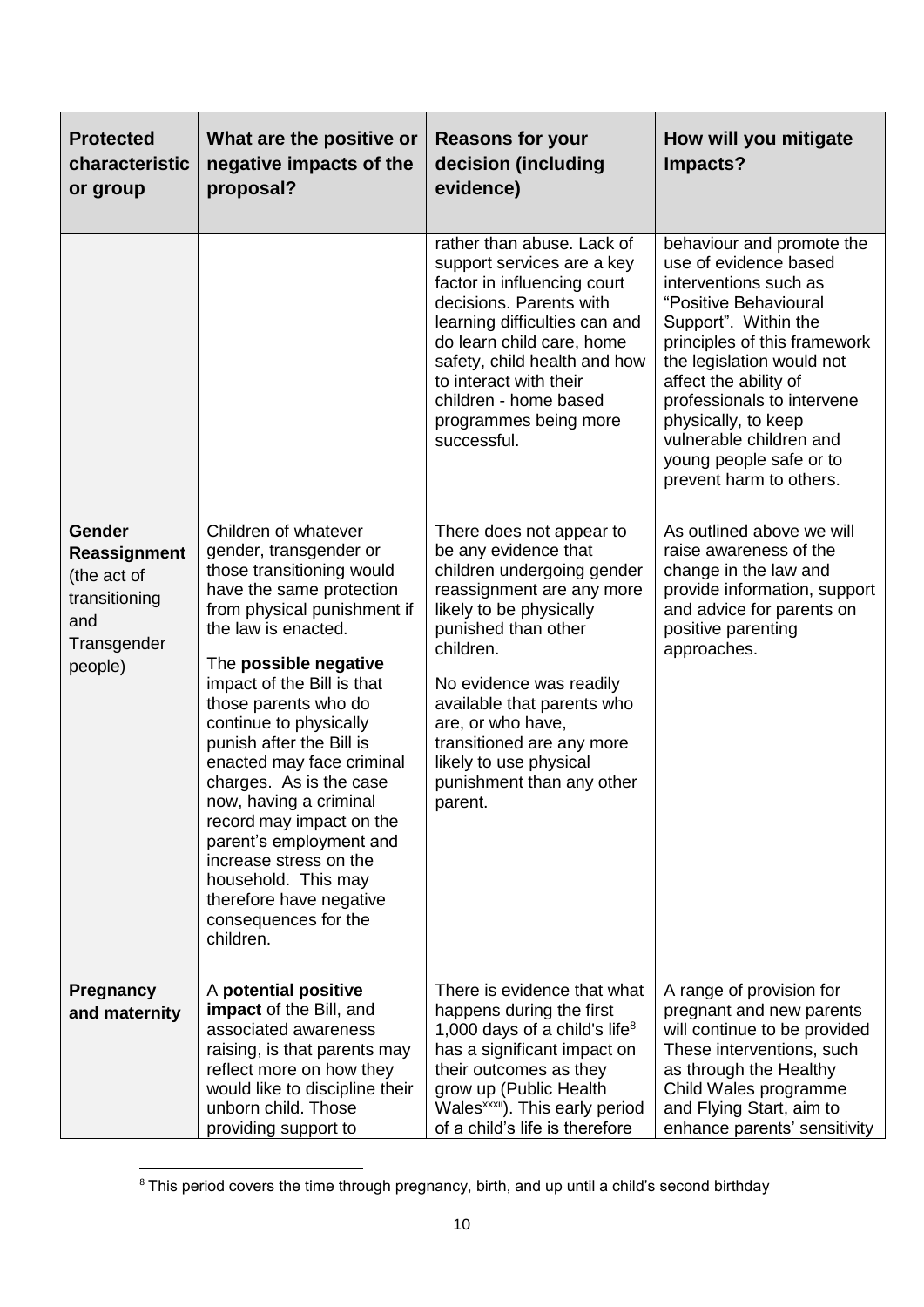| <b>Protected</b><br>characteristic<br>or group | What are the positive or<br>negative impacts of the<br>proposal?                                                                                                                                                                                                                                                                                  | <b>Reasons for your</b><br>decision (including<br>evidence)                                                                                                                                                                                                                                                                                                                                                                                                                                                                                                                                                                                                                                                                                                                                                                                                                                                                                                                                                                                                                                                                                                                                                                                  | How will you mitigate<br>Impacts?                                                                                                                                                                                                                                                                                                                                                                                                                                                                                                                                                                                                                                                                                                                                                                                                                                                                                                                                                                                                                                                                                                           |
|------------------------------------------------|---------------------------------------------------------------------------------------------------------------------------------------------------------------------------------------------------------------------------------------------------------------------------------------------------------------------------------------------------|----------------------------------------------------------------------------------------------------------------------------------------------------------------------------------------------------------------------------------------------------------------------------------------------------------------------------------------------------------------------------------------------------------------------------------------------------------------------------------------------------------------------------------------------------------------------------------------------------------------------------------------------------------------------------------------------------------------------------------------------------------------------------------------------------------------------------------------------------------------------------------------------------------------------------------------------------------------------------------------------------------------------------------------------------------------------------------------------------------------------------------------------------------------------------------------------------------------------------------------------|---------------------------------------------------------------------------------------------------------------------------------------------------------------------------------------------------------------------------------------------------------------------------------------------------------------------------------------------------------------------------------------------------------------------------------------------------------------------------------------------------------------------------------------------------------------------------------------------------------------------------------------------------------------------------------------------------------------------------------------------------------------------------------------------------------------------------------------------------------------------------------------------------------------------------------------------------------------------------------------------------------------------------------------------------------------------------------------------------------------------------------------------|
|                                                | families expecting a baby<br>will be able to provide clear<br>and unambiguous advice to<br>prospective parents that<br>physical punishment is not<br>acceptable in Wales.<br>Parents will be more likely<br>to adopt positive parenting<br>behaviours from the outset<br>which may have a positive<br>impact on the parent-child<br>relationship. | important in establishing<br>positive parenting<br>behaviours.<br>The quality of the parent-<br>child relationship is<br>associated with the<br>development of secure<br>attachment and improved<br>outcomes in children<br>(O'Connor and Scott,<br>2007 <sup>xxxiii</sup> ; Moullin et al.,<br>2014 <sup>xxxiv</sup> ). The basis of this<br>important relationship can<br>be fostered and supported<br>during the antenatal and<br>post-natal period.<br>Research suggests that<br>physical punishment is<br>associated with adverse<br>short and long-term<br>outcomes, including poorer<br>parent-child relationships<br>and insecure attachment<br>(Smith et al 2005 <sup>xxxv</sup> ;<br>Heilmann et al, 2015 <sup>xxxvi</sup> )<br>The National Evaluation of<br><b>Flying Start (Welsh</b><br>Government 2011 <sup>xxxvii</sup> )<br>suggested targeting first<br>time parents. Parents who<br>already have children tend<br>to develop fixed patterns of<br>behaviour and they may<br>find it more difficult to<br>change their parenting<br>style. By encouraging<br>positive parenting<br>behaviours in first time<br>parents, there is the<br>potential that subsequent<br>children in the family will<br>also benefit from this | and responsiveness to their<br>baby's cues which may<br>improve the quality of the<br>parent-child relationship;<br>promote secure attachment<br>and may help reduce the<br>circumstances where<br>parents use physical<br>discipline in the future.<br>This can include antenatal<br>groups for mothers and<br>fathers; supporting<br>pregnant women to<br>recognise the importance of<br>early relationships and<br>parenting style to the health<br>and well-being of their<br>baby.<br><b>Public Health Wales are</b><br>working on the provision of<br>a suite of information for<br>expectant mothers, which<br>will eventually replace the<br>advice currently provided by<br>the Bump, Baby and<br>Beyond book <sup>9</sup> .<br>The aim is that key<br>information, which will<br>include information about<br>the Bill, will be presented in<br>a format that is accessible<br>to parents and appropriate<br>to their child's needs and<br>stage of development.<br>Awareness raising will<br>ensure that new parents are<br>aware that it will no longer<br>be legal to use physical<br>punishment to discipline<br>their child. |

**<sup>.</sup>** <sup>9</sup>[http://www.wales.nhs.uk/documents/Pregnancy%20to%204%20Years%20Book%20FINAL%](http://www.wales.nhs.uk/documents/Pregnancy%20to%204%20Years%20Book%20FINAL%20English%20March%202019%20-%20E-Book%20V....pdf) [20English%20March%202019%20-%20E-Book%20V....pdf](http://www.wales.nhs.uk/documents/Pregnancy%20to%204%20Years%20Book%20FINAL%20English%20March%202019%20-%20E-Book%20V....pdf)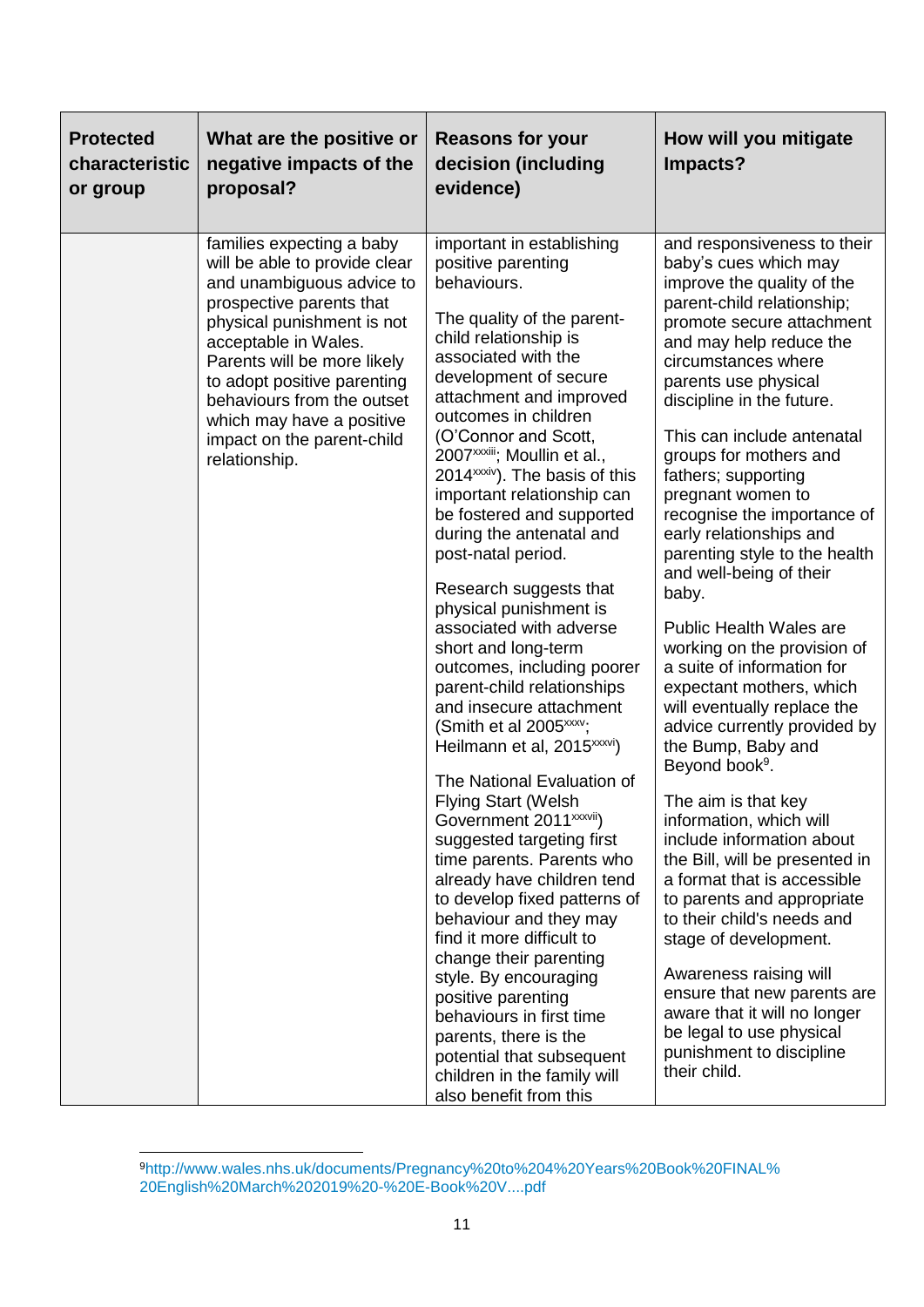| <b>Protected</b><br>characteristic<br>or group                                                                                           | What are the positive or<br>negative impacts of the<br>proposal?                                                                                                                                                                                                                                                                                                                                                                                                                                                                                                                                                                                                                                                                                                                                                                                                                                                    | <b>Reasons for your</b><br>decision (including<br>evidence)                                                                                                                                                                                                                                                                                                                                                                                                                                                                                                                                                                                                                                                                                                                                                                                                                                                                                                                                                                                                                                                     | How will you mitigate<br>Impacts?                                                                                                                                                                                                                                                                                                                                                                                                                                                                                                                                                                                                                                                                                                                                                                                                                                                    |
|------------------------------------------------------------------------------------------------------------------------------------------|---------------------------------------------------------------------------------------------------------------------------------------------------------------------------------------------------------------------------------------------------------------------------------------------------------------------------------------------------------------------------------------------------------------------------------------------------------------------------------------------------------------------------------------------------------------------------------------------------------------------------------------------------------------------------------------------------------------------------------------------------------------------------------------------------------------------------------------------------------------------------------------------------------------------|-----------------------------------------------------------------------------------------------------------------------------------------------------------------------------------------------------------------------------------------------------------------------------------------------------------------------------------------------------------------------------------------------------------------------------------------------------------------------------------------------------------------------------------------------------------------------------------------------------------------------------------------------------------------------------------------------------------------------------------------------------------------------------------------------------------------------------------------------------------------------------------------------------------------------------------------------------------------------------------------------------------------------------------------------------------------------------------------------------------------|--------------------------------------------------------------------------------------------------------------------------------------------------------------------------------------------------------------------------------------------------------------------------------------------------------------------------------------------------------------------------------------------------------------------------------------------------------------------------------------------------------------------------------------------------------------------------------------------------------------------------------------------------------------------------------------------------------------------------------------------------------------------------------------------------------------------------------------------------------------------------------------|
|                                                                                                                                          |                                                                                                                                                                                                                                                                                                                                                                                                                                                                                                                                                                                                                                                                                                                                                                                                                                                                                                                     | positive parenting<br>approach.                                                                                                                                                                                                                                                                                                                                                                                                                                                                                                                                                                                                                                                                                                                                                                                                                                                                                                                                                                                                                                                                                 |                                                                                                                                                                                                                                                                                                                                                                                                                                                                                                                                                                                                                                                                                                                                                                                                                                                                                      |
| Race (include<br>different ethnic<br>minorities,<br>Gypsies and<br><b>Travellers and</b><br>Migrants,<br>Asylum seekers<br>and Refugees) | The <b>positive impact</b> of the<br>proposed legislation is that<br>children in all communities<br>irrespective of ethnic or<br>cultural background would<br>have the same protection<br>from physical punishment if<br>the law is enacted.<br>Some parents may face<br>language or literacy barriers<br>which make it more difficult<br>for them to find out about<br>the change in the law and<br>advice on positive<br>parenting approaches.<br>It is possible that there<br>could be a negative<br>impact on parents who<br>continue to use physical<br>punishment. If charged<br>these parents may have<br>less resources to pay for<br>legal advice. In addition if<br>the parent is prosecuted<br>and fined this may have a<br>impact on their resources.<br>However we anticipate that<br>very few parents will be<br>prosecuted so a very small<br>number of parents would<br>be affected <sup>10</sup> . | There is some limited<br>evidence that children from<br>some ethnic groups may<br>experience physical<br>punishment more frequently<br>due to the parents' ethnic or<br>cultural origin. For example<br>a recent study <sup>xxxviii</sup> by the<br>Afruca organisation<br>exploring attitudes towards<br>physical punishment in<br><b>African Communities</b><br>looked into the increase in<br>numbers of children from<br>African parentage that were<br>placed on the child<br>protection register under<br>the category of physical<br>abuse (this is a much<br>higher threshold than<br>reasonable punishment).<br>The report found that while<br>most African parents love<br>their children and want the<br>best outcomes for them the<br>use of physical punishment<br>to instil discipline in children<br>is regarded as both a<br>cultural and religious child-<br>rearing practice to build<br>moral values, strong<br>character and respect for<br>others. The report found<br>that practices which may be<br>seen as 'normal' by many<br>Africans could be regarded<br>as posing significant harm | As part of the awareness<br>raising campaign, the<br>Welsh Government will<br>work closely with a range of<br>communities in Wales to<br>understand their particular<br>needs.<br>The 'Parenting. Give it<br>Time' campaign has a<br>range of information on<br>positive parenting in 10<br>minority community<br>languages to support<br>parents to adopt<br>alternatives to physical<br>punishment. Information is<br>also available as animated<br>films which may be helpful<br>for those with limited<br>literacy.<br>The Welsh Government will<br>use existing networks and<br>trusted agencies who work<br>with parents from minority<br>ethnic groups to raise<br>awareness of the change in<br>the law.<br>As highlighted above those<br>on a low income may be<br>entitled to legal aid if they<br>are charged and money off<br>their court fee if they are<br>prosecuted. |

 $10$  We are unable to predict the impact of parent's involvement with the justice system with absolute certainty because there is no precedent in the UK for removing the defence and because of current reporting and recording practices. This assessment has been made using the best data, currently available, including using the experience in New Zealand as a proxy. Please see the Justice Impact Assessment for further information.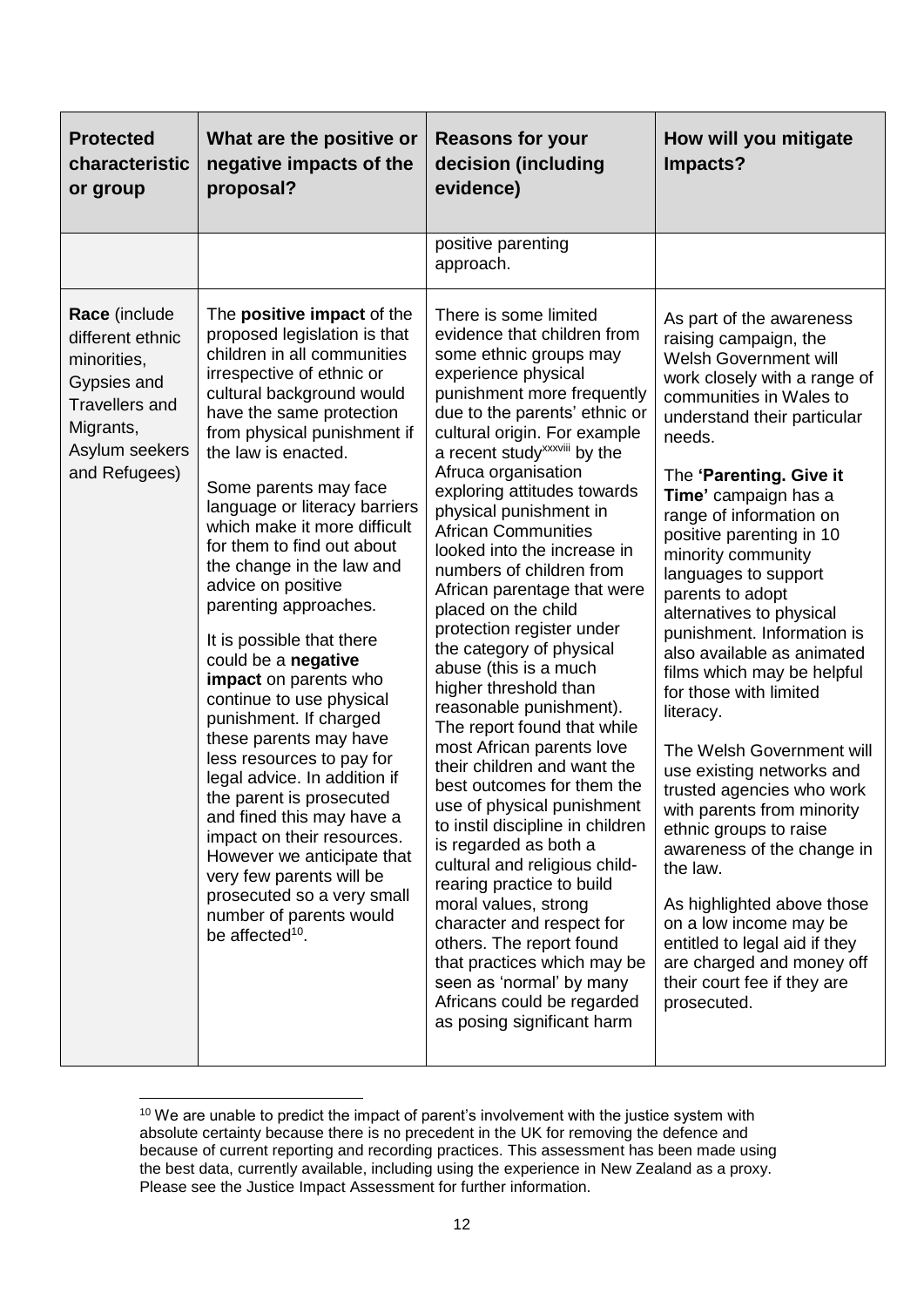| <b>Protected</b><br>characteristic<br>or group | What are the positive or<br>negative impacts of the<br>proposal? | <b>Reasons for your</b><br>decision (including<br>evidence)                                                                                                                                                                                                                                                                                                                                                                                                                                                                                                                                                                                                                                                                                                                                                                                                                                                                                            | How will you mitigate<br>Impacts? |
|------------------------------------------------|------------------------------------------------------------------|--------------------------------------------------------------------------------------------------------------------------------------------------------------------------------------------------------------------------------------------------------------------------------------------------------------------------------------------------------------------------------------------------------------------------------------------------------------------------------------------------------------------------------------------------------------------------------------------------------------------------------------------------------------------------------------------------------------------------------------------------------------------------------------------------------------------------------------------------------------------------------------------------------------------------------------------------------|-----------------------------------|
|                                                |                                                                  | to children, in the context of<br>UK child protection laws.<br>On the whole the research<br>into physical abuse and<br>punishment in minority and<br>ethnic groups is<br>inconclusive and often<br>contradictory. Ethnicity can<br>be confounded with other<br>variables (such as socio-<br>economic status) which<br>make it difficult to establish<br>the influence of ethnic<br>group status. (Smith et al<br>2005 <sup>xxxix</sup> ; Gershoff, 2010 <sup>xl</sup> )<br>Minority ethnic parents face<br>a number of different<br>barriers to accessing<br>services including<br>discrimination; language<br>and cultural barriers and a<br>lack of awareness of<br>services and how to access<br>them. This is especially true<br>of migrant, refugee and<br>asylum seeking families<br>whose problems may be<br>compounded by the<br>traumatic circumstances in<br>which they have left their<br>home country (Utting,<br>$2006$ <sup>xli</sup> ). |                                   |
|                                                |                                                                  | Certain ethnic minority<br>groups are more likely to be<br>living in low income<br>households (Welsh<br>Government 2015) <sup>xlii</sup> . Only<br>4.9% of the population of<br>Wales are from a non-white<br>background.xliii                                                                                                                                                                                                                                                                                                                                                                                                                                                                                                                                                                                                                                                                                                                         |                                   |
|                                                |                                                                  | A review of service<br>provision for Gypsies and<br>Travellers by the Equality of<br><b>Opportunity Committee</b><br>(National Assembly for                                                                                                                                                                                                                                                                                                                                                                                                                                                                                                                                                                                                                                                                                                                                                                                                            |                                   |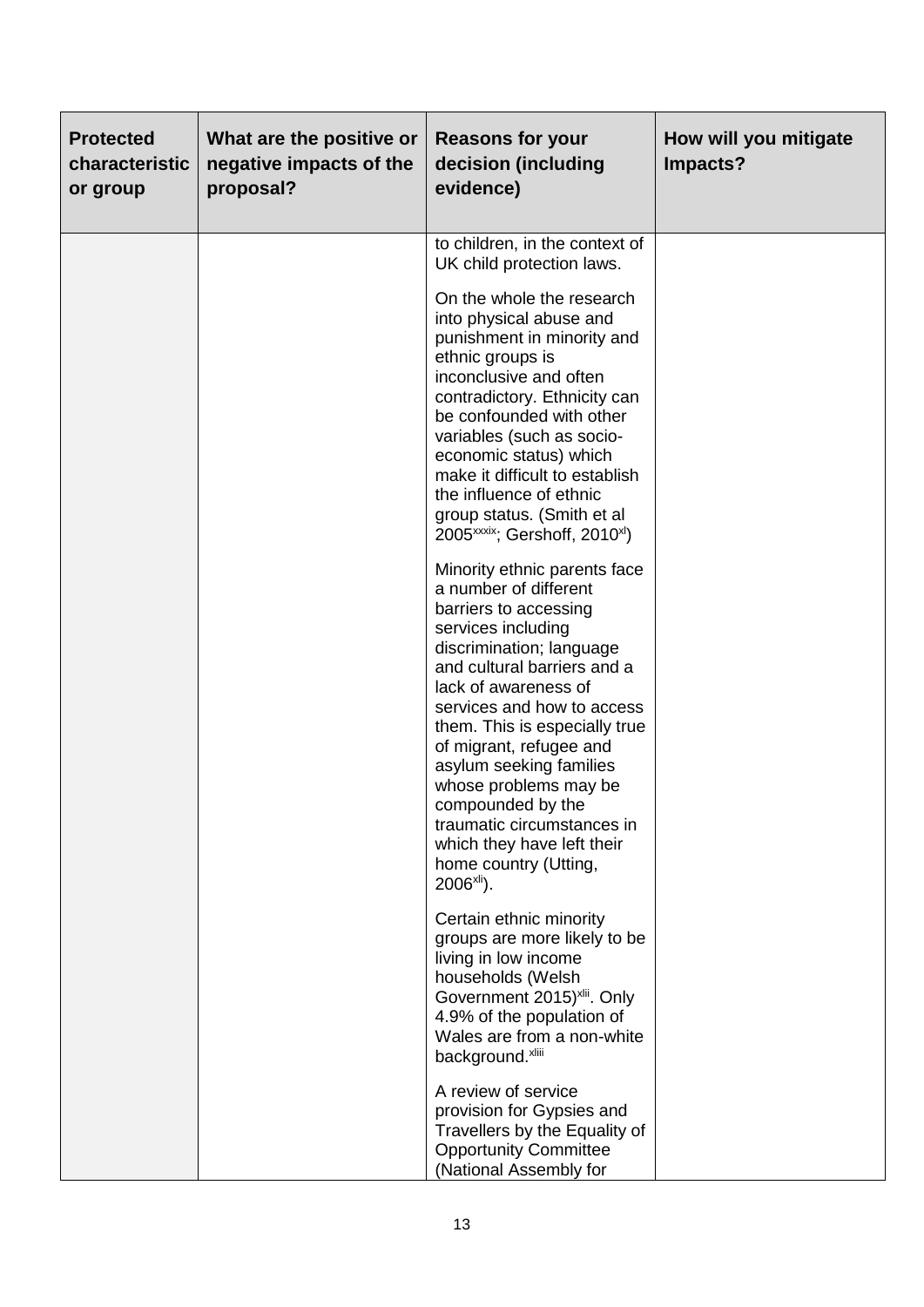| <b>Protected</b><br>characteristic<br>or group | What are the positive or<br>negative impacts of the<br>proposal?                                                                                                                                                                                                                                                                                                                                                                                                                                                                                                                                                                                                                                                                                                                                                                                                                                                                                                                                                                         | <b>Reasons for your</b><br>decision (including<br>evidence)                                                                                                                                                                                                                                                                                                                                                                                                                                                                                                                                                                                                                                                                                                                                                                                                                      | How will you mitigate<br>Impacts?                                                                                                                                                                                                                                                                                                                                                                                                                                                                                                             |
|------------------------------------------------|------------------------------------------------------------------------------------------------------------------------------------------------------------------------------------------------------------------------------------------------------------------------------------------------------------------------------------------------------------------------------------------------------------------------------------------------------------------------------------------------------------------------------------------------------------------------------------------------------------------------------------------------------------------------------------------------------------------------------------------------------------------------------------------------------------------------------------------------------------------------------------------------------------------------------------------------------------------------------------------------------------------------------------------|----------------------------------------------------------------------------------------------------------------------------------------------------------------------------------------------------------------------------------------------------------------------------------------------------------------------------------------------------------------------------------------------------------------------------------------------------------------------------------------------------------------------------------------------------------------------------------------------------------------------------------------------------------------------------------------------------------------------------------------------------------------------------------------------------------------------------------------------------------------------------------|-----------------------------------------------------------------------------------------------------------------------------------------------------------------------------------------------------------------------------------------------------------------------------------------------------------------------------------------------------------------------------------------------------------------------------------------------------------------------------------------------------------------------------------------------|
|                                                |                                                                                                                                                                                                                                                                                                                                                                                                                                                                                                                                                                                                                                                                                                                                                                                                                                                                                                                                                                                                                                          | Wales, 2003 <sup>xliv</sup> ) found that<br>families may be reluctant to<br>use services for fear of<br>stigma and prejudice; have<br>a lack of trust in service<br>providers and may also<br>have limited literacy.                                                                                                                                                                                                                                                                                                                                                                                                                                                                                                                                                                                                                                                             |                                                                                                                                                                                                                                                                                                                                                                                                                                                                                                                                               |
| Religion,<br>belief and<br>non-belief          | A positive impact of the<br>legislation will be that all<br>children, irrespective of<br>religious background, belief<br>or non-belief will have legal<br>protection from physical<br>punishment.<br>This legislative proposal<br>would remove the legal<br>loophole which currently<br>exists which allows adults<br>acting in loco parentis in<br>what are termed 'non-<br>educational settings', to use<br>the defence of reasonable<br>punishment.<br>A positive impact of the<br>proposed legislation will be<br>that children attending<br>settings to learn, worship or<br>do other activities will be<br>protected from any form of<br>physical punishment.<br>A potential negative<br>impact of the proposal<br>would be that the proposal<br>may be viewed by certain<br>religious groups as state<br>interference in the way in<br>which their religious<br>doctrines and beliefs<br>determine how they raise<br>their children.<br>There may also be<br>particular religious<br>denominations which<br>specifically sanction | In 2010 Sir Roger<br>Singleton's report <sup>xlv</sup> into<br>improving the consistency<br>and protection of children<br>regarding physical<br>punishment recommended<br>that the ban on corporal<br>punishment in mainstream<br>schools and educational<br>settings should be<br>extended to all settings<br>where children learn, play,<br>worship and are cared for.<br>Parents' support for<br>physical punishment varies,<br>to some degree, by<br>religious affiliation. Some<br>religious leaders make<br>connections between firm<br>discipline and a child's<br>spiritual well-being. Parents<br>may be encouraged to use<br>physical punishment.<br>However it is not the<br>majority faith view, for<br>example The Churches'<br>Network for non-violence<br>was formed to broaden<br>religious support for law<br>reform to end corporal<br>punishment of children. | As outlined above we will<br>be raising awareness of the<br>legislation and will continue<br>to provide parenting<br>support.<br>The Welsh Government will<br>use existing networks and<br>trusted agencies who work<br>with different faith and belief<br>groups to raise awareness<br>of the change in the law,<br>including those who run<br>non-educational settings.<br>As highlighted above those<br>on a low income may be<br>entitled to legal aid if they<br>are charged and money off<br>their court fee if they are<br>prosecuted. |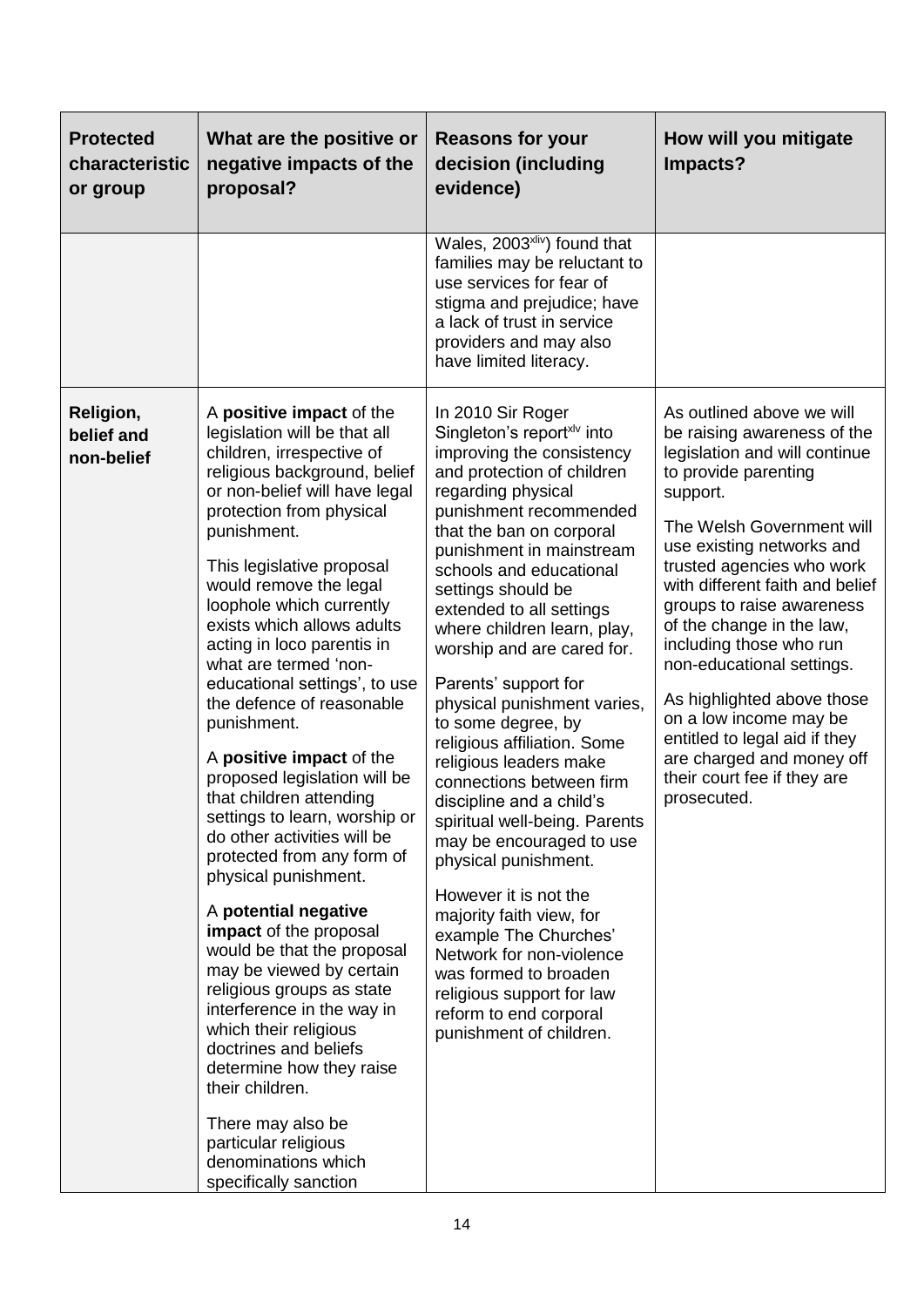| <b>Protected</b><br>characteristic<br>or group | What are the positive or<br>negative impacts of the<br>proposal?                                                                                                                                                                                                                                                                                                                                                                                                                                                                                                                                                              | <b>Reasons for your</b><br>decision (including<br>evidence)                                                                                                                                                                                                                                                                                                                                                                                                                                                                                                                                      | How will you mitigate<br>Impacts?                                                                                                                                                                                                                                                                                                        |
|------------------------------------------------|-------------------------------------------------------------------------------------------------------------------------------------------------------------------------------------------------------------------------------------------------------------------------------------------------------------------------------------------------------------------------------------------------------------------------------------------------------------------------------------------------------------------------------------------------------------------------------------------------------------------------------|--------------------------------------------------------------------------------------------------------------------------------------------------------------------------------------------------------------------------------------------------------------------------------------------------------------------------------------------------------------------------------------------------------------------------------------------------------------------------------------------------------------------------------------------------------------------------------------------------|------------------------------------------------------------------------------------------------------------------------------------------------------------------------------------------------------------------------------------------------------------------------------------------------------------------------------------------|
|                                                | physical punishment and<br>see it as having scriptural<br>authority and an integral<br>part of child rearing. As<br>these parents may view this<br>as a point of conscience<br>they may not adjust their<br>behaviour if the law<br>changes.                                                                                                                                                                                                                                                                                                                                                                                  |                                                                                                                                                                                                                                                                                                                                                                                                                                                                                                                                                                                                  |                                                                                                                                                                                                                                                                                                                                          |
|                                                | The possible negative<br>impact of the Bill is that<br>those parents who do<br>continue to physically<br>punish after the legislation<br>is enacted may face<br>criminal charges. As is the<br>case now having a criminal<br>record may impact on the<br>parent's employment and<br>also increase stress on the<br>household. This may<br>therefore have negative<br>consequences for the<br>children.                                                                                                                                                                                                                        |                                                                                                                                                                                                                                                                                                                                                                                                                                                                                                                                                                                                  |                                                                                                                                                                                                                                                                                                                                          |
| Sex / Gender                                   | All children in Wales,<br>regardless of gender, will<br>have legal protection from<br>physical punishment.<br><b>Gender of parent</b><br>The change in the law may<br>have slightly more of an<br>impact on females than<br>males. As lone parent<br>families, are predominantly<br>female, and at greater risk<br>of living on low income, if<br>charged these parents may<br>have less resources to pay<br>for legal advice. In addition<br>if the parent is prosecuted<br>and fined this may have an<br>impact on their resources.<br>However we anticipate that<br>very few parents will be<br>prosecuted so a very small | <b>Gender of parent</b><br>Some research has<br>explored whether mothers<br>and fathers (or male and<br>female caregivers) differ in<br>their use of physical<br>punishment. While<br>evidence appears to be<br>somewhat contradictory it<br>does suggest mothers may<br>use more minor and fathers<br>more severe forms of<br>punishment. It also<br>suggests that while mothers<br>were more likely to use<br>physical punishment with<br>younger children, fathers<br>were more likely to<br>physically punish their<br>children when they were<br>older. (Smith et al 2005 <sup>xlvi</sup> ; | As outlined above we will<br>be raising awareness of the<br>legislation and will continue<br>to provide parenting support<br>to all parents regardless of<br>gender.<br>As highlighted above those<br>on a low income may be<br>entitled to legal aid if they<br>are charged and money off<br>their court fee if they are<br>prosecuted. |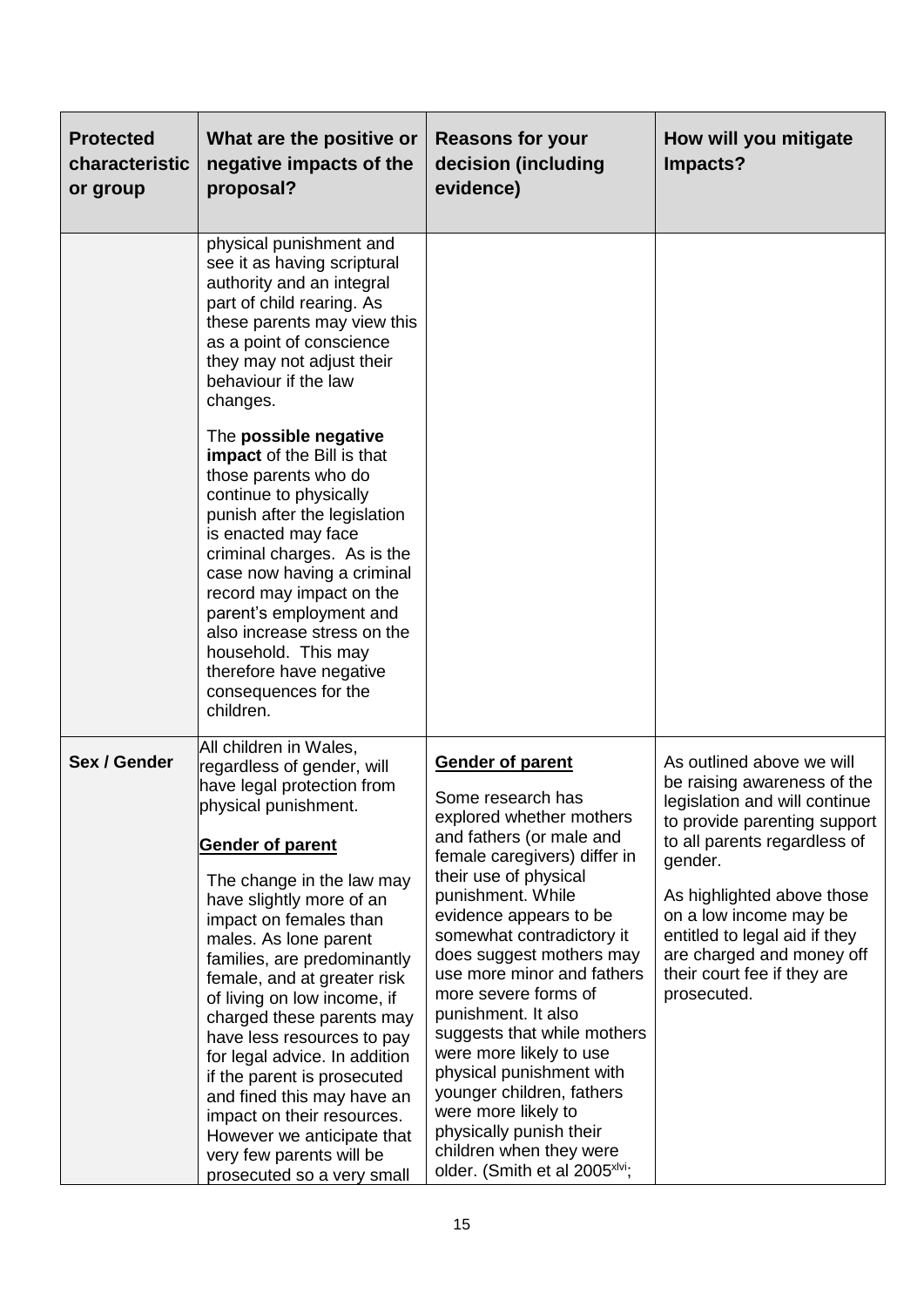| <b>Protected</b><br>characteristic<br>or group | What are the positive or<br>negative impacts of the<br>proposal?                                                                                                                                                                                                                                                                                                                                        | <b>Reasons for your</b><br>decision (including<br>evidence)                                                                                                                                                                                                                                                                                                                                                                                                                                                                                                                                                                                                                                                                                                                                                                                                                                                                                                         | How will you mitigate<br>Impacts? |
|------------------------------------------------|---------------------------------------------------------------------------------------------------------------------------------------------------------------------------------------------------------------------------------------------------------------------------------------------------------------------------------------------------------------------------------------------------------|---------------------------------------------------------------------------------------------------------------------------------------------------------------------------------------------------------------------------------------------------------------------------------------------------------------------------------------------------------------------------------------------------------------------------------------------------------------------------------------------------------------------------------------------------------------------------------------------------------------------------------------------------------------------------------------------------------------------------------------------------------------------------------------------------------------------------------------------------------------------------------------------------------------------------------------------------------------------|-----------------------------------|
|                                                | number of parents would<br>be affected <sup>11</sup> .<br><b>Gender of child</b><br>Physical punishment may<br>have different negative<br>impacts for boys and girls.<br>There is evidence to<br>suggest that boys are<br>more likely to experience<br>physical punishment,<br>therefore the proposed Bill<br>could potentially reduce<br>the inequality these<br>children may currently<br>experience. | Heilmann et al, 2015) <sup>xlvii</sup> .<br>However some of these<br>differences may occur<br>because traditionally<br>mothers tended to have a<br>greater caretaking role and<br>therefore, compared to<br>fathers, they spend more<br>time with their children,<br>especially when young.<br><b>Gender of child</b><br>The NSPCC prevalence<br>study <sup>xlviii</sup> research found<br>that 57 % of young adults<br>had experienced physical<br>discipline from their mother<br>and 42 % had experienced<br>physical discipline from<br>their father during<br>childhood.<br>There is evidence that boys<br>are physically punished<br>more often and/or more<br>severely than girls (Smith et<br>al 2005 <sup>xlix</sup> ).<br>Some studies have<br>suggested that physical<br>punishment was more<br>detrimental for boys than<br>girls however other studies<br>examining the role of<br>gender did not find this to<br>be the case (Heilmann et al<br>2015' |                                   |
|                                                |                                                                                                                                                                                                                                                                                                                                                                                                         | Lone parents (who are<br>predominantly women) are<br>more likely to be living in<br>low income households<br>(Welsh Government 2015) <sup>ii</sup> .                                                                                                                                                                                                                                                                                                                                                                                                                                                                                                                                                                                                                                                                                                                                                                                                                |                                   |

<sup>&</sup>lt;sup>11</sup> We are unable to predict the impact of parent's involvement with the justice system with absolute certainty because there is no precedent in the UK for removing the defence and because of current reporting and recording practices. This assessment has been made using the best data, currently available, including using the experience in New Zealand as a proxy. Please see the Justice Impact Assessment for further information.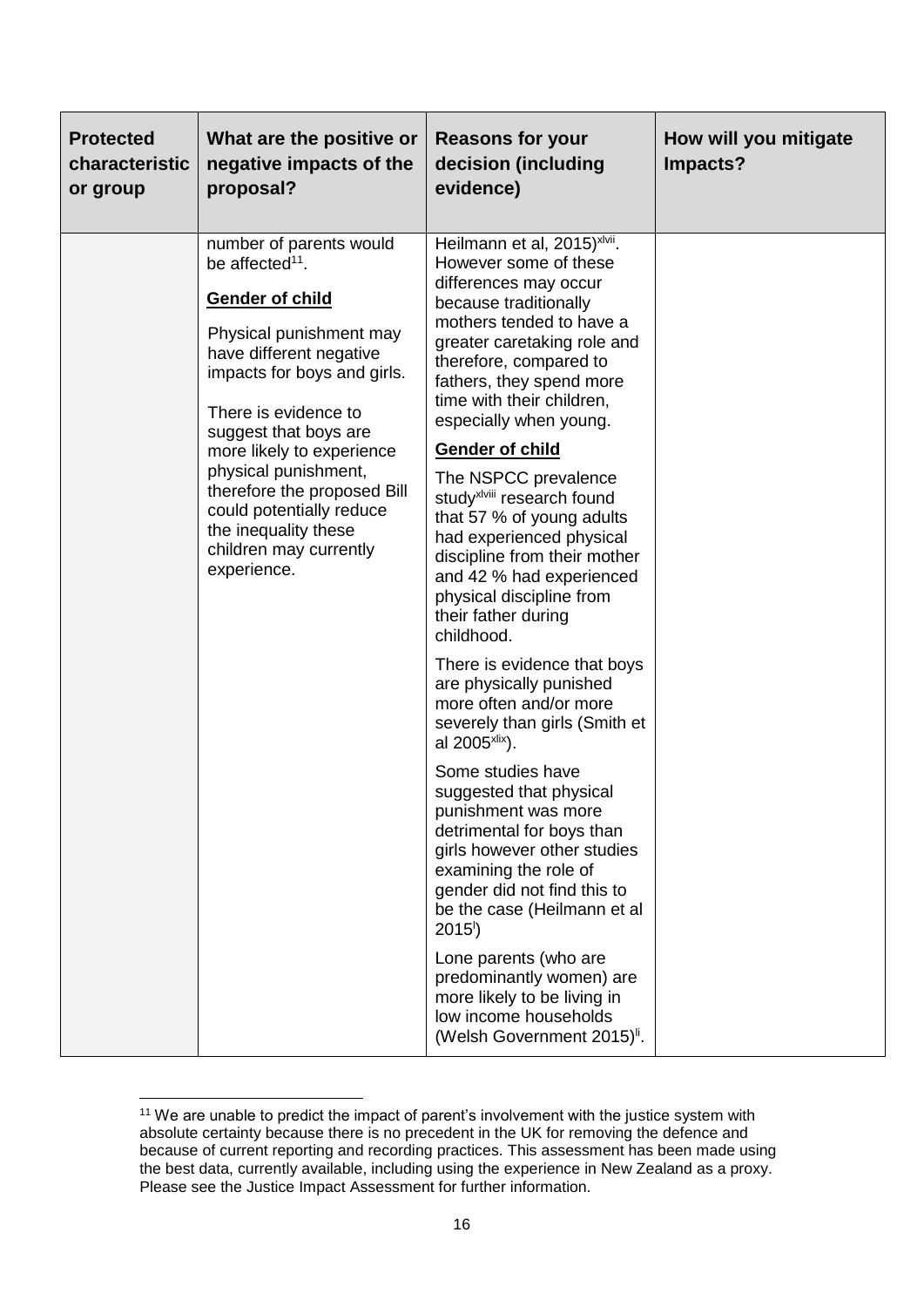| <b>Protected</b><br>characteristic<br>or group                 | What are the positive or<br>negative impacts of the<br>proposal?                                                                                                                                                                                                                                                                                                                                                                                                                                                                                                                                                                                                                                                                      | <b>Reasons for your</b><br>decision (including<br>evidence)                                                                                                                                                                                                                                                                                                                                                                                                                                                                                                                                                                                                                                                                                                                                                                        | How will you mitigate<br>Impacts?                                                                                                                                                                                                                                                                                                                                                                                                                                                                                                                                                                                                                                                                                                                                            |
|----------------------------------------------------------------|---------------------------------------------------------------------------------------------------------------------------------------------------------------------------------------------------------------------------------------------------------------------------------------------------------------------------------------------------------------------------------------------------------------------------------------------------------------------------------------------------------------------------------------------------------------------------------------------------------------------------------------------------------------------------------------------------------------------------------------|------------------------------------------------------------------------------------------------------------------------------------------------------------------------------------------------------------------------------------------------------------------------------------------------------------------------------------------------------------------------------------------------------------------------------------------------------------------------------------------------------------------------------------------------------------------------------------------------------------------------------------------------------------------------------------------------------------------------------------------------------------------------------------------------------------------------------------|------------------------------------------------------------------------------------------------------------------------------------------------------------------------------------------------------------------------------------------------------------------------------------------------------------------------------------------------------------------------------------------------------------------------------------------------------------------------------------------------------------------------------------------------------------------------------------------------------------------------------------------------------------------------------------------------------------------------------------------------------------------------------|
| <b>Sexual</b><br>orientation<br>(Lesbian, Gay<br>and Bisexual) | No evidence could be<br>readily found suggesting<br>that children who identify as<br>LGB are more at risk of<br>physical punishment.<br>Children of whatever sexual<br>orientation would have the<br>same protection from<br>physical punishment if the<br>law is enacted.                                                                                                                                                                                                                                                                                                                                                                                                                                                            | There is very little evidence<br>around the use of physical<br>punishment by LGBT<br>parents. However one<br>meta-analysis of research<br>on children raised by Gay<br>or Lesbian parents found<br>that neither control nor<br>warmth varied between gay<br>or lesbian parents and<br>heterosexual parents, even<br>after accounting for<br>publication bias <sup>lii</sup> .<br>No evidence could be found<br>that children who are LGBT<br>are more at risk of being<br>physically punished.                                                                                                                                                                                                                                                                                                                                     | As highlighted above<br>parents will have access to<br>information about the<br>change in the law and<br>parenting support. We will<br>work with organisations<br>representing LGBT people<br>to raise awareness of the<br>change in the law.                                                                                                                                                                                                                                                                                                                                                                                                                                                                                                                                |
| <b>Marriage and</b><br>civil<br>partnership                    | A positive impact is that<br>all children in Wales,<br>regardless of whether their<br>parents are married, single,<br>in a civil partnership, or<br>another arrangement will<br>have legal protection from<br>physical punishment.<br>Single parenthood and<br>marital conflict have been<br>identified as risk factors in<br>the use of physical<br>punishment.<br>The possible negative<br>impact of the Bill is that<br>those parents who do<br>continue to physically<br>punish after the legislation<br>is enacted may face<br>criminal charges. As is the<br>case now having a criminal<br>record may impact on the<br>parent's employment and<br>also increase stress on the<br>household. This may<br>therefore have negative | Research suggests that<br>single (lone) parenthood is<br>a risk factor for the use of<br>physical punishment<br>(Heilmann, 2015 <sup>iii</sup> ). The<br>relationship between<br>household type and<br>physical punishment use is,<br>however, inconsistent with<br>several studies finding no<br>difference in prevalence<br>between mothers living with<br>a partner and parenting<br>alone. (Smith et al 2005 <sup>liv</sup> )<br>Another factor is that many<br>studies focus on lone<br>parent households headed<br>by a mother rather than a<br>father, so there may be a<br>confounding affect of<br>gender (as described<br>above). Raising a child<br>alone may at times<br>increase stress and lone<br>parents may have less time<br>and energy to employ<br>strategies that involve child-<br>orientated practices such | As highlighted above we<br>will raise awareness of the<br>law and continue to provide<br>information, advice and<br>support to promote positive<br>parenting.<br>Up to £400,000 has been<br>secured from the European<br>Transition Fund for 2019-20<br>to help mitigate the<br>potential impact of Brexit on<br>parental and family<br>relationships. The funding<br>will be available to enhance<br>the skills, knowledge and<br>resources of the workforce<br>to support families in the<br>event of inter-parental<br>conflict including where<br>pressures increase due to<br>the potential of job and/or<br>income loss.<br>We will continue to signpost<br>parents to relationship<br>support, including to the<br>Welsh Government's free<br>on-line tool 'Parenting |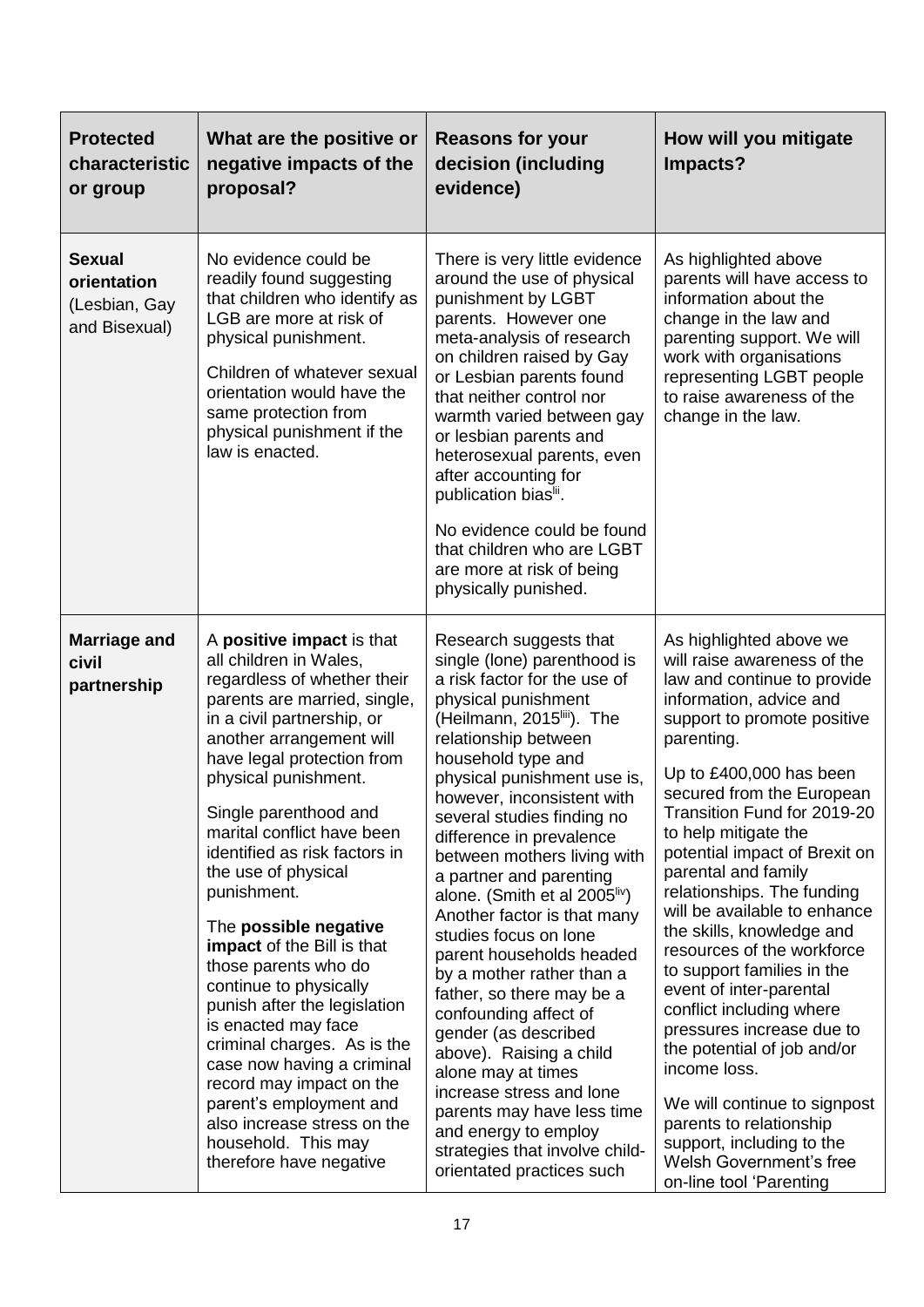| <b>Protected</b><br>characteristic<br>or group | What are the positive or<br>negative impacts of the<br>proposal?                                                                                                                                                                                                                                                                                                                                                                                                                                                                                                                      | <b>Reasons for your</b><br>decision (including<br>evidence)                                                                                                                                                                                                                                                                                                                                                                                                                                                                                                                                                                                                                                                                                                                                                                                                                                                                                                                                                                                                                                                                                                           | How will you mitigate<br>Impacts?                                                                                                                                                                                             |
|------------------------------------------------|---------------------------------------------------------------------------------------------------------------------------------------------------------------------------------------------------------------------------------------------------------------------------------------------------------------------------------------------------------------------------------------------------------------------------------------------------------------------------------------------------------------------------------------------------------------------------------------|-----------------------------------------------------------------------------------------------------------------------------------------------------------------------------------------------------------------------------------------------------------------------------------------------------------------------------------------------------------------------------------------------------------------------------------------------------------------------------------------------------------------------------------------------------------------------------------------------------------------------------------------------------------------------------------------------------------------------------------------------------------------------------------------------------------------------------------------------------------------------------------------------------------------------------------------------------------------------------------------------------------------------------------------------------------------------------------------------------------------------------------------------------------------------|-------------------------------------------------------------------------------------------------------------------------------------------------------------------------------------------------------------------------------|
|                                                | consequences for the<br>children.<br>Lone parents, parents<br>where there is inter-<br>parental relationship<br>conflict and single parents<br>are at greater risk of<br>experiencing poverty.<br>A potential negative<br>impact is that if charged<br>these parents may have<br>fewer resources to pay for<br>legal advice. In addition if<br>the parent is prosecuted<br>and fined this may have an<br>impact on their resources.<br>However we anticipate that<br>very few parents will be<br>prosecuted so a very small<br>number of parents would<br>be affected <sup>12</sup> . | as reasoning, persuasion,<br>and modelling. (Smith et al<br>$2005^{\nu}$ ).<br>Marital conflict is another<br>risk factor which influences<br>a parent's use of physical<br>punishment. Marital conflict<br>may lead to anger and<br>aggression being<br>transferred from the parent<br>to the child in the form of<br>physical punishment.<br>Domestic abuse has been<br>found to be a significant risk<br>factor for all forms of<br>violence against children,<br>including physical<br>punishment (Smith et al<br>$2005^{\text{bi}}$ ).<br>DWP analysis shows that<br>28% of all children living in<br>workless couple-parent<br>families live with parents<br>who report having conflict in<br>their relationship. Parents<br>experiencing relationship<br>distress are more likely to<br>separate - and children<br>whose parents have<br>recently separated are eight<br>times more likely to live in a<br>workless family than those<br>whose parents have stayed<br>together <sup>lvii</sup> .<br>Lone parents (who are<br>predominantly women) are<br>more likely to be living in<br>low income households<br>(Welsh Government<br>2015) <sup>Iviii</sup> . | Together - Supporting<br>Children Through<br>Separation'.<br>As highlighted above those<br>on a low income may be<br>entitled to legal aid if they<br>are charged and money off<br>their court fee if they are<br>prosecuted. |

 $12$  We are unable to predict the impact of parent's involvement with the justice system with absolute certainty because there is no precedent in the UK for removing the defence and because of current reporting and recording practices. This assessment has been made using the best data, currently available, including using the experience in New Zealand as a proxy. Please see the Justice Impact Assessment for further information.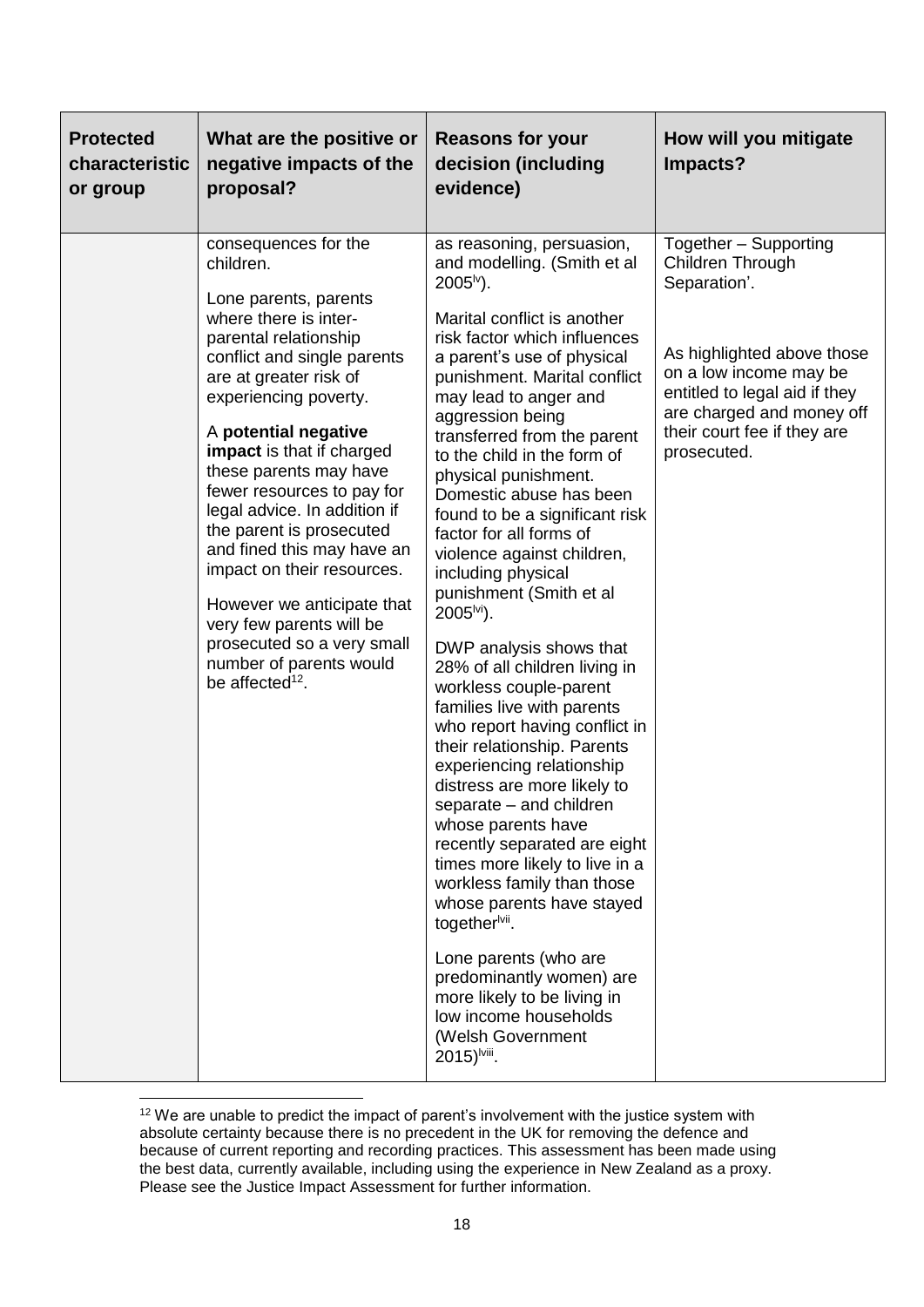| <b>Protected</b><br>characteristic<br>or group      | What are the positive or<br>negative impacts of the<br>proposal?                                                                                                                                                                                                                                                                                                                                                                                                                                                                                                                                                                                                                                                                                                                          | <b>Reasons for your</b><br>decision (including<br>evidence)                                                                                                                                                                                                                                                                  | How will you mitigate<br>Impacts?                                                                                                                                                                                                                                                                                                                                                                                                                                                                                                                                                                       |
|-----------------------------------------------------|-------------------------------------------------------------------------------------------------------------------------------------------------------------------------------------------------------------------------------------------------------------------------------------------------------------------------------------------------------------------------------------------------------------------------------------------------------------------------------------------------------------------------------------------------------------------------------------------------------------------------------------------------------------------------------------------------------------------------------------------------------------------------------------------|------------------------------------------------------------------------------------------------------------------------------------------------------------------------------------------------------------------------------------------------------------------------------------------------------------------------------|---------------------------------------------------------------------------------------------------------------------------------------------------------------------------------------------------------------------------------------------------------------------------------------------------------------------------------------------------------------------------------------------------------------------------------------------------------------------------------------------------------------------------------------------------------------------------------------------------------|
| <b>Children and</b><br>young people<br>up to age 18 | See comments under 'Age'<br>above and cross reference<br>with CRIA                                                                                                                                                                                                                                                                                                                                                                                                                                                                                                                                                                                                                                                                                                                        |                                                                                                                                                                                                                                                                                                                              |                                                                                                                                                                                                                                                                                                                                                                                                                                                                                                                                                                                                         |
| Low-income<br>households                            | The positive impact of the<br>proposed legislation is that<br>children irrespective of their<br>parents' income will have<br>protection under the law<br>from physical punishment.<br>There may potentially be a<br>negative impact specific to<br>this protected characteristic<br>or group in relation to<br>parents. Low income has<br>been identified as a risk<br>factor in the use of physical<br>punishment. If charged,<br>parents on a low income<br>may have fewer resources<br>to pay for legal advice. In<br>addition if the parent is<br>prosecuted and fined this<br>may have a significant<br>impact on their resources.<br>However we anticipate that<br>very few parents will be<br>prosecuted so a very small<br>number of parents would<br>be affected <sup>13</sup> . | Socio-economic status has<br>been identified as a risk<br>factor for the use of<br>physical punishment (Smith<br>et al 2005 <sup>lix</sup> ; Heilmann<br>2015 <sup> x</sup> ). Much of the<br>research in this area has<br>been conducted in other<br>countries so does not<br>necessarily translate to<br>parents in Wales. | Parenting support,<br>information and advice will<br>be available to all parents.<br>Some information and<br>advice may be more<br>accessible to those on low<br>income through the Welsh<br>Government's family<br>support programmes Flying<br><b>Start and Families First.</b><br>This should support them to<br>use alternative methods to<br>discipline children and<br>avoid the risk of them being<br>charged or prosecuted.<br>As highlighted above those<br>on a low income may be<br>entitled to legal aid if they<br>are charged and money off<br>their court fee if they are<br>prosecuted. |

**<sup>.</sup>**  $13$  We are unable to predict the impact of parent's involvement with the justice system with absolute certainty because there is no precedent in the UK for removing the defence and because of current reporting and recording practices. This assessment has been made using the best data, currently available, including using the experience in New Zealand as a proxy. Please see the Justice Impact Assessment for further information.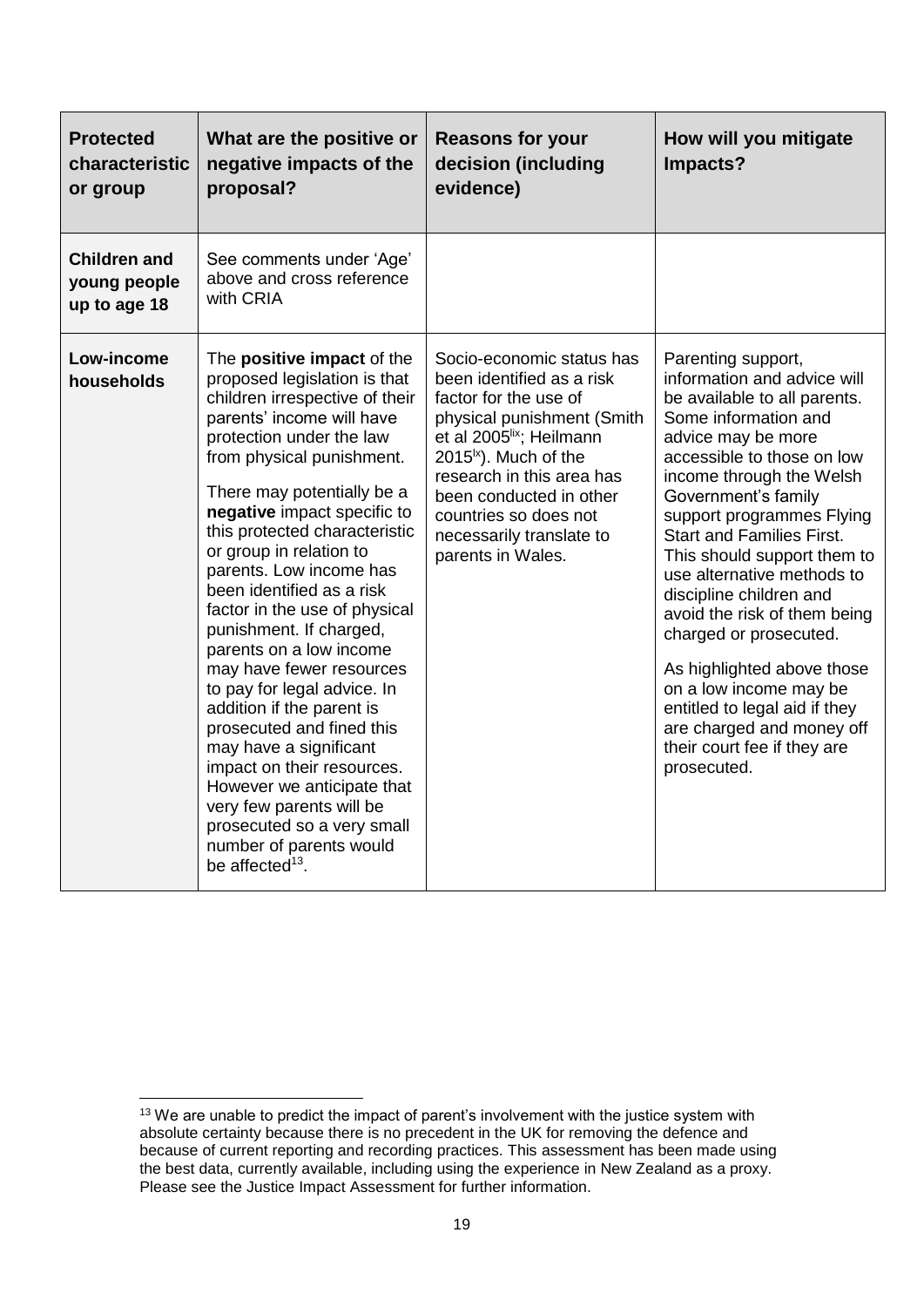## **Human Rights and UN Conventions**

| <b>Human Rights</b>                                                                                                                                                                                                                                                                                                                                                                                                                                                                                                                                                                                                            | What are the positive<br>or negative impacts of<br>the proposal?                                                                                                                                                                                                                                                                                                                                                                                                                                                                                                                                                                                                                                                                                                                                                                                                                                  | <b>Reasons for your</b><br>decision (including<br>evidence)                                                                                                                                                                                                                                                                                                                                                                                                                                                                                                                                                                                                                                                                                                                                                                                                                                                                                            | How will you mitigate<br>negative Impacts?                                                                                                                                                                                                                                                                                                                                                                                                                                                                                                                                                                                                                                                                                                                                                                                                                                 |
|--------------------------------------------------------------------------------------------------------------------------------------------------------------------------------------------------------------------------------------------------------------------------------------------------------------------------------------------------------------------------------------------------------------------------------------------------------------------------------------------------------------------------------------------------------------------------------------------------------------------------------|---------------------------------------------------------------------------------------------------------------------------------------------------------------------------------------------------------------------------------------------------------------------------------------------------------------------------------------------------------------------------------------------------------------------------------------------------------------------------------------------------------------------------------------------------------------------------------------------------------------------------------------------------------------------------------------------------------------------------------------------------------------------------------------------------------------------------------------------------------------------------------------------------|--------------------------------------------------------------------------------------------------------------------------------------------------------------------------------------------------------------------------------------------------------------------------------------------------------------------------------------------------------------------------------------------------------------------------------------------------------------------------------------------------------------------------------------------------------------------------------------------------------------------------------------------------------------------------------------------------------------------------------------------------------------------------------------------------------------------------------------------------------------------------------------------------------------------------------------------------------|----------------------------------------------------------------------------------------------------------------------------------------------------------------------------------------------------------------------------------------------------------------------------------------------------------------------------------------------------------------------------------------------------------------------------------------------------------------------------------------------------------------------------------------------------------------------------------------------------------------------------------------------------------------------------------------------------------------------------------------------------------------------------------------------------------------------------------------------------------------------------|
| <b>UNCRC Article</b><br>18 that the best<br>interests of the<br>child will be<br>parents' basic<br>concern Includes<br>the obligation to<br>protect children<br>from all forms of<br>violence.<br><b>UNCRC Article</b><br>19 which requires<br>that 'State Parties<br>shall take all<br>appropriate<br>legislative, social<br>and educational<br>measures to<br>protect the child<br>from all forms of<br>physical or<br>mental violence<br>while in the care<br>of parents(s)'.<br><b>UNCRC Article</b><br>37 requires<br>States to ensure<br>'no child shall be<br>subjected to<br>degrading<br>treatment or<br>punishment'. | The positive impact of the<br>proposed legislation is that<br>all children in Wales will<br>have protection under the<br>law from physical<br>punishment.<br>The current existence of<br>the defence of reasonable<br>punishment allows physical<br>punishment of children as<br>long as any resulting injury<br>is 'transient or trifling <sup>14</sup> .<br>This does not meet the<br>human rights obligations<br>set by relevant human<br>rights treaty bodies,<br>including the UNCRC,<br>European Committee of<br>Social Rights; UN Human<br>Rights Council; UN<br>Committee on the<br>Elimination of<br><b>Discrimination Against</b><br>Women; and International<br>Covenant on Civil and<br>Political Rights.<br>Statements by these treaty<br>bodies have identified less<br>serious forms of physical<br>punishment as being<br>contrary to human rights,<br>and they have consistently | The UN Committee on the<br>Rights of the Child has<br>made it clear it does not<br>see the physical<br>punishment of children as<br>being compatible with the<br>UNCRC. In the report of its<br>fourth session in 1993 the<br>Committee stated it<br>"recognized the importance<br>of the question of corporal<br>punishment in improving<br>the system of promotion<br>and protection of the rights<br>of the child". The UNCRC<br>defines 'physical<br>punishment' as "any<br>punishment in which<br>physical force is used and<br>intended to cause some<br>degree of pain or<br>discomfort, however light."<br>It has issued general<br>comment No 8 <sup>15</sup> to<br>highlight its recognition of<br>the right of the child to<br>respect of their human<br>dignity, physical integrity<br>and equal protection under<br>the law <sup> xi</sup> In consecutive<br>Concluding<br>Observations <sup>16</sup> , the<br>Committee on the Rights of | The legislation does not<br>state that parents cannot<br>discipline their children;<br>neither does it prohibit<br>physical interventions by<br>parents not involving<br>physical punishment. The<br>legislation does not prohibit<br>the exercise of parental<br>authority that may require<br>physical interventions<br>which are necessary for<br>the purpose of using<br>alternatives to physical<br>punishment. This would<br>include, for instance,<br>carrying a child to a time-<br>out area.<br>Parenting support,<br>information and advice will<br>be available to all parents<br>and this will include<br>alternatives to using<br>physical punishment.<br>The Welsh Government<br>intends to raise awareness<br>about the change in the<br>law that will set out how<br>that might affect parents<br>and children. This will take<br>place prior to and after |

<sup>&</sup>lt;sup>14</sup> Crown Prosecution Service (CPS) guidance has clarified that an offence of assault or battery against a child can only be considered to be common assault where the injury is transient and trifling and amounts to no more than a temporary reddening of the skin. Offences against the Person, incorporating the Charging Standard [https://www.cps.gov.uk/legal-guidance/offences-against-person-incorporating-charging-](https://www.cps.gov.uk/legal-guidance/offences-against-person-incorporating-charging-standard)

[standard](https://www.cps.gov.uk/legal-guidance/offences-against-person-incorporating-charging-standard)

<sup>15</sup> United Nations Committee on the Rights of the Child (2006): Forty Second Session. General Comment No.8: The right of the child to protection from corporal punishment and other cruel or degrading forms of punishment. Geneva: United Nations <sup>16</sup> [https://www.qub.ac.uk/research-centres/advancing-childrens-](https://www.qub.ac.uk/research-centres/advancing-childrens-rights/Filestore/Filetoupload,403606,en.pdf)

[rights/Filestore/Filetoupload,403606,en.pdf](https://www.qub.ac.uk/research-centres/advancing-childrens-rights/Filestore/Filetoupload,403606,en.pdf)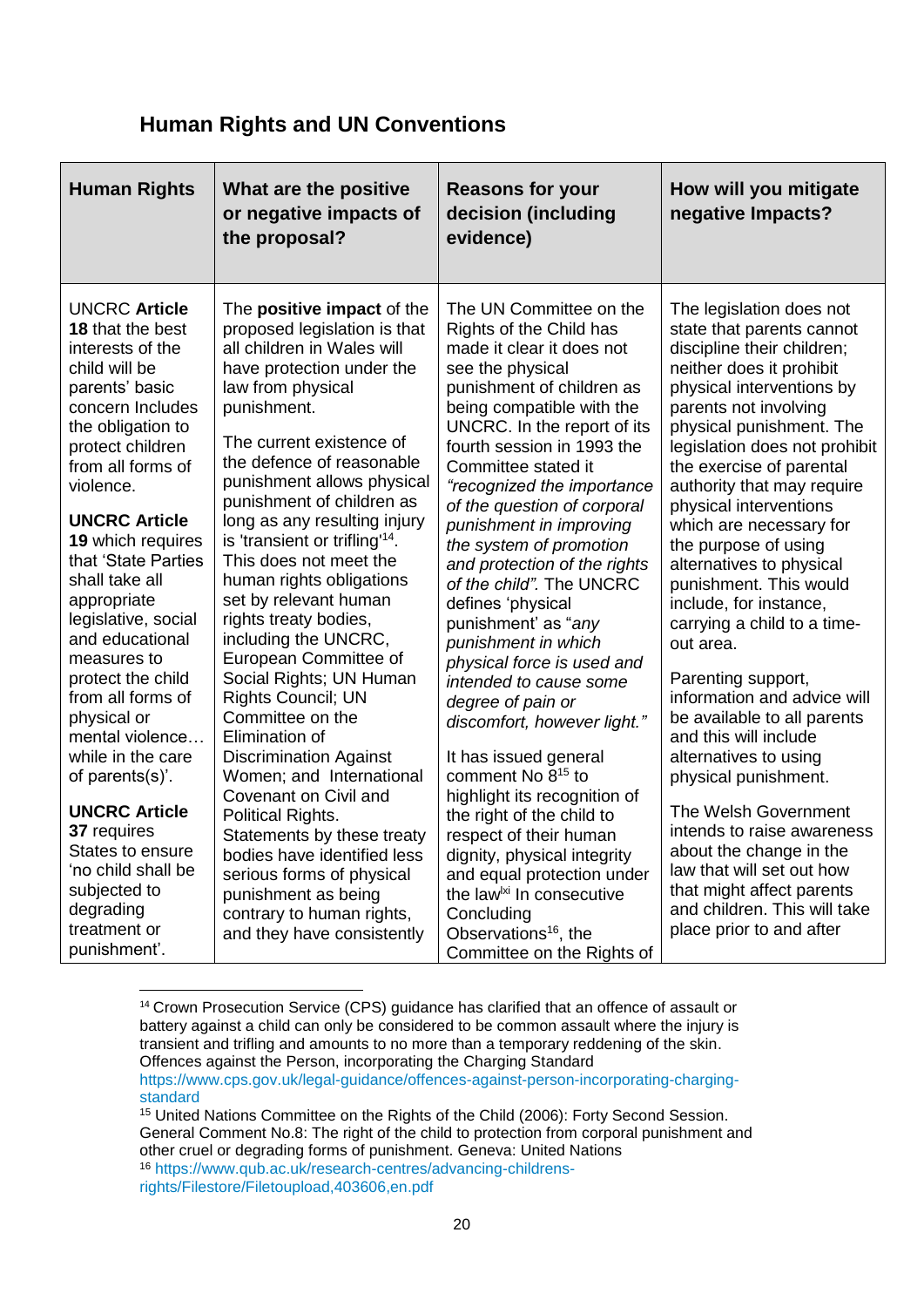| <b>Human Rights</b>                                                                                                                                                                                                                                                                                                                                                                     | What are the positive<br>or negative impacts of<br>the proposal?                                                                                                                                                                                                                                                                                                                                                                                                                                                                                                                                                                                                                                                                                                                                                                                                                                                                                          | <b>Reasons for your</b><br>decision (including<br>evidence)                                                                                                                                                                                                                                                                                                                                                                                                                                                                                                                                                                                                                                                                                                                                                                                                                                                  | How will you mitigate<br>negative Impacts? |
|-----------------------------------------------------------------------------------------------------------------------------------------------------------------------------------------------------------------------------------------------------------------------------------------------------------------------------------------------------------------------------------------|-----------------------------------------------------------------------------------------------------------------------------------------------------------------------------------------------------------------------------------------------------------------------------------------------------------------------------------------------------------------------------------------------------------------------------------------------------------------------------------------------------------------------------------------------------------------------------------------------------------------------------------------------------------------------------------------------------------------------------------------------------------------------------------------------------------------------------------------------------------------------------------------------------------------------------------------------------------|--------------------------------------------------------------------------------------------------------------------------------------------------------------------------------------------------------------------------------------------------------------------------------------------------------------------------------------------------------------------------------------------------------------------------------------------------------------------------------------------------------------------------------------------------------------------------------------------------------------------------------------------------------------------------------------------------------------------------------------------------------------------------------------------------------------------------------------------------------------------------------------------------------------|--------------------------------------------|
| <b>European Court</b><br>of Human Rights<br><b>ECHR Article 3</b><br>Prohibits torture,<br>and "inhuman or<br>degrading<br>treatment or<br>punishment".<br><b>ECHR</b><br><b>Article 8</b><br>The right to<br>respect private<br>and family life<br><b>ECHR Article 9</b><br>Freedom of<br>thought,<br>conscience and<br>religion<br><b>ECHR Article 10</b><br>Freedom of<br>expression | been opposed to any form<br>of corporal punishment.<br>The legislation to remove<br>the defence of reasonable<br>punishment is consistent<br>with the Welsh<br>Government's commitment<br>to children's rights under<br>the UNCRC. This will have<br>a positive impact on all<br>children in Wales who will,<br>in line with Article 19, know<br>that they have the right to<br>be protected from violence<br>like everybody else.<br>Through this legislation the<br><b>Welsh Government will</b><br>prohibit physical<br>punishment against<br>children in Wales.<br>Some groups and<br>individuals opposed to<br>removing the defence of<br>reasonable punishment<br>have argued that it would<br>be in contravention of<br>Article 8 (the right to<br>respect private and family<br>life); Article 9 (Freedom of<br>thought, conscience and<br>religion); and Article 10<br>(Freedom of expression) of<br>the European Convention<br>on Human Rights. | the Child has reiterated its<br>recommendation for the<br>UK to prohibit "all corporal<br>punishment in the family,<br>including through the<br>repeal of all legal<br>defences, in England and<br>Wales, Scotland, and<br>Northern Ireland". This<br>recommendation was<br>reiterated in the most<br>recent report of the<br>Committee in June 2016<br>The European Committee<br>of Social Rights,<br>Conclusions XV-2 (United<br>Kingdom) (2001), has also<br>stated:<br>"To prohibit any form of<br>corporal punishment of<br>children is an important<br>measure for the education<br>of the population in this<br>respect in that it gives a<br>clear message about what<br>society considers to be<br>acceptable. It is a measure<br>that avoids discussions<br>and concerns as to where<br>the borderline would be<br>between what might be<br>acceptable corporal<br>punishment and what is<br>not." | commencement of the new<br>law.            |
|                                                                                                                                                                                                                                                                                                                                                                                         | State interference in<br>parenting is not prohibited<br>by Article 8: it may be<br>justified if it is prescribed<br>by law, in pursuit of a<br>legitimate aim, and<br>necessary in a democratic<br>society. The aim of the<br>proposed legislation is to<br>protect the rights of<br>children, as set out in the                                                                                                                                                                                                                                                                                                                                                                                                                                                                                                                                                                                                                                          | Concerns about the lack of<br>an explicit prohibition on<br>physical punishment in the<br>home and about the legal<br>defence of "reasonable<br>punishment" have also<br>been echoed by a number<br>of other UN human rights<br>bodies:<br><b>UN Human Rights</b>                                                                                                                                                                                                                                                                                                                                                                                                                                                                                                                                                                                                                                            |                                            |
|                                                                                                                                                                                                                                                                                                                                                                                         | <b>United Nations Convention</b>                                                                                                                                                                                                                                                                                                                                                                                                                                                                                                                                                                                                                                                                                                                                                                                                                                                                                                                          | <b>Council - Report of</b>                                                                                                                                                                                                                                                                                                                                                                                                                                                                                                                                                                                                                                                                                                                                                                                                                                                                                   |                                            |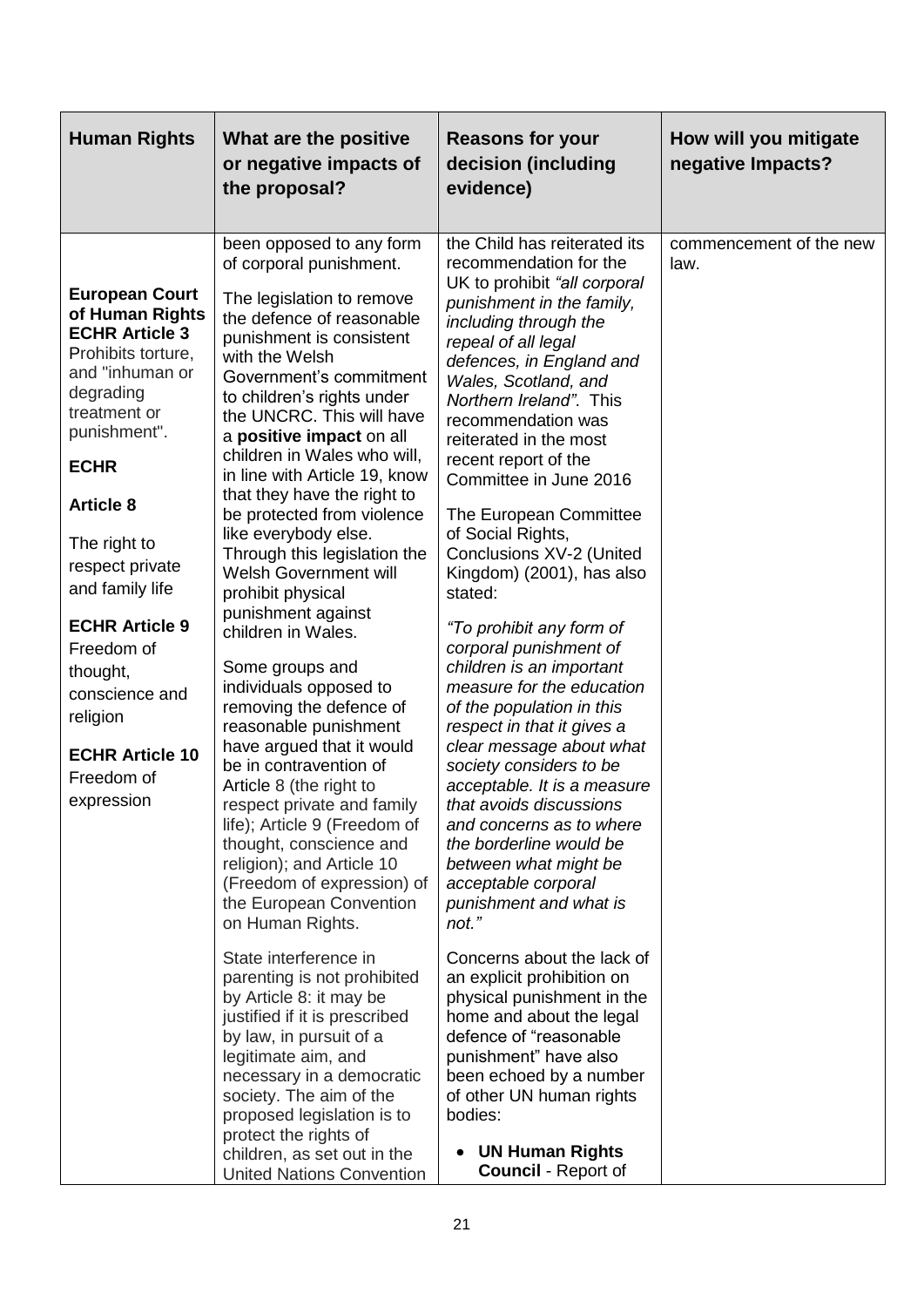| <b>Human Rights</b> | What are the positive<br>or negative impacts of<br>the proposal?                                                                                                                                                                                                                                                                                                                                                                                                                                                                                                                                                                                                                                                                                                                                                                                                                                                                                                                                                                                                                                                                                   | <b>Reasons for your</b><br>decision (including<br>evidence)                                                                                                                                                                                                                                                                                                                                                                                                                                                                                                                                                                                                                                                                                                                                                                                                                                                                                                                                                                                  | How will you mitigate<br>negative Impacts? |
|---------------------|----------------------------------------------------------------------------------------------------------------------------------------------------------------------------------------------------------------------------------------------------------------------------------------------------------------------------------------------------------------------------------------------------------------------------------------------------------------------------------------------------------------------------------------------------------------------------------------------------------------------------------------------------------------------------------------------------------------------------------------------------------------------------------------------------------------------------------------------------------------------------------------------------------------------------------------------------------------------------------------------------------------------------------------------------------------------------------------------------------------------------------------------------|----------------------------------------------------------------------------------------------------------------------------------------------------------------------------------------------------------------------------------------------------------------------------------------------------------------------------------------------------------------------------------------------------------------------------------------------------------------------------------------------------------------------------------------------------------------------------------------------------------------------------------------------------------------------------------------------------------------------------------------------------------------------------------------------------------------------------------------------------------------------------------------------------------------------------------------------------------------------------------------------------------------------------------------------|--------------------------------------------|
|                     | on the Rights of the Child,<br>in particular the right to<br>freedom from violence in<br>and outside the home.<br>The Bill will not prevent<br>parents from holding<br>religious beliefs, or from<br>expressing those beliefs. It<br>would merely prevent them<br>from acting on a belief that<br>physical punishment is a<br>necessary form of<br>discipline.<br>Another positive impact is<br>that while corporal<br>punishment in schools is<br>prohibited, the defence of<br>reasonable punishment is<br>available to someone<br>acting in loco parentis.<br>There is, arguably, an even<br>stronger case for a ban on<br>all forms of physical<br>punishment by anyone<br>who is not the child's<br>parent.<br>The Welsh Government<br>considers that the Bill<br>brings Wales in line with<br>recommendations of the<br>UN Committee on the<br>Rights of the Child, which<br>has stated that the defence<br>is incompatible with Wales'<br>obligations under article 19<br>(protection from all forms<br>of violence) of the United<br>Nations Convention on the<br>Rights of the Child. It also<br>accords with the<br>recommendations of a | the Working Group on<br>the Universal Periodic<br><b>Review of United</b><br>Kingdom of Great<br><b>Britain and Northern</b><br>Ireland (published 14<br>July 2017). <sup>17</sup><br>UN Committee on the<br><b>Elimination of</b><br><b>Discrimination</b><br>Against Women <sup>18</sup> -<br>Concluding<br>observations on the<br>seventh periodic report<br>of the United Kingdom<br>of Great Britain and<br>Northern Ireland<br>(published 30 July<br>2013)<br><b>International</b><br><b>Covenant on Civil</b><br>and Political Rights <sup>19</sup><br>- UN Human Rights<br><b>Committee Concluding</b><br>observations on the<br>seventh periodic report<br>of the United Kingdom<br>of Great Britain and<br>Northern Ireland<br>(published 17 August<br>2015)<br>The ECHR has considered<br>a number of cases brought<br>by children and parents<br>opposed to a ban on<br>corporal punishment.<br>It has previously ruled<br>inadmissible cases<br>opposing bans on physical<br>punishment based on<br>articles 8 & 9. In the case |                                            |

<sup>17</sup> <https://www.ohchr.org/EN/HRBodies/HRC/Pages/Home.aspx>

<sup>18</sup> <https://www.ohchr.org/en/hrbodies/cedaw/Pages/CEDAWIndex.aspx> <sup>19</sup>[http://docstore.ohchr.org/SelfServices/FilesHandler.ashx?enc=6QkG1d%2FPPRiCAqhKb7y](http://docstore.ohchr.org/SelfServices/FilesHandler.ashx?enc=6QkG1d%2FPPRiCAqhKb7yhsg%2FOK3H8qae8NhIDi53MecJ8Es8JxwwaL1HQ8hgVMkgor%2Ba2BnDTW%2FHC6BIyM8TPJNF%2F6qe%2Bcdb0NBnXp%2BA57rBA17cvjmBwuivD2gq5FYEj) [hsg%2FOK3H8qae8NhIDi53MecJ8Es8JxwwaL1HQ8hgVMkgor%2Ba2BnDTW%2FHC6BIyM](http://docstore.ohchr.org/SelfServices/FilesHandler.ashx?enc=6QkG1d%2FPPRiCAqhKb7yhsg%2FOK3H8qae8NhIDi53MecJ8Es8JxwwaL1HQ8hgVMkgor%2Ba2BnDTW%2FHC6BIyM8TPJNF%2F6qe%2Bcdb0NBnXp%2BA57rBA17cvjmBwuivD2gq5FYEj) [8TPJNF%2F6qe%2Bcdb0NBnXp%2BA57rBA17cvjmBwuivD2gq5FYEj](http://docstore.ohchr.org/SelfServices/FilesHandler.ashx?enc=6QkG1d%2FPPRiCAqhKb7yhsg%2FOK3H8qae8NhIDi53MecJ8Es8JxwwaL1HQ8hgVMkgor%2Ba2BnDTW%2FHC6BIyM8TPJNF%2F6qe%2Bcdb0NBnXp%2BA57rBA17cvjmBwuivD2gq5FYEj)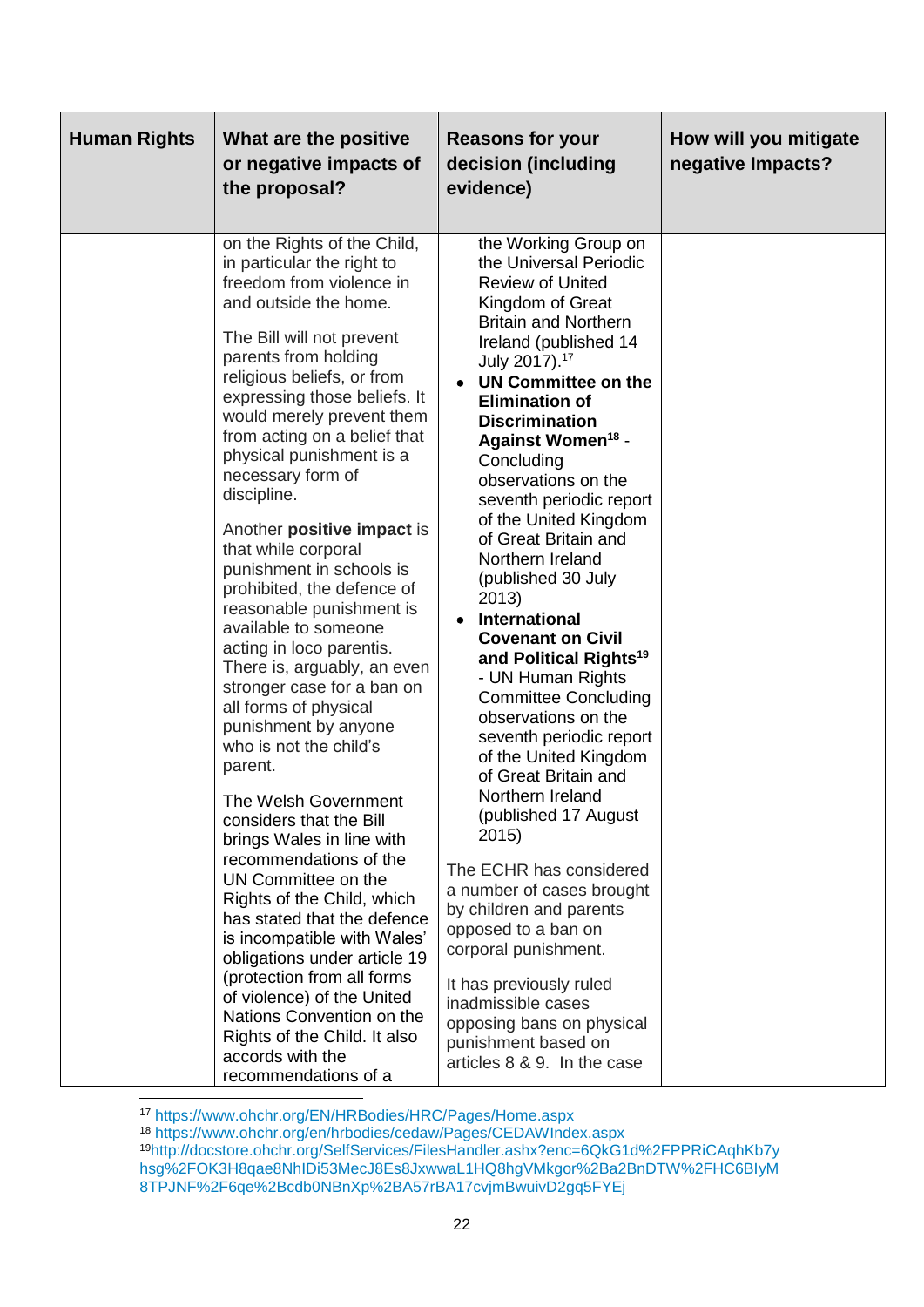| <b>Human Rights</b> | What are the positive<br>or negative impacts of<br>the proposal?                                                                                                                 | <b>Reasons for your</b><br>decision (including<br>evidence)                                                                                                                                                                                                                                                                                                                                                                                                         | How will you mitigate<br>negative Impacts? |
|---------------------|----------------------------------------------------------------------------------------------------------------------------------------------------------------------------------|---------------------------------------------------------------------------------------------------------------------------------------------------------------------------------------------------------------------------------------------------------------------------------------------------------------------------------------------------------------------------------------------------------------------------------------------------------------------|--------------------------------------------|
|                     | number of other key<br>international bodies such<br>as the UN Human Rights<br>Council and the UN<br>Committee on the<br>Elimination of<br><b>Discrimination Against</b><br>Women | of Abrahamsson v Sweden<br>1987 <sup>20</sup> the Commission<br>found that "the scope of<br>the Swedish law of assault<br>and molestation is a<br>normal measure for the<br>control of violence and that<br>its extension to apply to<br>the ordinary physical<br>chastisement of children by<br>their parents is intended to<br>protect a potentially weak<br>and vulnerable member of<br>society".                                                                |                                            |
|                     |                                                                                                                                                                                  | The UK courts also<br>considered a case brought<br>by parents and teachers<br>opposed to a ban on<br>corporal punishment -<br>Williamson v UK 2000 <sup>21</sup> .<br>The Claimants said they<br>were concerned with<br>something more important<br>than the physical integrity,<br>namely the moral integrity<br>of the child, and that any<br>distress is justified by the<br>objective. The High Court<br>rejected this argument and<br>the Court of Appeal held |                                            |

**<sup>.</sup>**  $20$  The claimant, a parent in Sweden, complained that the amendment to the Swedish law relating to the corporal punishment of children violated his right to respect for his family life, to freedom of religion, to respect for his right to ensure that his children's education and teaching is in conformity with his own religious and philosophical convictions. The Commission concluded that the state of Swedish criminal law did not interfere with their right to respect for private and family life within the meaning of Article 8 and "no interference with the applicant's right as guaranteed by Article 9"

[http://webcache.googleusercontent.com/search?q=cache:FxNseZBLPlgJ:hudoc.echr.coe.int/](http://webcache.googleusercontent.com/search?q=cache:FxNseZBLPlgJ:hudoc.echr.coe.int/app/conversion/pdf/%3Flibrary%3DECHR%26id%3D001-443%26filename%3D001-443.pdf+&cd=1&hl=en&ct=clnk&gl=uk) [app/conversion/pdf/%3Flibrary%3DECHR%26id%3D001-443%26filename%3D001-](http://webcache.googleusercontent.com/search?q=cache:FxNseZBLPlgJ:hudoc.echr.coe.int/app/conversion/pdf/%3Flibrary%3DECHR%26id%3D001-443%26filename%3D001-443.pdf+&cd=1&hl=en&ct=clnk&gl=uk) [443.pdf+&cd=1&hl=en&ct=clnk&gl=uk](http://webcache.googleusercontent.com/search?q=cache:FxNseZBLPlgJ:hudoc.echr.coe.int/app/conversion/pdf/%3Flibrary%3DECHR%26id%3D001-443%26filename%3D001-443.pdf+&cd=1&hl=en&ct=clnk&gl=uk)

<sup>&</sup>lt;sup>21</sup> The claimants, challenged the extension of the ban on corporal punishment in all schools (section 548 of the Education Act 1996), on the ground that it was incompatible with their right to freedom of religion and freedom to manifest their religion in practice, guaranteed by art 9 of the Convention. The claimants claimed to speak on behalf of a 'large body of the Christian community' whose beliefs regarding the use of corporal punishment by both parents and teachers were based on their interpretation of certain passages in the Bible. Their application for judicial review was rejected, as was their appeal to the Court of Appeal. <http://echr.ketse.com/doc/29308.95-en-19970521/view/>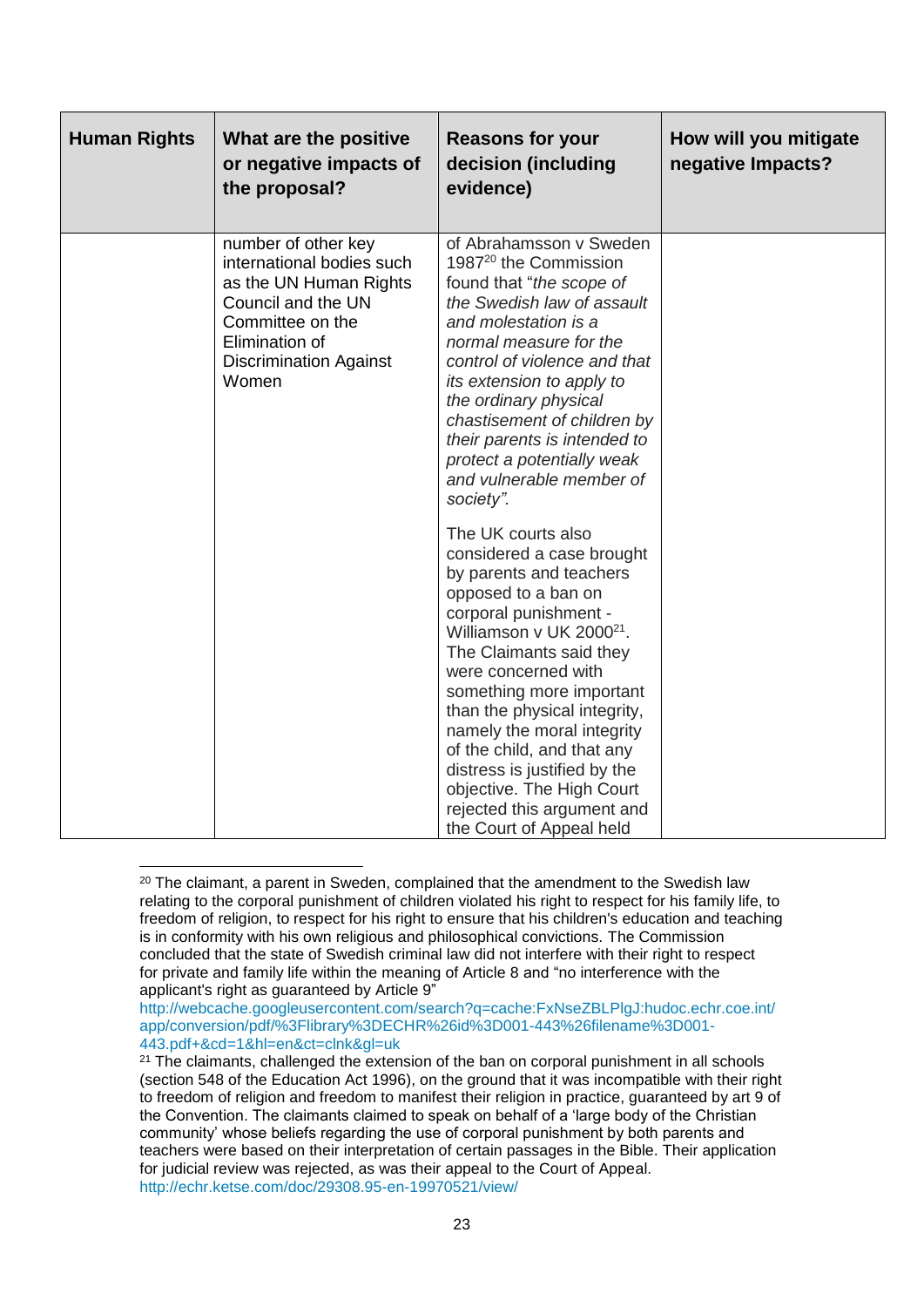| <b>Human Rights</b> | What are the positive<br>or negative impacts of<br>the proposal? | <b>Reasons for your</b><br>decision (including<br>evidence)                                                                                                                                                                                                                                                                                                                                                                                                                                                                                                                                                                                                                                                                                                                                                                                          | How will you mitigate<br>negative Impacts? |
|---------------------|------------------------------------------------------------------|------------------------------------------------------------------------------------------------------------------------------------------------------------------------------------------------------------------------------------------------------------------------------------------------------------------------------------------------------------------------------------------------------------------------------------------------------------------------------------------------------------------------------------------------------------------------------------------------------------------------------------------------------------------------------------------------------------------------------------------------------------------------------------------------------------------------------------------------------|--------------------------------------------|
|                     |                                                                  | that the ban on corporal<br>punishment in schools "did<br>not materially interfere with<br>the parents' rights under<br>Article 9". In addition it<br>stated "What section 548<br>prevents is the teachers<br>acting on their beliefs. It<br>does nothing to prevent<br>them and the parents from<br>holding those beliefs, or<br>from conveying those<br>beliefs to others by any<br>means that they think fit."<br>The Joint Committee on<br>Human Rights $(2003-4)^{22}$<br>said that section 58 of the<br>Children Act 2004 (which<br>removed the availability of<br>reasonable punishment as<br>a defence to more serious<br>offences of assault) was<br>likely to satisfy Article 3<br><b>ECHR</b> as currently<br>interpreted by the<br>European Court of Human<br>Rights. However it went on<br>to say it did not fully meet<br>the UNCRC or |                                            |
|                     |                                                                  | International Covenant on<br>Economic, Social and<br>Cultural Rights obligations,<br>as interpreted by the<br>relevant Committees                                                                                                                                                                                                                                                                                                                                                                                                                                                                                                                                                                                                                                                                                                                    |                                            |
|                     |                                                                  | ECHR Article 8: respect for<br>private and family life,<br>includes the concepts of<br>"physical and bodily<br>integrity". Although<br>untested in the courts, this<br>could possibly afford<br>protection going beyond<br>that provided by Article 3,<br>to support the legitimacy of<br>legislation to remove the                                                                                                                                                                                                                                                                                                                                                                                                                                                                                                                                  |                                            |

<sup>&</sup>lt;sup>22</sup> <https://publications.parliament.uk/pa/jt200304/jtselect/jtrights/161/16107.htm>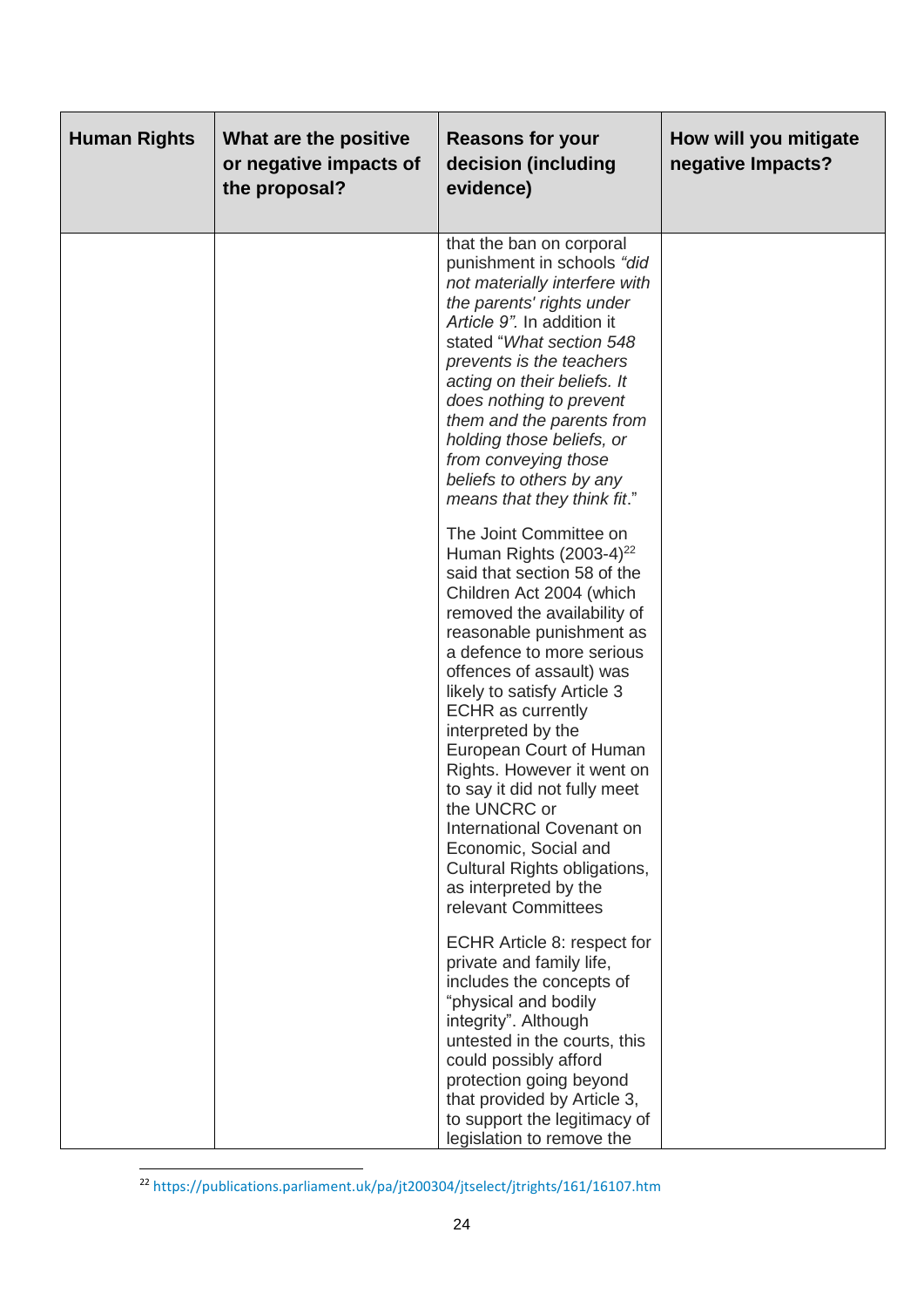| <b>Human Rights</b> | What are the positive<br>or negative impacts of<br>the proposal? | <b>Reasons for your</b><br>decision (including<br>evidence)                                                                                                                                                                   | How will you mitigate<br>negative Impacts? |
|---------------------|------------------------------------------------------------------|-------------------------------------------------------------------------------------------------------------------------------------------------------------------------------------------------------------------------------|--------------------------------------------|
|                     |                                                                  | defence of reasonable<br>punishment.<br>Article 9: freedom of<br>religion and belief has not<br>been used successfully in<br>challenging a ban on<br>physical punishment, either<br>in the domestic courts or in<br>the ECHR. |                                            |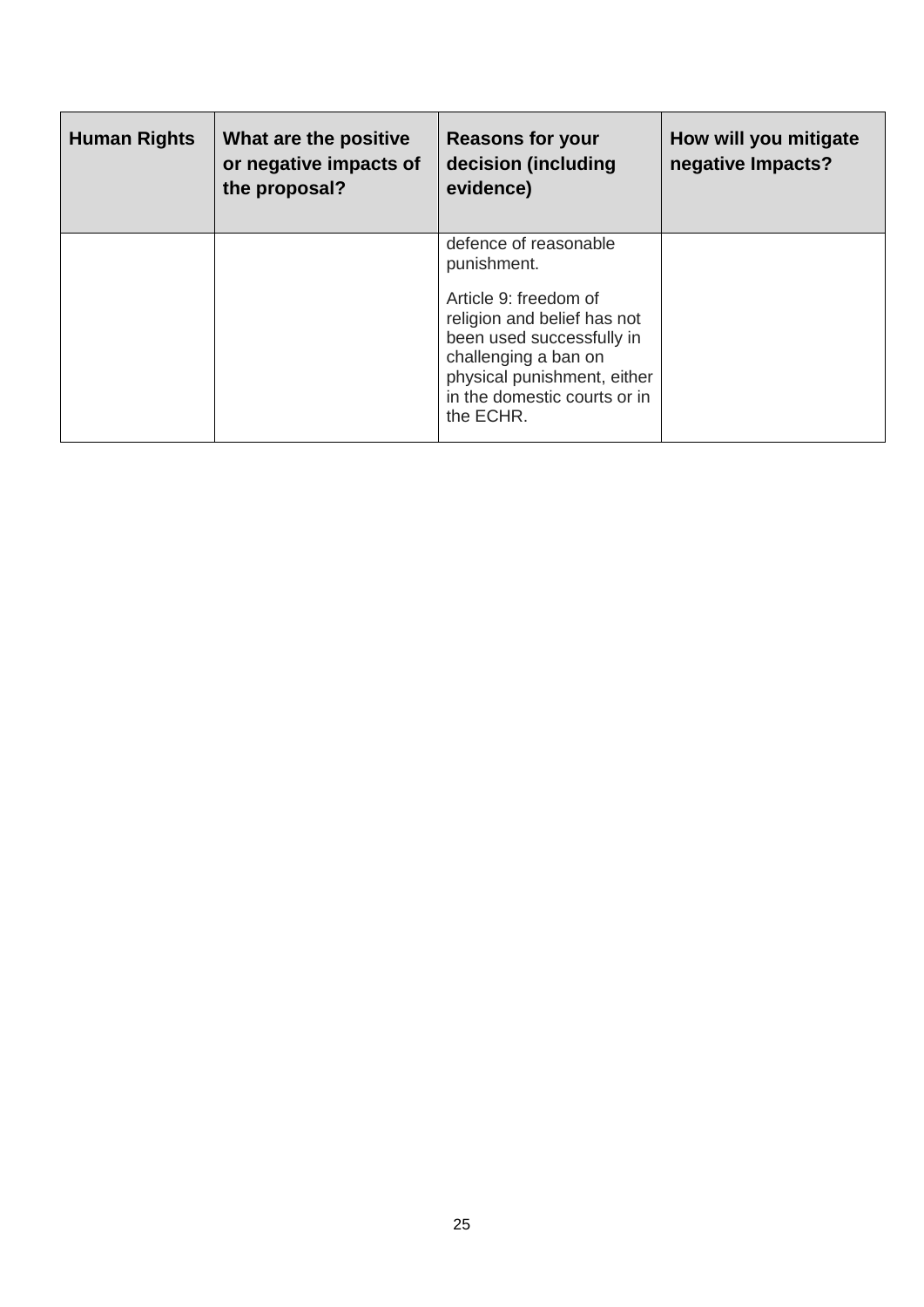#### **References**

**.** 

<sup>i</sup> Welsh Government (2018) "Parental Attitudes towards Managing Young Children's Behaviour 2017", Social Research Number: 42/2018 [https://gov.wales/parental](https://gov.wales/parental-attitudes-towards-managing-young-childrens-behaviour-2017)[attitudes-towards-managing-young-childrens-behaviour-2017](https://gov.wales/parental-attitudes-towards-managing-young-childrens-behaviour-2017) [Accessed: 14 October 2019]

ii Dex, S and Joshi, H*.* (2004) "Millennium Cohort Study", Institute of Education, 2004 iii Smith, A. B., Gollop, M. M., Taylor, N. J., Marshall, K. A. (2005) "The Discipline and Guidance of Children: Messages from Research," A Review of Research Literature for the Office of the Children's Commissioner by the Children's Issues Centre, University of Otago.

[http://www.occ.org.nz/assets/Uploads/Reports/Parenting/Discipline-and-guidance](http://www.occ.org.nz/assets/Uploads/Reports/Parenting/Discipline-and-guidance-messages-from-research.pdf)[messages-from-research.pdf](http://www.occ.org.nz/assets/Uploads/Reports/Parenting/Discipline-and-guidance-messages-from-research.pdf) [Accessed: 28 February 2019]

iv Halpenny, A.M., Nixon, E. & Watson, D., (2010) "Parents' Perspectives on Parenting Styles and Disciplining Children", Office of the Minister For Children and Youth Affairs [https://www.tcd.ie/tricc/assets/pdfs/crc-archive/2010-Halpenny-Nixon-](https://www.tcd.ie/tricc/assets/pdfs/crc-archive/2010-Halpenny-Nixon-Watson-Parenting-Styles-and-Discipline-Summary-Report.pdf)[Watson-Parenting-Styles-and-Discipline-Summary-Report.pdf](https://www.tcd.ie/tricc/assets/pdfs/crc-archive/2010-Halpenny-Nixon-Watson-Parenting-Styles-and-Discipline-Summary-Report.pdf) [Accessed: 12 February 2019]

<sup>v</sup> Heilmann, A., Kelly, Y. & Watt, R.G. (2015) "Equally Protected? A review of the evidence on the physical punishment of children" Report commissioned by the NSPCC Scotland, Children 1st, Barnardo's Scotland and the Children and Young People's Commissioner Scotland, November 2015

<https://learning.nspcc.org.uk/media/1117/equally-protected.pdf> [Accessed: 22 February 2019]

vi Robertson, L. (2017) "Literature review on outcomes of parental discipline styles, evidence on effective parenting styles and the international experience of prohibition of physical punishment in law". Glasgow: Scottish Centre for Crime and Justice

Research [https://www.sccjr.ac.uk/wp-content/uploads/2017/06/Literature-review-on](https://www.sccjr.ac.uk/wp-content/uploads/2017/06/Literature-review-on-outcomes-of-parental-discipline-styles.pdf)[outcomes-of-parental-discipline-styles.pdf](https://www.sccjr.ac.uk/wp-content/uploads/2017/06/Literature-review-on-outcomes-of-parental-discipline-styles.pdf) [Accessed 28 February 2019]

vii Halpenny, A.M., Nixon, E. & Watson, D., (2010) Parents' Perspectives on Parenting Styles and Disciplining Children, Office of the Minister For Children and Youth Affairs [https://www.tcd.ie/tricc/assets/pdfs/crc-archive/2010-Halpenny-Nixon-](https://www.tcd.ie/tricc/assets/pdfs/crc-archive/2010-Halpenny-Nixon-Watson-Parenting-Styles-and-Discipline-Summary-Report.pdf)[Watson-Parenting-Styles-and-Discipline-Summary-Report.pdf](https://www.tcd.ie/tricc/assets/pdfs/crc-archive/2010-Halpenny-Nixon-Watson-Parenting-Styles-and-Discipline-Summary-Report.pdf) [Accessed: 12 February 2018]

viii Heilmann, A., Kelly, Y. & Watt, R.G. (2015) "Equally Protected? A review of the evidence on the physical punishment of children" Report commissioned by the NSPCC Scotland, Children 1st, Barnardo's Scotland and the Children and Young People's Commissioner Scotland, November 2015

<https://learning.nspcc.org.uk/media/1117/equally-protected.pdf> [Accessed: 22 February 2019]

ix Department for Children, Schools and Families (2007) "A study into the views of parents on the physical punishment of children for the Department for Children, Schools and Families (DCSF)", October 2007: Ipsos Mori

<https://dera.ioe.ac.uk/6886/8/Section%2058%20Parental%20Survey.pdf> [Accessed: 28 February 2019]

<sup>x</sup> Gershoff, E.T (2010) "More Harm Than Good: A summary of scientific research on the intended and unintended effects of corporal punishment on children", 73 Law and Contemporary Problems 31-56 (Spring 2010) Available at:

<https://scholarship.law.duke.edu/lcp/vol73/iss2/3> [Accessed: 14 February 2019] xi Gravitas Research and Strategy (2005) Strategies with Kids – Information for Parents (SKIP) Research Report, Prepared for Centre for Social Research and Evaluation [https://www.msd.govt.nz/about-msd-and-our-work/publications](https://www.msd.govt.nz/about-msd-and-our-work/publications-resources/research/skip-research/index.html)[resources/research/skip-research/index.html](https://www.msd.govt.nz/about-msd-and-our-work/publications-resources/research/skip-research/index.html) [Accessed: 14 October 2019]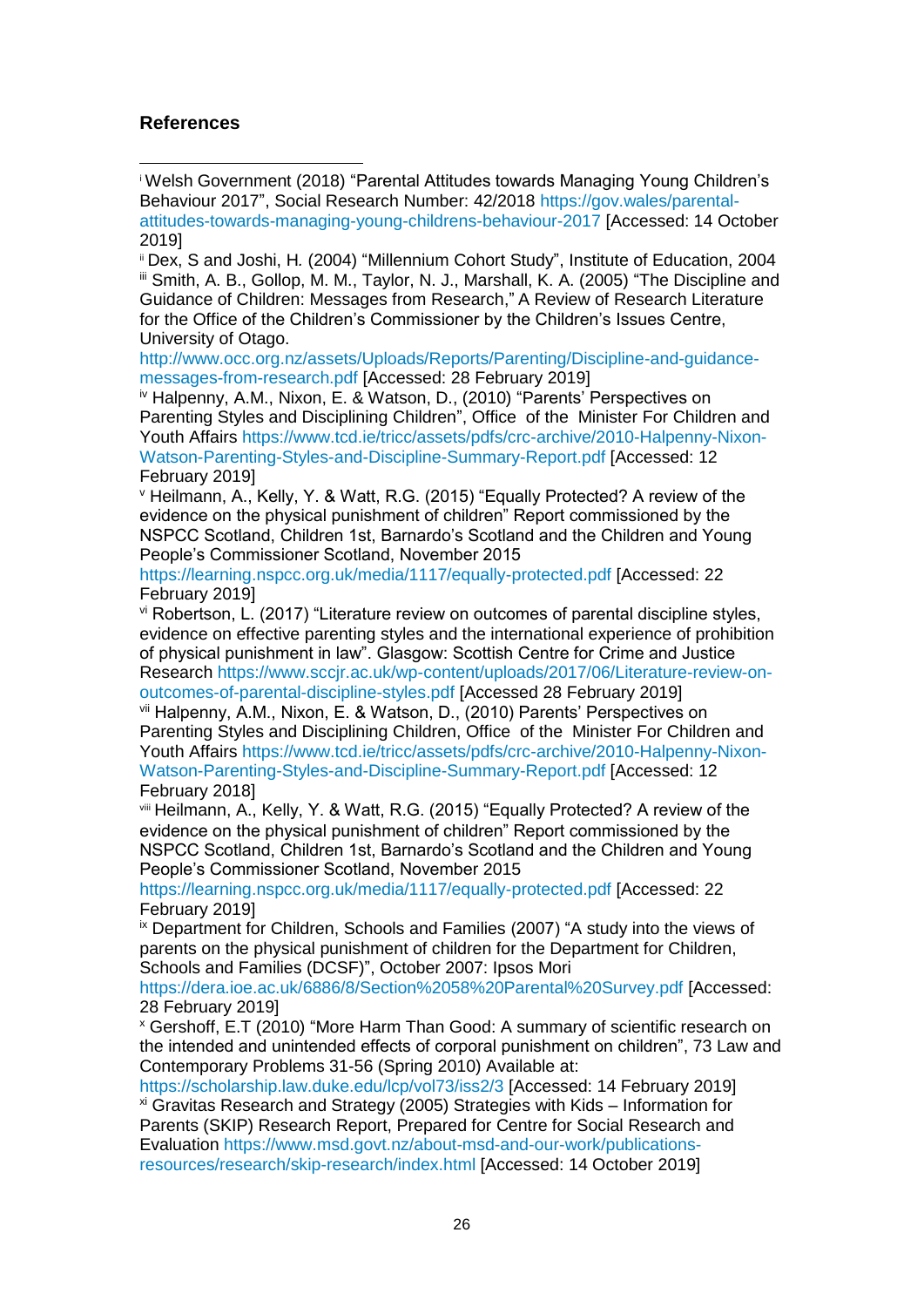**.** xii Smith, A. B., Gollop, M. M., Taylor, N. J., Marshall, K. A. (2005) "The Discipline and Guidance of Children: Messages from Research," A Review of Research Literature for the Office of the Children's Commissioner by the Children's Issues Centre, University of Otago.

[http://www.occ.org.nz/assets/Uploads/Reports/Parenting/Discipline-and-guidance](http://www.occ.org.nz/assets/Uploads/Reports/Parenting/Discipline-and-guidance-messages-from-research.pdf)[messages-from-research.pdf](http://www.occ.org.nz/assets/Uploads/Reports/Parenting/Discipline-and-guidance-messages-from-research.pdf) [Accessed: 28 February 2019]

xiii Welsh Government (2018) "Parental Attitudes towards Managing Young Children's Behaviour 2017", Social Research Number: 42/2018 [https://gov.wales/parental](https://gov.wales/parental-attitudes-towards-managing-young-childrens-behaviour-2017)[attitudes-towards-managing-young-childrens-behaviour-2017](https://gov.wales/parental-attitudes-towards-managing-young-childrens-behaviour-2017) [Accessed: 14 October 2019]

 $x$ iv Gravitas Research and Strategy (2005) Strategies with Kids – Information for Parents (SKIP) Research Report, Prepared for Centre for Social Research and Evaluation [https://www.msd.govt.nz/about-msd-and-our-work/publications](https://www.msd.govt.nz/about-msd-and-our-work/publications-resources/research/skip-research/index.html)[resources/research/skip-research/index.html](https://www.msd.govt.nz/about-msd-and-our-work/publications-resources/research/skip-research/index.html) [Accessed: 14 October 2019]

xv Howarth, J. (2013) "Child Neglect: Planning and Intervention", Palgrave Macmillan, ISBN: 978-0-230-20666-3

xvi Welsh Government (2014) "Managing children's behaviour, attitudes and practices: Baseline Survey 2013, GSR Social research Number: 60/2014 <https://gov.wales/survey-attitudes-towards-managing-childrens-behaviour-0> [Accessed 14 October 2019]

xvii Welsh Government (2018) Parental Attitudes towards Managing Young Children's Behaviour 2017, Social Research Number: 42/2018 [https://gov.wales/parental](https://gov.wales/parental-attitudes-towards-managing-young-childrens-behaviour-2017)[attitudes-towards-managing-young-childrens-behaviour-2017](https://gov.wales/parental-attitudes-towards-managing-young-childrens-behaviour-2017) [Accessed: 14 October 2019]

xviii Bunting L, Webb MA, Healy J (2008) "The 'smacking debate' in Northern Ireland – messages from research". Northern Ireland Commissioner for Children and Young People [https://www.nspcc.org.uk/globalassets/documents/research-](https://www.nspcc.org.uk/globalassets/documents/research-reports/smacking-debate-northern-ireland-report.pdf)

[reports/smacking-debate-northern-ireland-report.pdf](https://www.nspcc.org.uk/globalassets/documents/research-reports/smacking-debate-northern-ireland-report.pdf) [Accessed: 21 February 2019] xix Barrett, H. (2003) "Parenting Programmes for Families at risk" London: National and Family and Parenting Institute, ISBN: 978-1903615263

xx Bywater T, Hutchings J, Daley D et al (2009) Long-term effectiveness of a parenting intervention for children at risk of developing conduct disorder. British Journal of Psychiatry 195:318–324.

<sup>xxi</sup> Barrett, H. (2010) "The delivery of parent skills training programmes. Metaanalytic studies and systematic reviews of what works best", Family And Parenting Institute

[http://library.bsl.org.au/jspui/bitstream/1/3475/1/TheDeliveryOfParentSkillsTrainingPr](http://library.bsl.org.au/jspui/bitstream/1/3475/1/TheDeliveryOfParentSkillsTrainingProgrammes.pdf) [ogrammes.pdf](http://library.bsl.org.au/jspui/bitstream/1/3475/1/TheDeliveryOfParentSkillsTrainingProgrammes.pdf) [Accessed 14 October 2019]

xxii Wijedasa, D. (2017) "Characteristics of children living with relatives in Wales" University of Bristol [https://www.bristol.ac.uk/media-](https://www.bristol.ac.uk/media-library/sites/sps/documents/kinship/wales-kinstast-briefing-paper.pdf)

[library/sites/sps/documents/kinship/wales-kinstast-briefing-paper.pdf](https://www.bristol.ac.uk/media-library/sites/sps/documents/kinship/wales-kinstast-briefing-paper.pdf) [Accessed: 25 February 2019]

 $x$ <sup>xxiii</sup> Bunting L, Webb MA, Healy J (2008): The 'smacking debate' in Northern Ireland – messages from research. Northern Ireland Commissioner for Children and Young People [https://www.nspcc.org.uk/globalassets/documents/research-](https://www.nspcc.org.uk/globalassets/documents/research-reports/smacking-debate-northern-ireland-report.pdf)

[reports/smacking-debate-northern-ireland-report.pdf](https://www.nspcc.org.uk/globalassets/documents/research-reports/smacking-debate-northern-ireland-report.pdf) [Accessed: 21 February 2019] xxiv Henricson, C. and Grey, A. (2001) "Understanding discipline", National Family and Parenting Institute, ISBN: 978-1903615058

xxv Utting, D. (2006) "Assessing and meeting the need for parenting support services: A literature Review", Family and Parenting Institute, ISBN: 978-1- 903615-72-0

xxvi Contact a Family (2013a) "Understanding your child's behaviour: Information for families" Contact a Family, January 2013

[https://contact.org.uk/media/380154/understandingchildbehaviour.pdf](https://eur01.safelinks.protection.outlook.com/?url=https%3A%2F%2Fcontact.org.uk%2Fmedia%2F380154%2Funderstandingchildbehaviour.pdf&data=02%7C01%7CAdam.Ledger%40gov.wales%7C60ed20edfc004110239408d750b804f0%7Ca2cc36c592804ae78887d06dab89216b%7C0%7C0%7C637066623589360774&sdata=Hdt9Fyfq7ey%2FySpj9OIVv%2BhX0%2FwWnQ5oVd6l%2FezssGM%3D&reserved=0) [Accessed: 14 October 2019]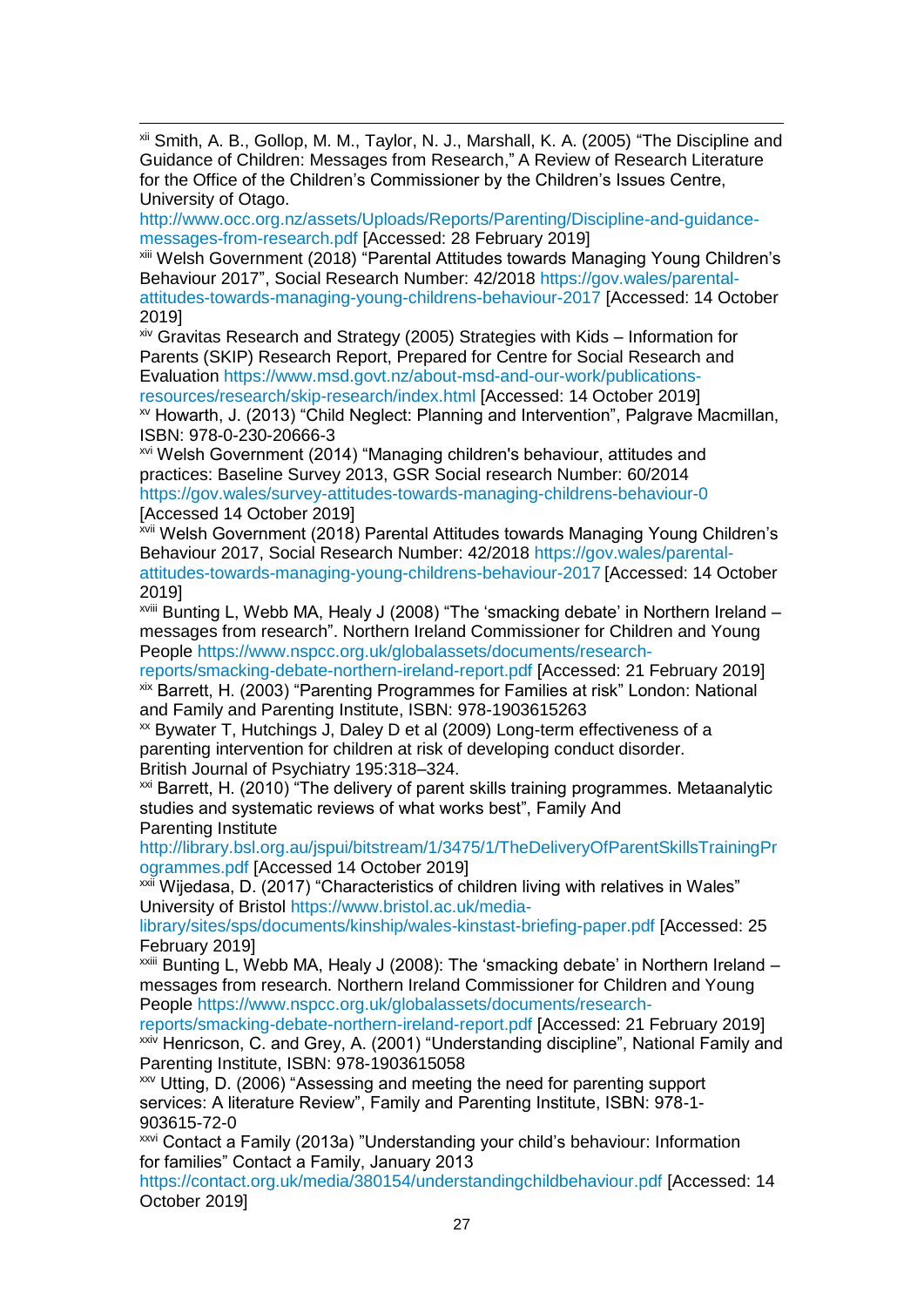**.** xxvii Contact a Family (2013b) "Relationships and caring for a disabled child: Information for families", Contact a Family, May 2013

[https://contact.org.uk/media/1157893/relationships.pdf](https://eur01.safelinks.protection.outlook.com/?url=https%3A%2F%2Fcontact.org.uk%2Fmedia%2F1157893%2Frelationships.pdf&data=02%7C01%7CAdam.Ledger%40gov.wales%7C60ed20edfc004110239408d750b804f0%7Ca2cc36c592804ae78887d06dab89216b%7C0%7C0%7C637066623589370768&sdata=WR%2BsgQoOKocrlK9TgI7S634Bu913T8%2FCR0s7CCCx3Ds%3D&reserved=0) [Accessed 14 October 2019] xxviii Welsh Government (2015) "Child Poverty Strategy for Wales"

[https://gov.wales/sites/default/files/publications/2019-06/child-poverty-strategy-for](https://gov.wales/sites/default/files/publications/2019-06/child-poverty-strategy-for-wales-report.pdf)[wales-report.pdf](https://gov.wales/sites/default/files/publications/2019-06/child-poverty-strategy-for-wales-report.pdf) [Accessed: 14 October 2019]

xxix Heilmann, A., Kelly, Y. & Watt, R.G. (2015) "Equally Protected? A review of the evidence on the physical punishment of children" Report commissioned by the NSPCC Scotland, Children 1st, Barnardo's Scotland and the Children and Young People's Commissioner Scotland, November 2015

<https://learning.nspcc.org.uk/media/1117/equally-protected.pdf> [Accessed: 22 February 2019]

xxx Utting, D. (2006) "Assessing and meeting the need for parenting support services: A literature Review", Family and Parenting Institute, ISBN: 978-1- 903615-72-0

xxxi Learning Disability Wales (2008) "Being a Family: Families with Learning Disabilities in Wales", Learning Disability Wales (commissioned by Welsh Government)

xxxii Public Health Wales web information on the First 1000 Days <http://www.wales.nhs.uk/sitesplus/888/page/88523>

xxxiii O'Connor, T. and Scott, S. (2007) "Parenting and outcomes for children", York: Joseph Rowntree Foundation

xxxiv Moullin, S. Waldfogel, J. and Washbrook, E. (2014) "Baby Bonds: Parenting, attachment and a secure base for children", The Sutton Trust

xxxv Smith, A. B., Gollop, M. M., Taylor, N. J., Marshall, K. A. (2005) "The Discipline and Guidance of Children: Messages from Research," A Review of Research Literature for the Office of the Children's Commissioner by the Children's Issues Centre, University of Otago

[http://www.occ.org.nz/assets/Uploads/Reports/Parenting/Discipline-and-guidance](http://www.occ.org.nz/assets/Uploads/Reports/Parenting/Discipline-and-guidance-messages-from-research.pdf)[messages-from-research.pdf](http://www.occ.org.nz/assets/Uploads/Reports/Parenting/Discipline-and-guidance-messages-from-research.pdf) [Accessed: 28 February 2019]

xxxvi Heilmann, A., Kelly, Y. & Watt, R.G. (2015) "Equally Protected? A review of the evidence on the physical punishment of children" Report commissioned by the NSPCC Scotland, Children 1st, Barnardo's Scotland and the Children and Young People's Commissioner Scotland, November 2015

<https://learning.nspcc.org.uk/media/1117/equally-protected.pdf> [Accessed: 22 February 2019]

xxxvii Welsh Government (2011a) "Evaluation of Flying Start: Findings from the baseline survey of families - mapping needs and measuring early influence among families with babies aged 7-20 months", Social research Number: 28/2011

xxxviii AFRUCA (2018) "Voices of the Community: Exploring attitudes towards physical chastisement among African communities in Greater Manchester", An AFRUCA Community Research Project, September 2018 [https://www.afruca.org/wp-](https://www.afruca.org/wp-content/uploads/2018/09/AFRUCA-BOOKLET-V2.pdf)

[content/uploads/2018/09/AFRUCA-BOOKLET-V2.pdf](https://www.afruca.org/wp-content/uploads/2018/09/AFRUCA-BOOKLET-V2.pdf) [Accessed 7 February 2019] xxxix Smith, A. B., Gollop, M. M., Taylor, N. J., Marshall, K. A. (2005) "The Discipline and Guidance of Children: Messages from Research," A Review of Research Literature for the Office of the Children's Commissioner by the Children's Issues Centre, University of Otago

[http://www.occ.org.nz/assets/Uploads/Reports/Parenting/Discipline-and-guidance](http://www.occ.org.nz/assets/Uploads/Reports/Parenting/Discipline-and-guidance-messages-from-research.pdf)[messages-from-research.pdf](http://www.occ.org.nz/assets/Uploads/Reports/Parenting/Discipline-and-guidance-messages-from-research.pdf) [Accessed: 28 February 2019]

xl Gershoff, E.T. (2010) "More Harm Than Good: A summary of scientific research on the intended and unintended effects of corporal punishment on children", 73 Law and Contemporary Problems 31-56 (Spring 2010) Available at:

<https://scholarship.law.duke.edu/lcp/vol73/iss2/3> [Accessed 28 February 2019] xli Utting, D. (2006) "Assessing and meeting the need for parenting support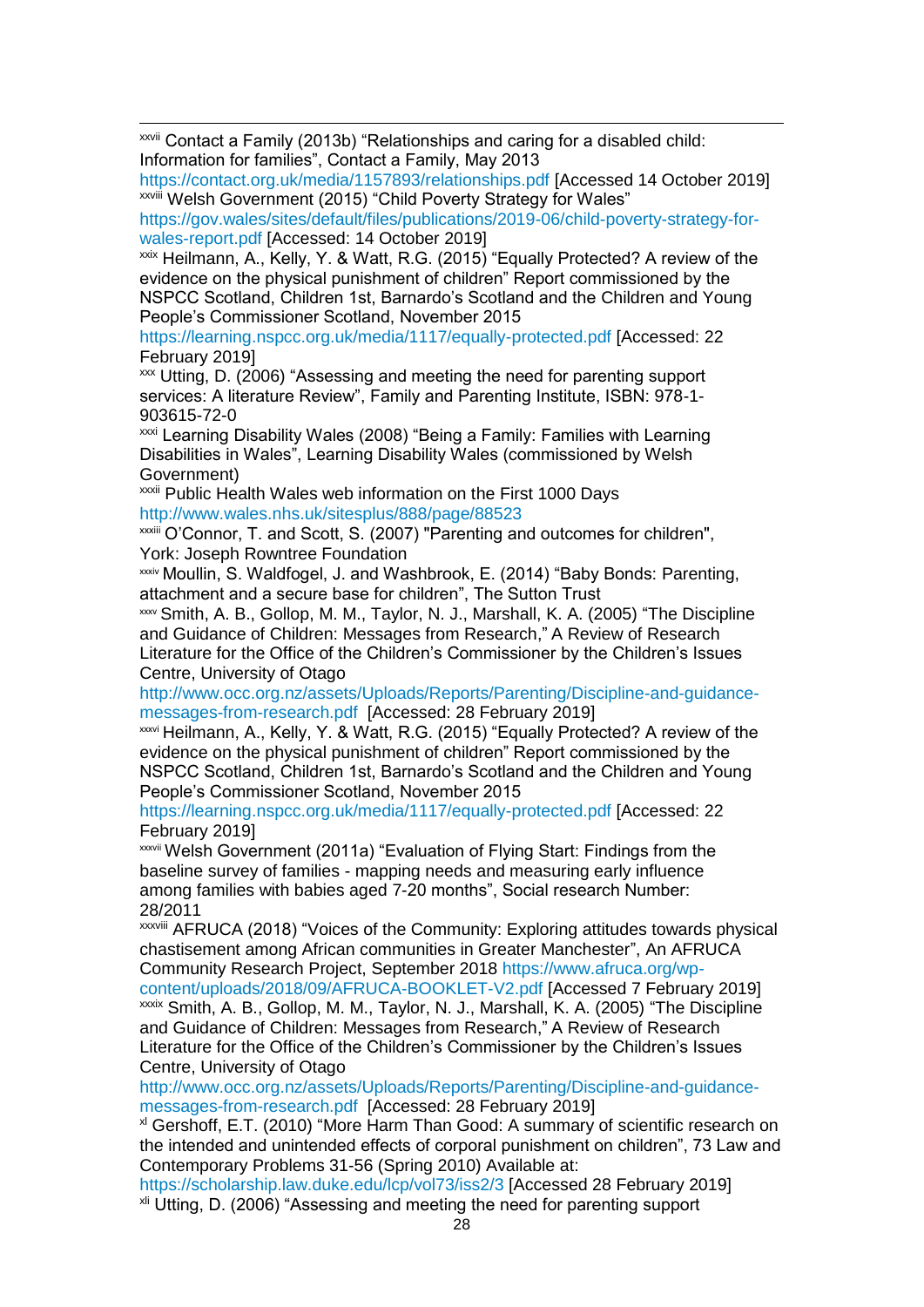**.** services: A literature Review", Family and Parenting Institute, ISBN: 978-1- 903615-72-0

xlii Welsh Government (2015) "Child Poverty Strategy for Wales" [https://gov.wales/sites/default/files/publications/2019-06/child-poverty-strategy-for](https://gov.wales/sites/default/files/publications/2019-06/child-poverty-strategy-for-wales-report.pdf)[wales-report.pdf](https://gov.wales/sites/default/files/publications/2019-06/child-poverty-strategy-for-wales-report.pdf) [Accessed: 14 October 2019]

xliii Stats Wales, Ethnicity by area and ethnic group, Year ending 30 June 2019 [https://statswales.gov.wales/Catalogue/Equality-and-Diversity/Ethnicity/ethnicity-by](https://statswales.gov.wales/Catalogue/Equality-and-Diversity/Ethnicity/ethnicity-by-area-ethnicgroup)[area-ethnicgroup](https://statswales.gov.wales/Catalogue/Equality-and-Diversity/Ethnicity/ethnicity-by-area-ethnicgroup)

xliv Equality of Opportunity Committee (2003) "Review of Service Provision for Gypsies and Travellers", National Assembly for Wales, April 2003

xlv Physical punishment: improving consistency and protection: An independent Report by Sir Roger Singleton, Chief Adviser on the Safety of Children March 2010 xlvi Smith, A. B., Gollop, M. M., Taylor, N. J., Marshall, K. A. (2005) "The Discipline and Guidance of Children: Messages from Research," A Review of Research Literature for the Office of the Children's Commissioner by the Children's Issues Centre, University of Otago

[http://www.occ.org.nz/assets/Uploads/Reports/Parenting/Discipline-and-guidance](http://www.occ.org.nz/assets/Uploads/Reports/Parenting/Discipline-and-guidance-messages-from-research.pdf)[messages-from-research.pdf](http://www.occ.org.nz/assets/Uploads/Reports/Parenting/Discipline-and-guidance-messages-from-research.pdf) [Accessed: 28 February 2019]

xlviixlvii Heilmann, A., Kelly, Y. & Watt, R.G. (2015) "Equally Protected? A review of the evidence on the physical punishment of children" Report commissioned by the NSPCC Scotland, Children 1st, Barnardo's Scotland and the Children and Young People's Commissioner Scotland, November 2015

<https://learning.nspcc.org.uk/media/1117/equally-protected.pdf> [Accessed: 22 February 2019]

xlviii Cawson, P., Wattam, C., Brooker, S. and Kelly, G. (2000) "Child maltreatment in the United Kingdom"*.* London: NSPCC.

xlix Smith, A. B., Gollop, M. M., Taylor, N. J., Marshall, K. A. (2005) "The Discipline and Guidance of Children: Messages from Research," A Review of Research Literature for the Office of the Children's Commissioner by the Children's Issues Centre, University of Otago

[http://www.occ.org.nz/assets/Uploads/Reports/Parenting/Discipline-and-guidance](http://www.occ.org.nz/assets/Uploads/Reports/Parenting/Discipline-and-guidance-messages-from-research.pdf)[messages-from-research.pdf](http://www.occ.org.nz/assets/Uploads/Reports/Parenting/Discipline-and-guidance-messages-from-research.pdf) [Accessed: 28 February 2019]

<sup>1</sup> Heilmann, A., Kelly, Y. & Watt, R.G. (2015) "Equally Protected? A review of the evidence on the physical punishment of children" Report commissioned by the NSPCC Scotland, Children 1st, Barnardo's Scotland and the Children and Young People's Commissioner Scotland, November 2015

<https://learning.nspcc.org.uk/media/1117/equally-protected.pdf> [Accessed: 22 February 2019]

<sup>li</sup> Welsh Government (2015) "Child Poverty Strategy for Wales"

[https://gov.wales/sites/default/files/publications/2019-06/child-poverty-strategy-for](https://gov.wales/sites/default/files/publications/2019-06/child-poverty-strategy-for-wales-report.pdf)[wales-report.pdf](https://gov.wales/sites/default/files/publications/2019-06/child-poverty-strategy-for-wales-report.pdf) [Accessed 14 October 2019]

lii Schofield, T. L. (2016) "Knowing What We Don't Know: A Meta-Analysis of Children Raised by Gay or Lesbian Parents" Iowa State University Digital Repository <https://lib.dr.iastate.edu/> [Accessed: 25 February 2019]

liii Heilmann, A., Kelly, Y. & Watt, R.G. (2015) "Equally Protected? A review of the evidence on the physical punishment of children" Report commissioned by the NSPCC Scotland, Children 1st, Barnardo's Scotland and the Children and Young People's Commissioner Scotland, November 2015

<https://learning.nspcc.org.uk/media/1117/equally-protected.pdf> [Accessed: 22 February 2018]

<sup>1</sup> Smith, A. B., Gollop, M. M., Taylor, N. J., Marshall, K. A. (2005) "The Discipline and Guidance of Children: Messages from Research," A Review of Research Literature for the Office of the Children's Commissioner by the Children's Issues Centre, University of Otago.